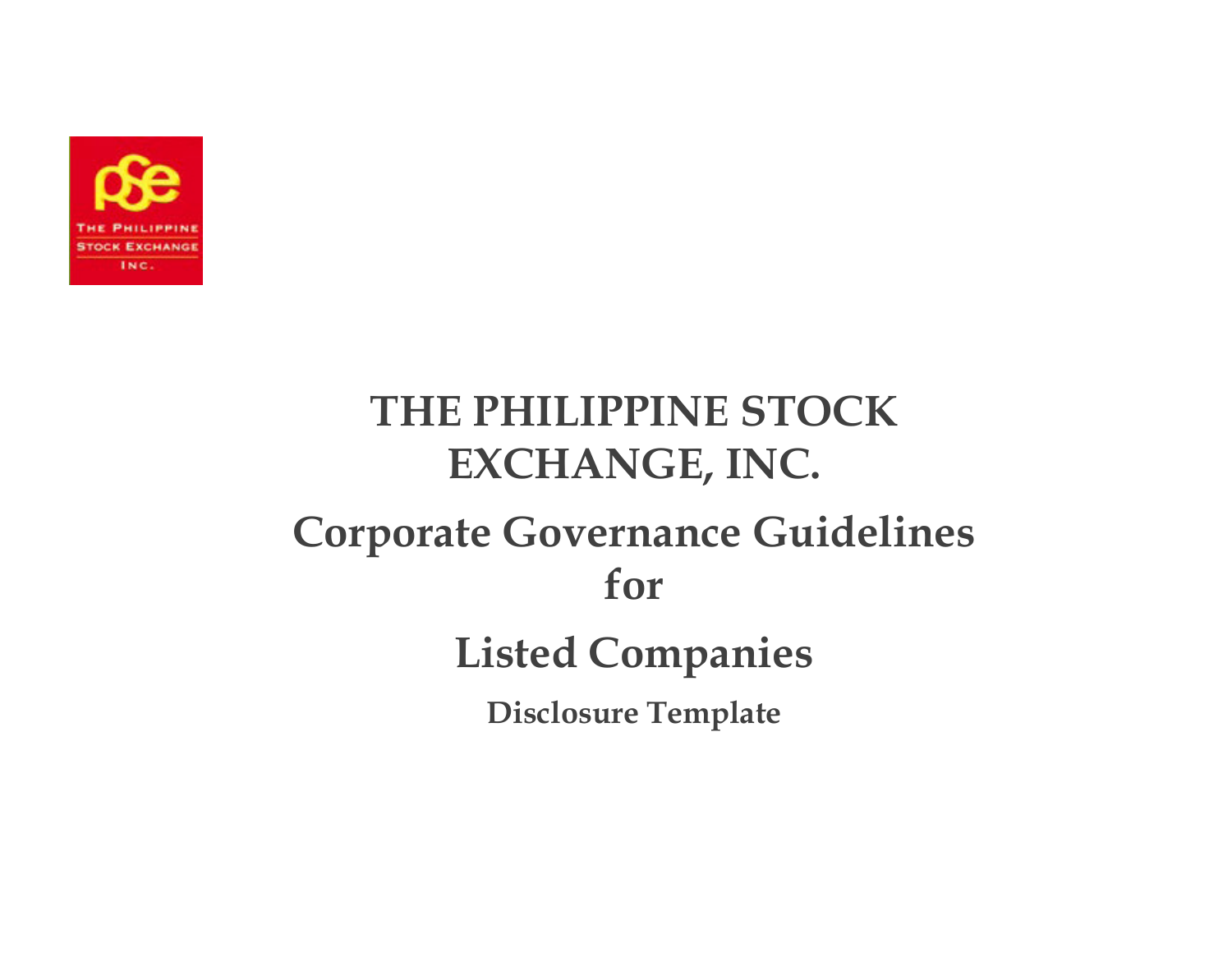# CORPORATE GOVERNANCE GUIDELINES: DISCLOSURE SURVEY

Company Name: ROCKWELL LAND CORPORATION **Date: 31 March 2017** Date: 31 March 2017

|                  |                                                                                                                                                                                | <b>COMPLY</b> | <b>EXPLAIN</b>                                                                                                                                                                                                                                                                                                                                                                                                                                                                                                                                                                                                                                                                                                                                         |
|------------------|--------------------------------------------------------------------------------------------------------------------------------------------------------------------------------|---------------|--------------------------------------------------------------------------------------------------------------------------------------------------------------------------------------------------------------------------------------------------------------------------------------------------------------------------------------------------------------------------------------------------------------------------------------------------------------------------------------------------------------------------------------------------------------------------------------------------------------------------------------------------------------------------------------------------------------------------------------------------------|
|                  | <b>Guideline No. 1:</b>                                                                                                                                                        |               |                                                                                                                                                                                                                                                                                                                                                                                                                                                                                                                                                                                                                                                                                                                                                        |
|                  | DEVELOPS AND EXECUTES A SOUND BUSINESS STRATEGY                                                                                                                                |               |                                                                                                                                                                                                                                                                                                                                                                                                                                                                                                                                                                                                                                                                                                                                                        |
| 1.1              | Have a clearly defined vision, mission and core values.                                                                                                                        | Yes           | The Board annually reviews the vision and<br>mission of Rockwell Land Corporation.<br>Additionally, Section 2 of the Company's<br>Corporate Governance Manual states: The<br>Board shall formulate the Corporation's<br>vision, mission, strategic objectives, policies<br>and procedures that shall guide its activities,<br>including the means to effectively monitor<br>Management's<br>performance.<br>It<br>shall                                                                                                                                                                                                                                                                                                                                |
| 1.2 <sub>2</sub> | Have a well-developed business strategy.                                                                                                                                       | Yes           | implement the values of the Corporation.<br>The Company comes up with a 5-year plan on<br>the last quarter of the year which is reviewed<br>and updated at least 2x a year (mid-year<br>review and annual planning)<br>Section 2 of the Company's Corporate<br>Governance Manual states: The Board shall<br>provide sound strategic<br>policies<br>and<br>guidelines to the Corporation on major capital<br>expenditures. Establish programs that can<br>sustain its long-term viability and strength.<br>Periodically evaluate and monitor<br>the<br>implementation of such<br>policies<br>and<br>strategies, including the business plans,<br>operating budgets and Management's overall<br>performance.<br>There were MidYear Review of Performance |
| 1.3              | Have a strategy execution process that facilitates effective<br>performance management, and is attuned to the company's<br>business environment, management style and culture. | Yes           | vs. Plans held last June 14 and August 12, 2016<br>and a Board Retreat held last October 17,<br>2016. It was further refined, finalized and<br>presented last November 16, 2016.                                                                                                                                                                                                                                                                                                                                                                                                                                                                                                                                                                       |

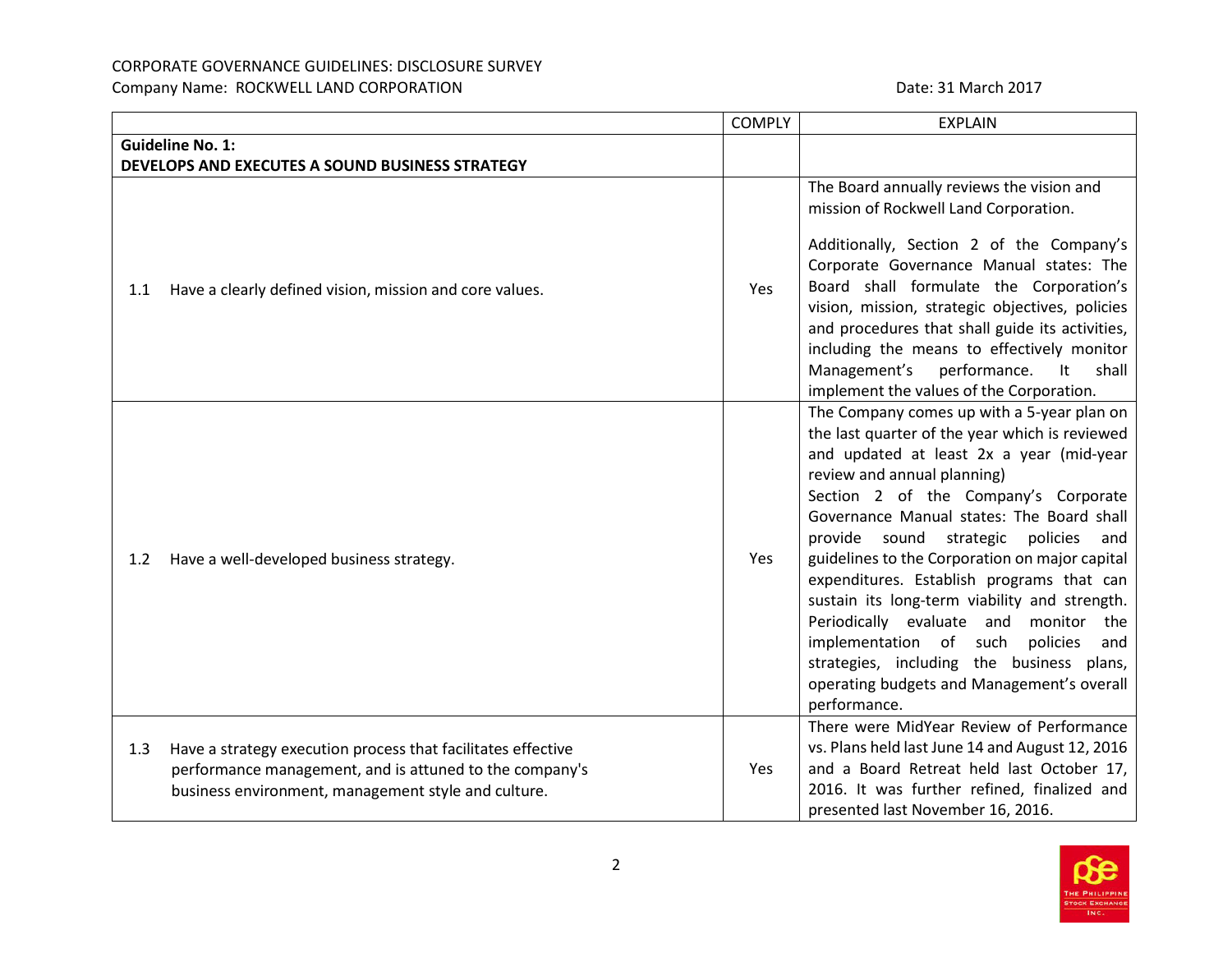|                                                                                           | <b>COMPLY</b> | <b>EXPLAIN</b>                                                                                                                                                                                                                                                                                                                                                                                                                                                                                                                                        |
|-------------------------------------------------------------------------------------------|---------------|-------------------------------------------------------------------------------------------------------------------------------------------------------------------------------------------------------------------------------------------------------------------------------------------------------------------------------------------------------------------------------------------------------------------------------------------------------------------------------------------------------------------------------------------------------|
|                                                                                           |               | Section 2 of the Company's Corporate<br>Governance Manual: The Board shall provide<br>sound strategic policies and guidelines to the<br>Corporation on major capital expenditures.<br>Establish programs that can sustain its long-<br>term viability and strength. Periodically<br>evaluate and monitor the implementation of<br>such policies and strategies, including the<br>business plans, operating budgets and<br>Management's overall performance including<br>the business plans, operating budgets and<br>Management's overall performance |
| Have its board continually engaged in discussions of strategic business<br>1.4<br>issues. | Yes           | The Company holds a monthly regular Board<br>meeting to discuss strategic business issues.<br>The parent company holds CEOs meeting<br>every 2 weeks for performance monitoring<br>and strategic business discussions.                                                                                                                                                                                                                                                                                                                                |
| <b>Guideline No. 2:</b><br><b>ESTABLISHES A WELL-STRUCTURED AND FUNCTIONING BOARD</b>     |               |                                                                                                                                                                                                                                                                                                                                                                                                                                                                                                                                                       |
| Have a board composed of directors of proven competence and integrity.<br>2.1             | Yes           | The Company's board is composed of two<br>finance professionals and nine business<br>executives with diverse backgrounds.<br>Please see attached Annex A for the profiles<br>of our directors.<br>Additionally, Section 3 of the Corporate<br>Governance Manual states that The Board<br>should ensure that, through a managed and<br>effective system, board appointments are<br>made that provide a mix of proficient directors<br>, each of whom is able to add value and to                                                                       |

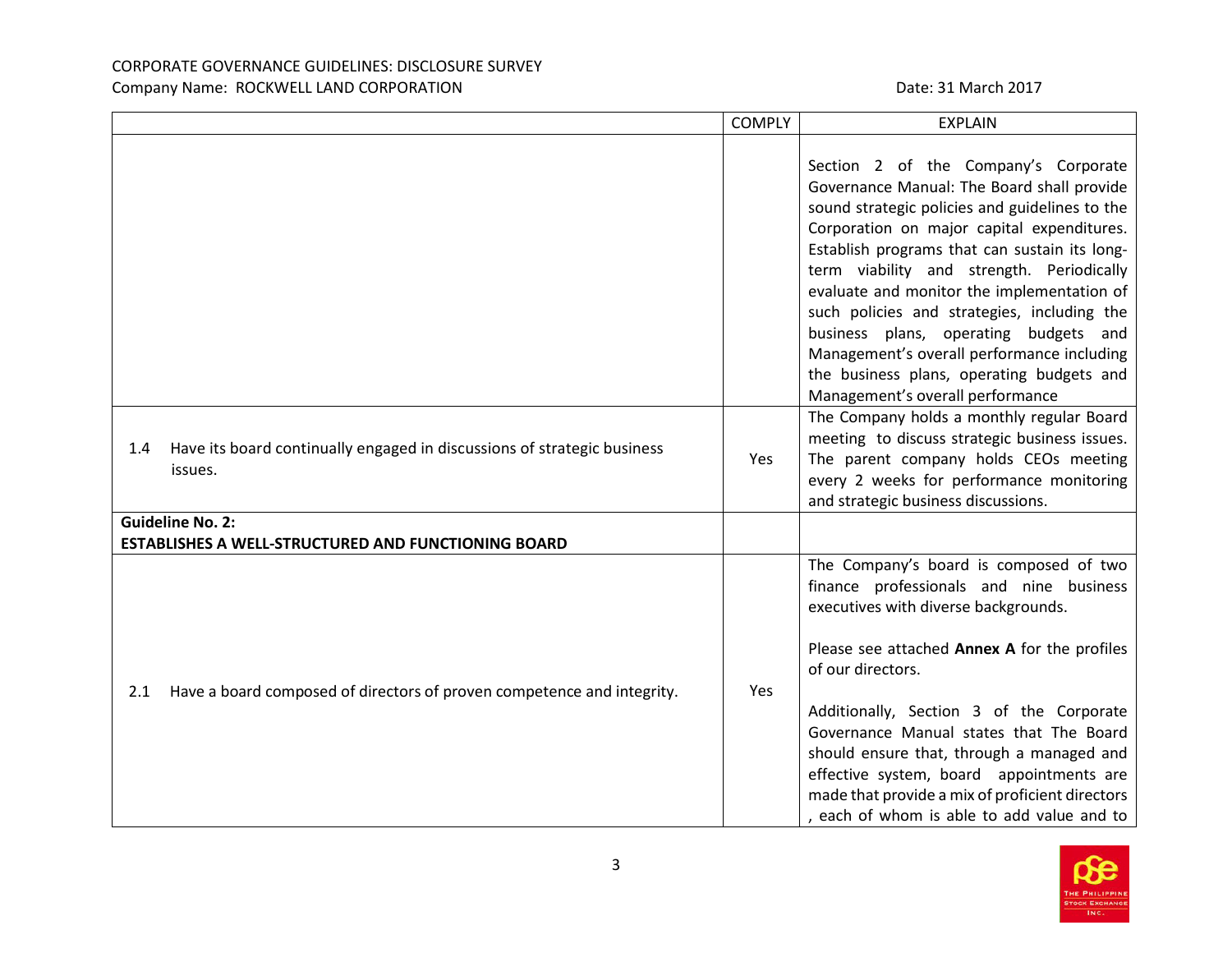|     |                                                                                                                     | <b>COMPLY</b> | <b>EXPLAIN</b>                                                                                                                                                                                                                                                                                                                                                                                                                                                                                                                                                                  |
|-----|---------------------------------------------------------------------------------------------------------------------|---------------|---------------------------------------------------------------------------------------------------------------------------------------------------------------------------------------------------------------------------------------------------------------------------------------------------------------------------------------------------------------------------------------------------------------------------------------------------------------------------------------------------------------------------------------------------------------------------------|
|     |                                                                                                                     |               | bring prudent judgment to bear on the<br>decision making process. The non-executive<br>directors should possess such qualifications<br>and stature that would enable them to<br>effectively participate in the deliberations of<br>the Board.                                                                                                                                                                                                                                                                                                                                   |
| 2.2 | Be led by a chairman who shall ensure that the board functions in an<br>effective and collegial manner.             | Yes           | The Chairman actively solicits the opinions of<br>the members of the Board, especially the<br>Independent<br>Directors'<br>opinions.<br>Our<br>directors who are all reputable leaders in the<br>business community regularly and in the<br>ordinary course of the board meetings freely<br>express their views on the matters concerning<br>the corporation.                                                                                                                                                                                                                   |
| 2.3 | Have at least three (3) or thirty percent (30%), whichever is higher, of its<br>directors as independent directors. | <b>No</b>     | The Company has 2 Independent directors out<br>of a total of 11 directors, namely:<br>1. Mr. Oscar J. Hilado<br>2. Mr.Monico V. Jacob<br>Please see Annex A for the profiles of our<br>directors.<br>The number of independent directors is in<br>accordance with the Company's Corporate<br>Governance Manual and the Securities<br>Regulation Code.<br>Section 2 of the Corporate Governance<br>Manual states that "XXX. There shall be at<br>least two independent directors or such<br>number of independent directors that<br>constitutes 20% of the members of the Board, |

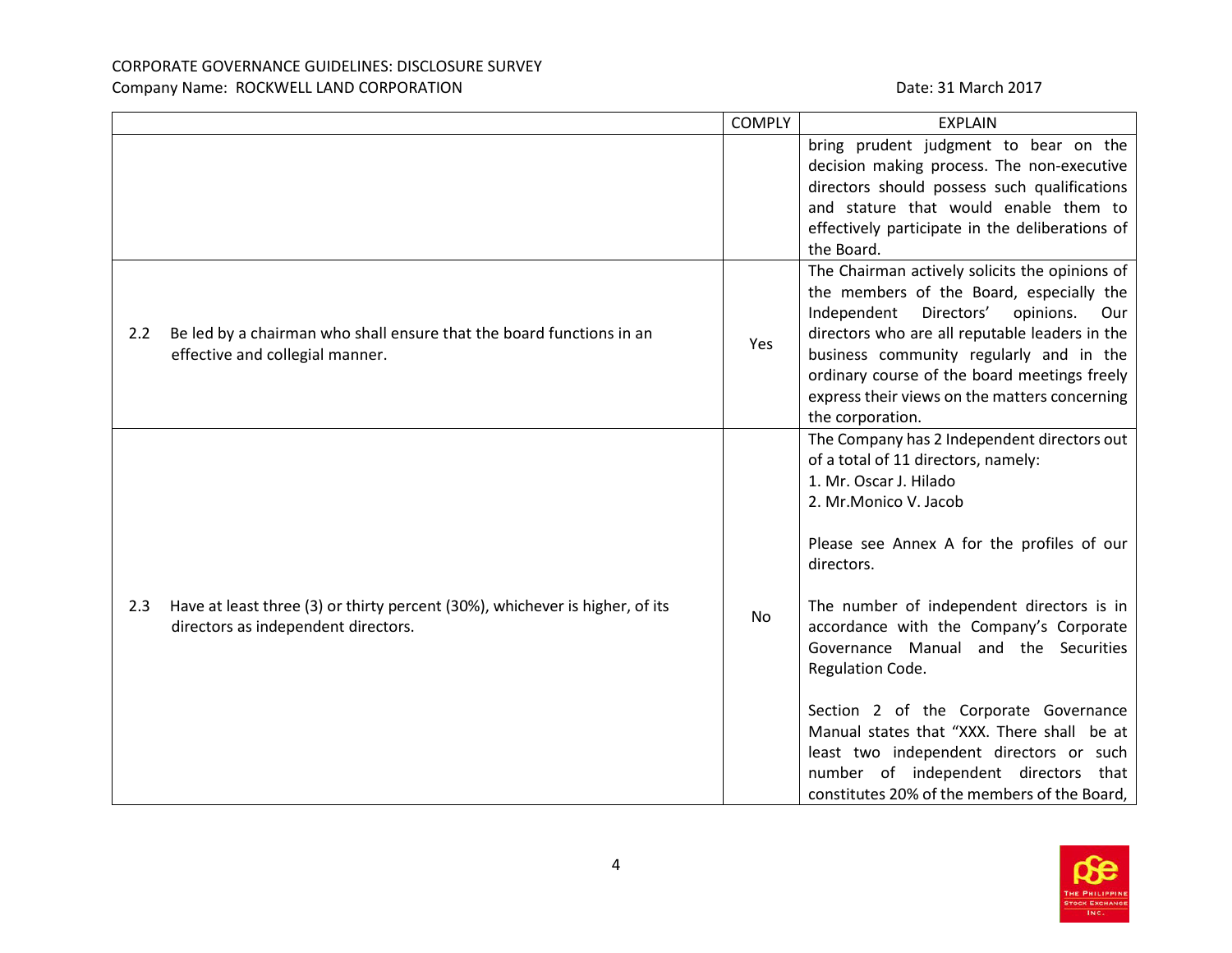|     |                                                                      | <b>COMPLY</b> | <b>EXPLAIN</b>                                                                |
|-----|----------------------------------------------------------------------|---------------|-------------------------------------------------------------------------------|
|     |                                                                      |               | whichever is lesser, but in no case less than                                 |
|     |                                                                      |               | two.                                                                          |
|     |                                                                      |               | The Company has a Corporate Governance                                        |
|     |                                                                      |               | Manual, among other guidelines or issuances.                                  |
|     |                                                                      |               | The Company has a documented procedures                                       |
|     |                                                                      |               | manual of its key processes. Policies and                                     |
|     |                                                                      |               | guidelines intended to strengthen the internal                                |
|     |                                                                      |               | control and/or to enhance the process                                         |
|     |                                                                      |               | efficiency<br>likewise<br>documented<br>are                                   |
| 2.4 | Have in place written manuals, guidelines and issuances that outline |               | and disseminated to the employees.                                            |
|     | procedures and processes.                                            | Yes           |                                                                               |
|     |                                                                      |               | Rockwell Land's Manual of Corporate                                           |
|     |                                                                      |               | Governance can be found in the company                                        |
|     |                                                                      |               | website:                                                                      |
|     |                                                                      |               | http://www.e-                                                                 |
|     |                                                                      |               | rockwell.com/pdf/Corporate%20Governance                                       |
|     |                                                                      |               | /(JULY%2031,%202014)%20Corporate%20Go<br>vernance%20Manual%20ROCK%2031Jul2014 |
|     |                                                                      |               | amended%20SEC%20Memo%206.pdf                                                  |
|     |                                                                      |               | <b>Audit Committee</b>                                                        |
|     |                                                                      |               | There is an Audit Committee composed of 2                                     |
|     |                                                                      |               | independent directors and 2 non-executive                                     |
|     |                                                                      |               | directors, and an independent director sits as                                |
|     |                                                                      |               | Committee Chairman. The Audit Committee is                                    |
|     |                                                                      |               | governed by a duly approved Audit                                             |
|     |                                                                      |               | Committee Charter. It meets every quarter                                     |
| 2.5 | Have Audit, Risk, Governance and Nomination and Election Committees. | Yes           | and calls a special meeting when necessary.                                   |
|     |                                                                      |               | The Audit Committee is supported by an                                        |
|     |                                                                      |               | Internal Audit Group which acts as its working                                |
|     |                                                                      |               | arm, and reports directly to the Committee.                                   |
|     |                                                                      |               | The internal audit group's responsibilities and                               |
|     |                                                                      |               | scope of work is clearly defined in its Internal                              |
|     |                                                                      |               | Audit Charter which is duly approved by the                                   |

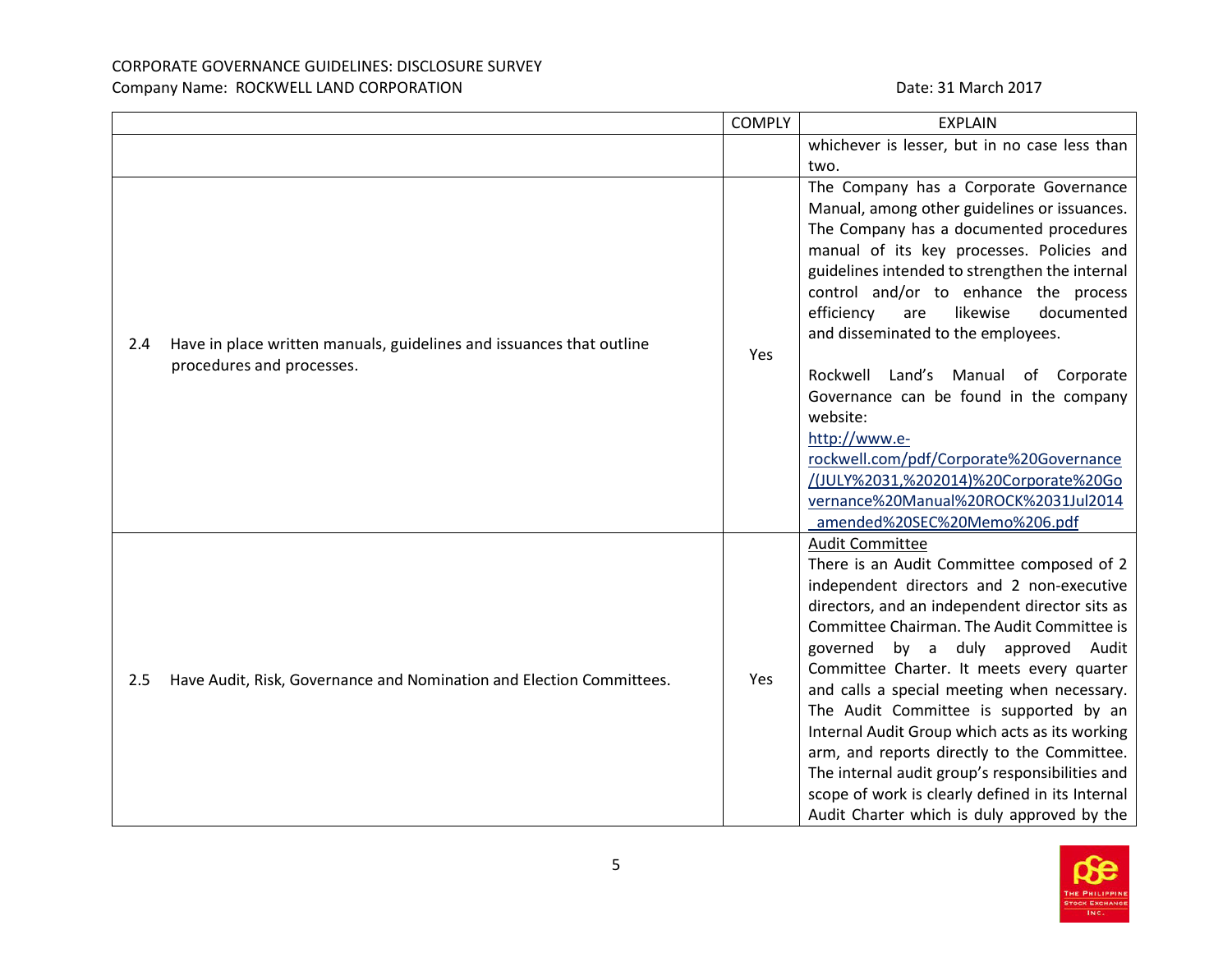|     |                                                                        | <b>COMPLY</b> | <b>EXPLAIN</b>                                  |
|-----|------------------------------------------------------------------------|---------------|-------------------------------------------------|
|     |                                                                        |               | President and CEO and Chairman of the Audit     |
|     |                                                                        |               | Committee and in compliance with the            |
|     |                                                                        |               | International Standards for the Professional    |
|     |                                                                        |               | Practice of Internal Auditing (ISPPIA).         |
|     |                                                                        |               | <b>Risk Management Committee</b>                |
|     |                                                                        |               | There is a Risk Management Committee            |
|     |                                                                        |               | composed of 1 independent director, 2 non-      |
|     |                                                                        |               | executive directors and an executive director.  |
|     |                                                                        |               | The committee is chaired by a non-executive     |
|     |                                                                        |               | director.                                       |
|     |                                                                        |               |                                                 |
|     |                                                                        |               | Nominations and Elections Committee             |
|     |                                                                        |               | The committee is composed of 3 non-             |
|     |                                                                        |               | executive directors and an independent          |
|     |                                                                        |               | director.                                       |
|     |                                                                        |               | The responsibilities of monitoring corporate    |
|     |                                                                        |               | governance is assumed by the Audit              |
|     |                                                                        |               | Committee<br>and the Nominations and            |
|     |                                                                        |               | Elections Committee.                            |
|     |                                                                        |               | The Company's Chairman is Ambassador            |
|     |                                                                        |               | Manuel M. Lopez while the President and CEO     |
|     |                                                                        |               | is Mr. Nestor J. Padilla who are not related to |
| 2.6 | Have its Chairman and CEO positions held separately by individuals who | Yes           | each other.                                     |
|     | are not related to each other.                                         |               |                                                 |
|     |                                                                        |               | Please see attached Annex A for the profiles    |
|     |                                                                        |               | of our Chairman and CEO.                        |
|     |                                                                        |               | Section 15 of the Manual of Corporate           |
| 2.7 | Have a director nomination and election process that ensures that all  |               | Governance states that:                         |
|     | shareholders are given the opportunity to nominate and elect directors | Yes           |                                                 |
|     | individually based on the number of shares voted.                      |               | "The shareholders have the right to receive     |
|     |                                                                        |               | timely and transparent information about the    |
|     |                                                                        |               | Corporation.                                    |

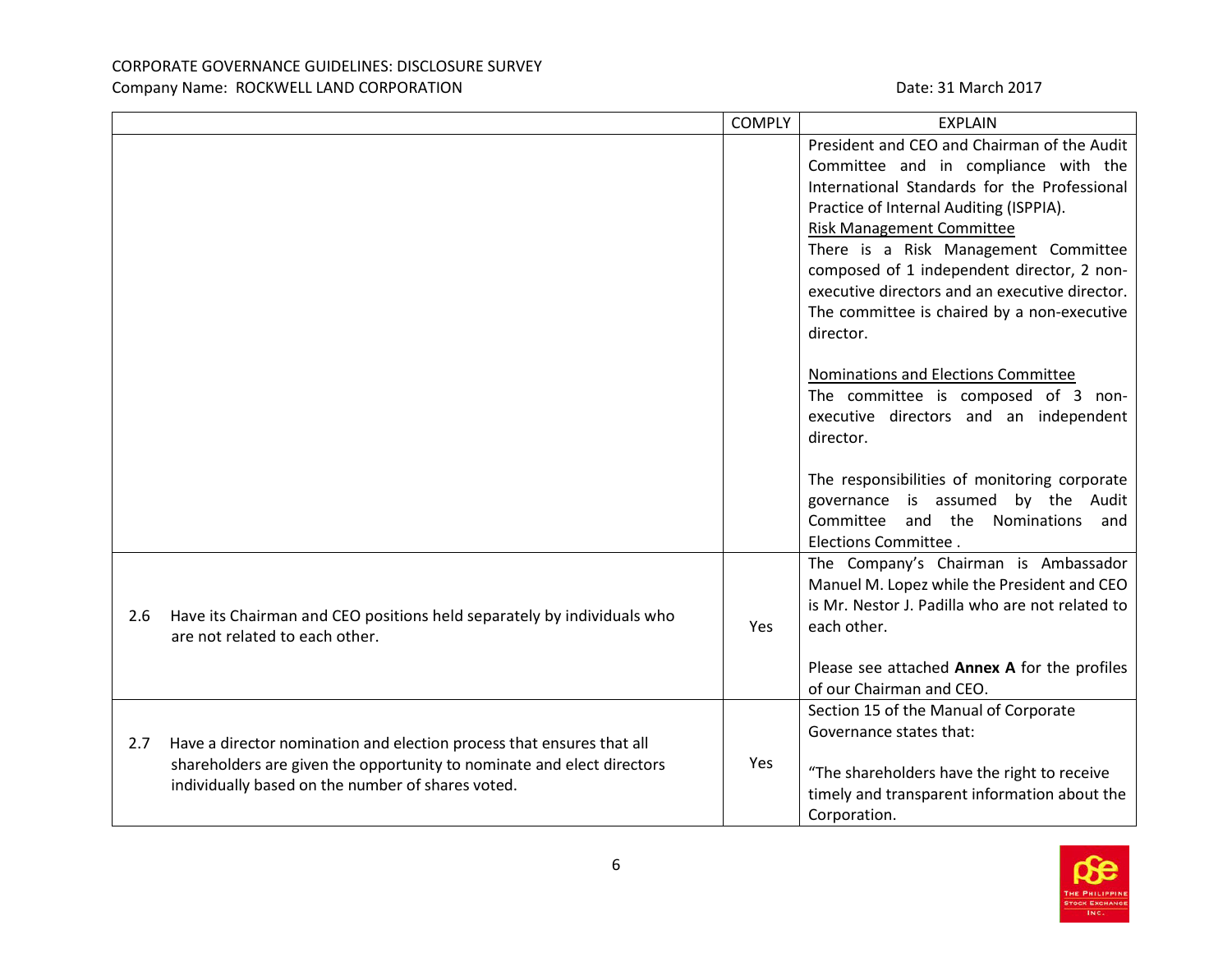| <b>COMPLY</b> | <b>EXPLAIN</b>                                                                                                                                                                                                                                                                                                                                                                                                                                                                             |
|---------------|--------------------------------------------------------------------------------------------------------------------------------------------------------------------------------------------------------------------------------------------------------------------------------------------------------------------------------------------------------------------------------------------------------------------------------------------------------------------------------------------|
|               | The Board recognizes and shall respect the<br>rights of the stockholders under the law, the<br>articles of incorporation and the by-laws,<br>specifically the stockholders' rights to vote,<br>pre-emptive rights, power of inspection, right<br>to dividend and appraisal rights.                                                                                                                                                                                                         |
|               | Stockholders' meetings shall be conducted<br>fairly and in a transparent manner and the<br>stockholders shall be encouraged to<br>personally attend such meetings. If they<br>cannot attend, they should be apprised<br>ahead of time of their right to appoint a<br>proxy. Subject to the requirements of the by-<br>laws, the exercise of that right shall not be<br>unduly restricted and any doubts about the<br>validity of a proxy should be resolved in the<br>stockholders' favor. |
|               | The Board shall promote the rights of<br>stockholders, remove impediments to the<br>exercise of those rights and provide an<br>adequate avenue for them to seek timely<br>redress for the breach of their rights.                                                                                                                                                                                                                                                                          |
|               | The Board shall take appropriate steps to<br>remove excessive or unnecessary costs and<br>other administrative impediments to the<br>stockholders' meaningful participation in<br>meetings, whether by in person or by proxy.<br>Accurate and timely information should be                                                                                                                                                                                                                 |

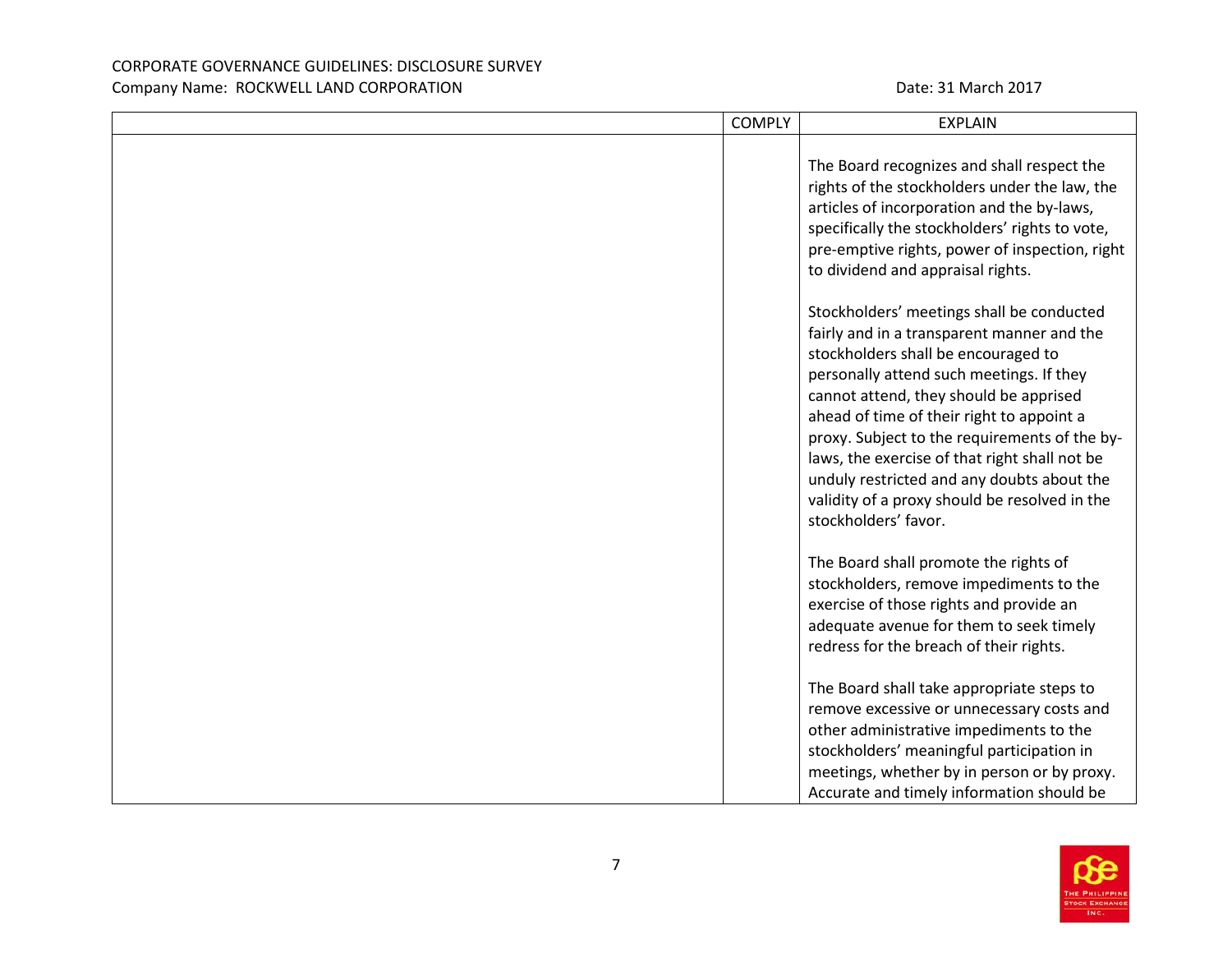|                                                                       | <b>COMPLY</b> | <b>EXPLAIN</b>                                                                                                                                                                                                                                                                                                                                                                                                                                                                                                                                                                                                                                                                                                               |
|-----------------------------------------------------------------------|---------------|------------------------------------------------------------------------------------------------------------------------------------------------------------------------------------------------------------------------------------------------------------------------------------------------------------------------------------------------------------------------------------------------------------------------------------------------------------------------------------------------------------------------------------------------------------------------------------------------------------------------------------------------------------------------------------------------------------------------------|
|                                                                       |               | made available to the stockholders to enable<br>them to make a sound judgment on all<br>matters brought to their attention for<br>consideration and approval.<br>The Board shall give minority stockholders<br>the right to propose the items for discussion                                                                                                                                                                                                                                                                                                                                                                                                                                                                 |
|                                                                       |               | that relate directly to the business of the<br>corporation."                                                                                                                                                                                                                                                                                                                                                                                                                                                                                                                                                                                                                                                                 |
| Have in place a formal board and director development program.<br>2.8 | Yes           | The Company<br>BOD and<br>Management<br>attended the following learning sessions:<br>1. Executive Learning Session on Adaptive<br>Leadership by Dr. Ronald A. Heifetz (August<br>2014)<br>2. Executive Learning Workshop on Scaling<br>Up by Verne Harnish and Jeremy Han (March<br>2015)<br>3. Corporate Governance Seminar by SGV &<br>Co. (August 2015, September 2015 and<br>September 2016)<br>4. Gear Up: an Executive Learning Workshop<br>by Tom Kosnik and Kae Fong Tay (September<br>$2015$ ).<br>Additionally, Section 13 of the Company's<br>Corporate Governance Manual states" New<br>directors should be familiarized with the<br>Corporation's operations, senior<br>management and its business environment |

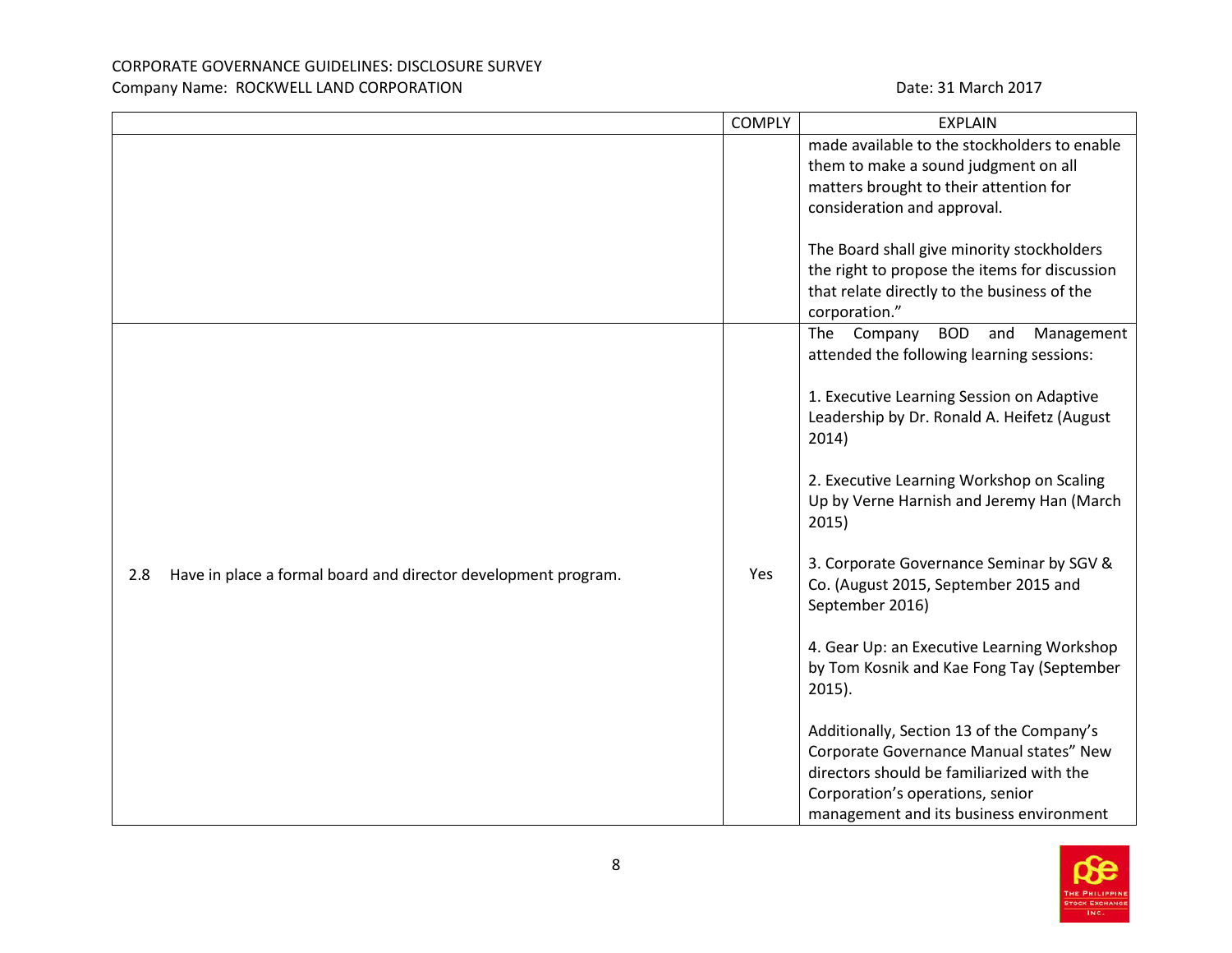|     |                                                                                                                                                   | <b>COMPLY</b> | <b>EXPLAIN</b>                                                                                                                                                                                                                                                                                                                                                                                                                                                                                                                 |
|-----|---------------------------------------------------------------------------------------------------------------------------------------------------|---------------|--------------------------------------------------------------------------------------------------------------------------------------------------------------------------------------------------------------------------------------------------------------------------------------------------------------------------------------------------------------------------------------------------------------------------------------------------------------------------------------------------------------------------------|
|     |                                                                                                                                                   |               | and be inducted in terms of their fiduciary<br>duties and responsibilities as well as in<br>respect of the Board's expectations. If new<br>directors have no board experience, they<br>should receive orientation in their<br>unaccustomed responsibility. Opportunities<br>for orientation for existing and potential<br>directors shall be<br>identified and appropriate development<br>undertaken." In this connection,<br>Management gives new directors a one-on-<br>one orientation on the operations of the<br>Company. |
| 2.9 | Have a corporate secretary.                                                                                                                       | Yes           | Currently, Atty. Enrique I. Quiason is the<br>Corporate Secretary and Atty. Esmeraldo C.<br>Amistad is the Assistant Corporate Secretary.                                                                                                                                                                                                                                                                                                                                                                                      |
|     | 2.10 Have no shareholder agreement, by-laws provisions, or other<br>arrangements that constrains the directors' ability to vote<br>independently. | Yes           | There are no existing shareholder agreements,<br>by-law provision or other arrangements, that<br>constrains the directors' ability to vote<br>independently.                                                                                                                                                                                                                                                                                                                                                                   |
|     | <b>Guideline No. 3:</b><br>MAINTAINS A ROBUST INTERNAL AUDIT AND CONTROL SYSTEM                                                                   |               |                                                                                                                                                                                                                                                                                                                                                                                                                                                                                                                                |
|     | 3.1 Establish the internal audit function as a separate unit in the company<br>which would be overseen at the Board level.                        | Yes           | There is an independent internal audit group<br>that functionally reports to the Audit<br>Committee and acts as the working group of<br>the Audit Committee.<br>Section 10 of the Company's Corporate<br>Governance Manual states: "The Corporation<br>shall have in place an independent audit<br>system which shall be performed by an<br>Internal Auditor or group of Internal Auditors,<br>through which it's Board, senior management,                                                                                    |

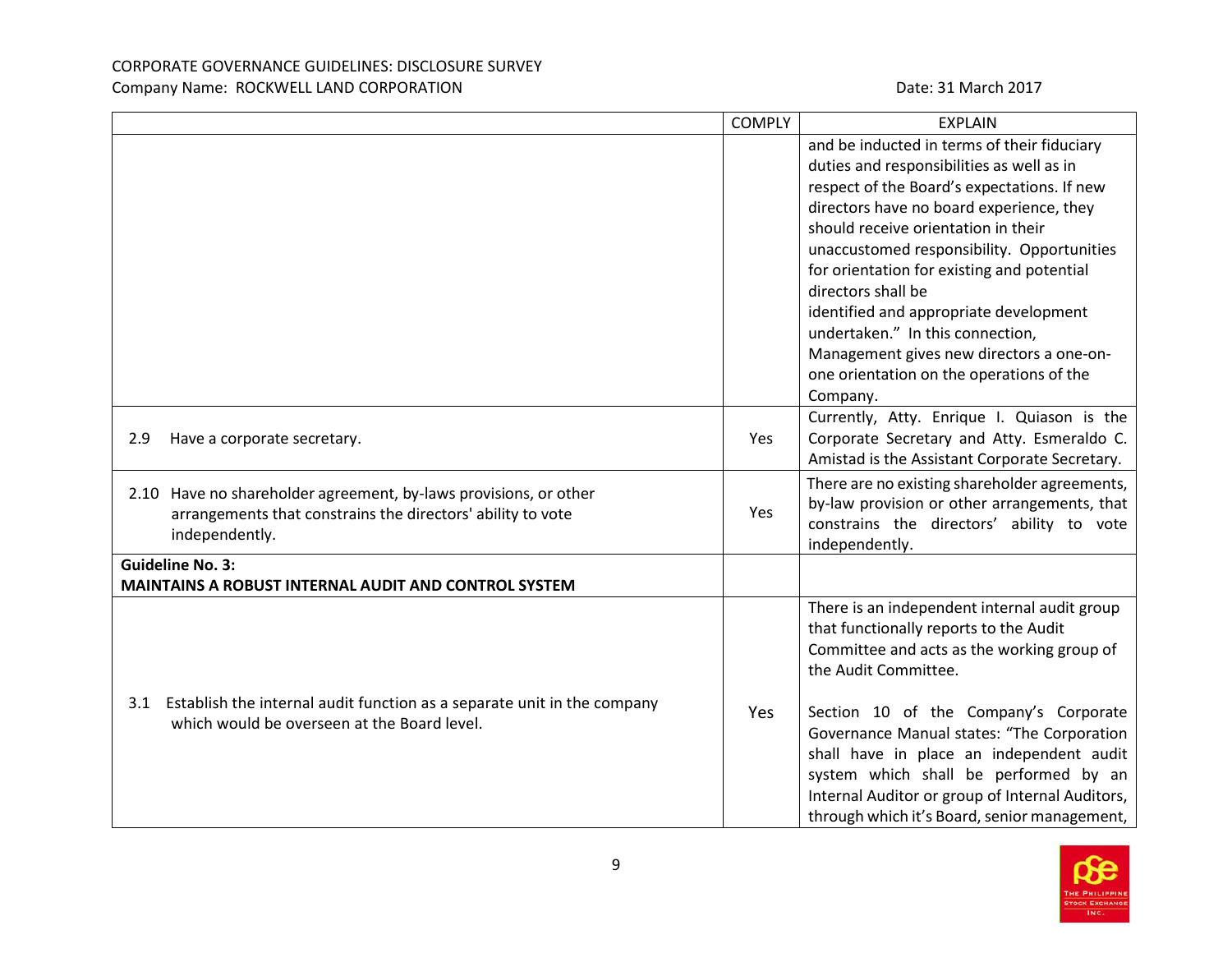# CORPORATE GOVERNANCE GUIDELINES: DISCLOSURE SURVEY

### Company Name: ROCKWELL LAND CORPORATION **Date: 31 March 2017** Date: 31 March 2017

|     |                                                                                                             | <b>COMPLY</b> | <b>EXPLAIN</b>                                                                                                                                                                                                                                                                                                                                                                                                                                                                                                                                       |
|-----|-------------------------------------------------------------------------------------------------------------|---------------|------------------------------------------------------------------------------------------------------------------------------------------------------------------------------------------------------------------------------------------------------------------------------------------------------------------------------------------------------------------------------------------------------------------------------------------------------------------------------------------------------------------------------------------------------|
|     |                                                                                                             |               | and shareholders shall be provided with<br>reasonable assurance that key organizational<br>and procedural controls are effective,<br>appropriate and complied with."<br>It further provides that the Internal Audit<br>group shall functionally report to the Audit<br>Committee.                                                                                                                                                                                                                                                                    |
| 3.2 | Have a comprehensive enterprise-wide compliance program that is<br>annually reviewed.                       | Yes           | There are two board committees looking into<br>compliance requirements - Audit Committee<br>and Risk Management Committee.                                                                                                                                                                                                                                                                                                                                                                                                                           |
| 3.3 | Institutionalize quality service programs for the internal audit function.                                  | Yes           | The internal audit function's quality service<br>programs are institutionalized through the<br>following:<br>Internal Audit function is embedded in<br>the Audit Committee Charter and<br>defined in the Internal Audit Charter<br>An annual Audit Plan is prepared and<br>submitted to the Audit Committee for<br>approval<br>Regular monitoring and evaluation of<br>the plan as well as the results are being<br>done<br>A feedback<br>mechanism<br>has been<br>established<br>for<br>continuous<br>improvement of the internal audit<br>process. |
| 3.4 | Have in place a mechanism that allows employees, suppliers and other<br>stakeholders to raise valid issues. | Yes           | The company undertakes specific activities to<br>listen and learn from employees, suppliers<br>and other stakeholders<br>regarding their<br>requirements,<br>needs<br>and<br>changing<br>expectations.                                                                                                                                                                                                                                                                                                                                               |

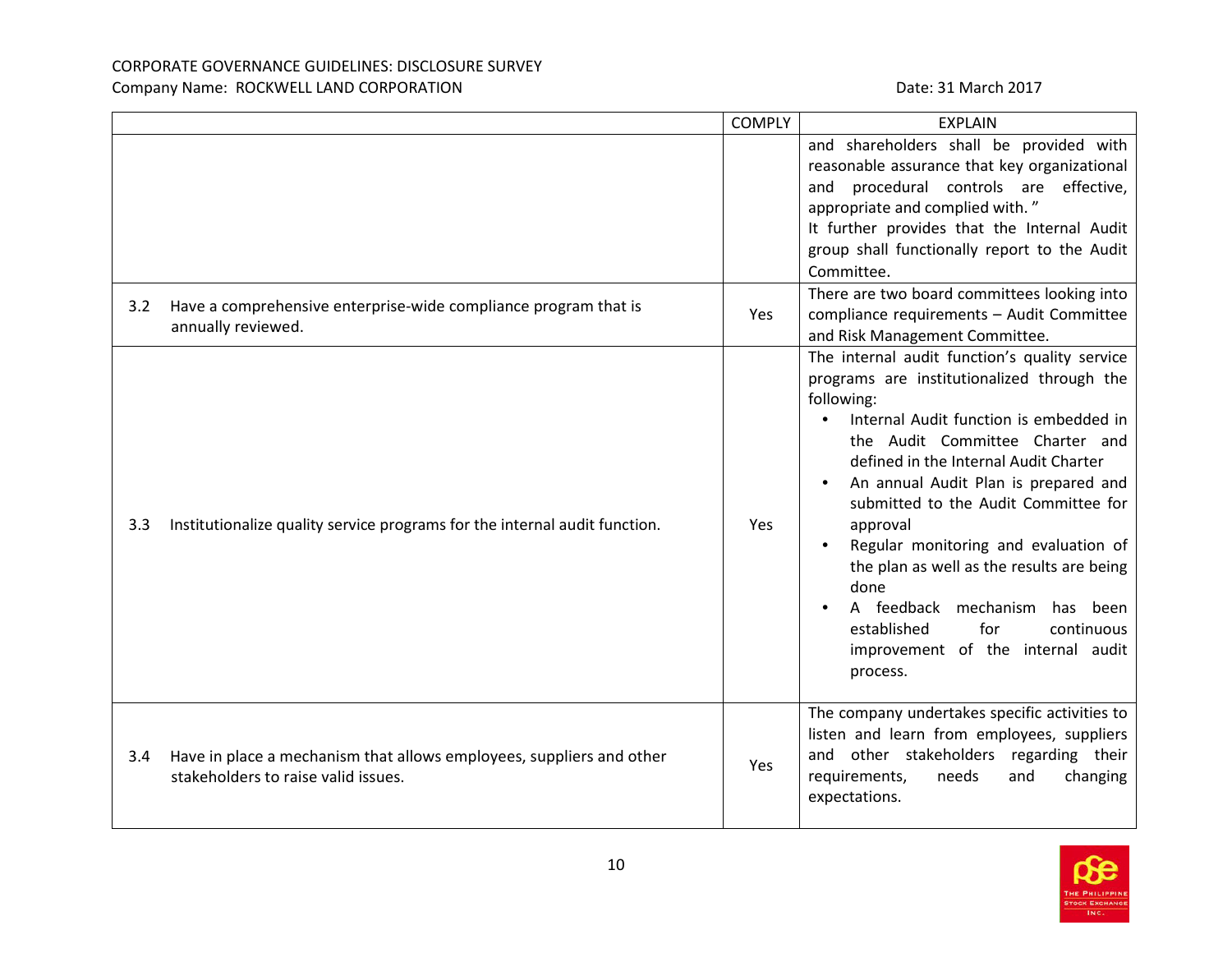|                         |                                                                                                                                                                                                        | <b>COMPLY</b> | <b>EXPLAIN</b>                                                                                                                                                                                                                                                                                                                                                                                                                                                               |
|-------------------------|--------------------------------------------------------------------------------------------------------------------------------------------------------------------------------------------------------|---------------|------------------------------------------------------------------------------------------------------------------------------------------------------------------------------------------------------------------------------------------------------------------------------------------------------------------------------------------------------------------------------------------------------------------------------------------------------------------------------|
|                         |                                                                                                                                                                                                        |               | The company takes the effort to meet its<br>stakeholders and/or communicates person-<br>to-person with shareholders through STSI as<br>well as meetings with management.                                                                                                                                                                                                                                                                                                     |
|                         |                                                                                                                                                                                                        |               | A Whistleblowing Program is in place that will<br>allow employees to report through a secure<br>and confidential channel, any actual or<br>suspected issues regarding unethical<br>behavior or business practices.                                                                                                                                                                                                                                                           |
|                         |                                                                                                                                                                                                        |               | The company also maintains a website,<br>www.e-rockwell.com, where they can get the<br>contact information and write their feedback.                                                                                                                                                                                                                                                                                                                                         |
| 3.5                     | Have the Chief Executive Officer and Chief Audit Executive attest in<br>writing, at least annually, that a sound internal audit, control and<br>compliance system is in place and working effectively. | Yes           | A management representation letter is being<br>prepared by senior management recognizing<br>responsibility of the fair presentation of the<br>financial statements and that appropriate<br>internal control is in place and working<br>effectively as intended. An annual audit report<br>is being submitted to the Audit Committee by<br>Internal Audit Head providing information as<br>to the adequacy of internal controls of the<br>processes reviewed during the year. |
| <b>Guideline No. 4:</b> |                                                                                                                                                                                                        |               |                                                                                                                                                                                                                                                                                                                                                                                                                                                                              |
|                         | RECOGNIZES AND MANAGES ITS ENTERPRISE RISKS                                                                                                                                                            |               |                                                                                                                                                                                                                                                                                                                                                                                                                                                                              |
| 4.1                     | Have its board oversee the company's risk management function.                                                                                                                                         | Yes           | There are two board committees tasked to<br>study and assess risks (Risk Management<br>Committee and the Audit Committee).                                                                                                                                                                                                                                                                                                                                                   |
|                         |                                                                                                                                                                                                        |               | As stated in the Corporate Governance<br>Manual:                                                                                                                                                                                                                                                                                                                                                                                                                             |

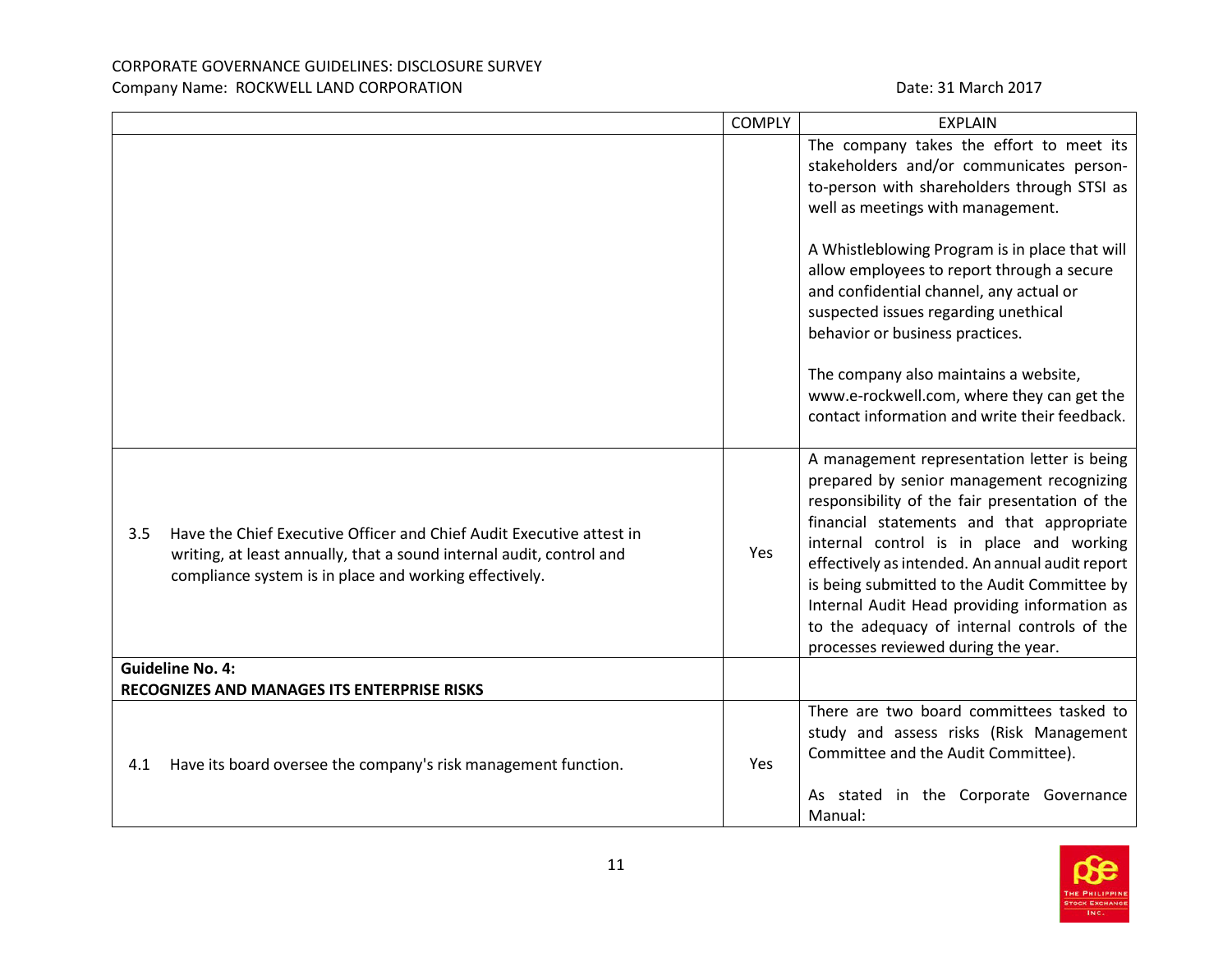| <b>COMPLY</b> | <b>EXPLAIN</b>                                                                                                                                                                                                                                                                                                                                                                                                                                                                                                                                                                        |
|---------------|---------------------------------------------------------------------------------------------------------------------------------------------------------------------------------------------------------------------------------------------------------------------------------------------------------------------------------------------------------------------------------------------------------------------------------------------------------------------------------------------------------------------------------------------------------------------------------------|
|               | Section 7. Risk Management Committee xxx                                                                                                                                                                                                                                                                                                                                                                                                                                                                                                                                              |
|               | The Risk Management Committee shall have<br>the following powers and functions:<br>i. oversee the formulation and establishment<br>of an enterprise-wide risk management<br>system;<br>ii. review, analyse and recommend the policy,<br>framework, strategy, method and/or system<br>of or used by the Corporation to manage risks,<br>threats or liabilities;<br>iii. review and assess the likelihood and<br>magnitude of the impact of material events on<br>the Corporation and/or to recommend<br>measures, responses or solutions to avoid or<br>reduce risks or exposures; and |
|               | iv. perform such other duties and functions<br>and/or assume such responsibilities as may be<br>delegated by the Board of Directors. "                                                                                                                                                                                                                                                                                                                                                                                                                                                |
|               | And as stated in Section 5 of the Corporate<br>Governance Manual: "The Audit Committee<br>shall have the following duties and<br>responsibilities: xxx<br>· Perform oversight financial management<br>functions specifically in the areas of managing<br>credit, market, liquidity, operational, legal and<br>other risks of the Corporation, and crisis<br>management.<br><b>XXX</b>                                                                                                                                                                                                 |
|               | .Provide oversight over Management's<br>activities in managing credit, market, liquidity,                                                                                                                                                                                                                                                                                                                                                                                                                                                                                             |

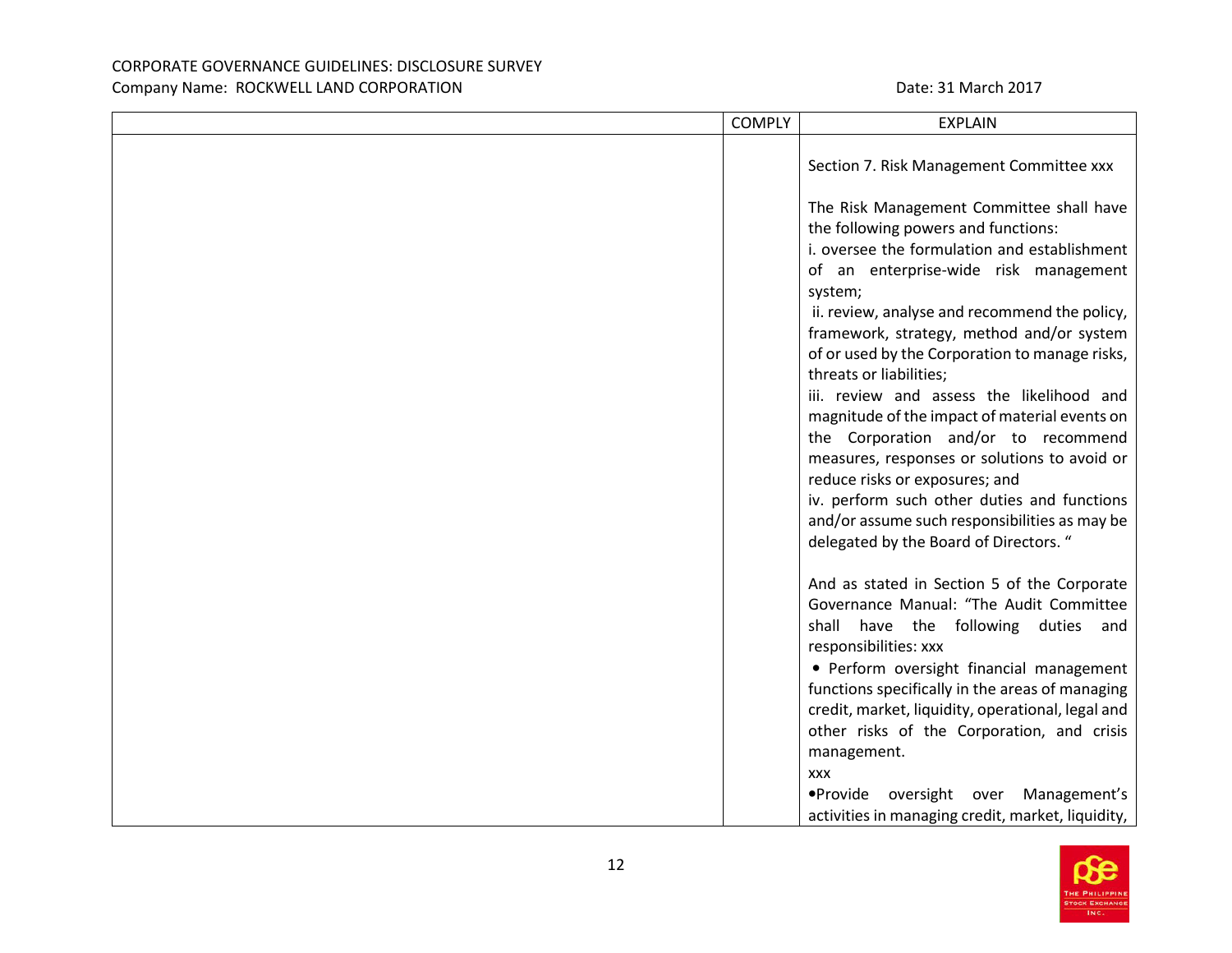|     | operational, legal and other risks of the<br>corporation. The function includes regular<br>receipt from Management of information on<br>risk exposures<br>and risk management<br>activities."                                                                                                                                                                                                                                                                                                                                                                                                      |
|-----|----------------------------------------------------------------------------------------------------------------------------------------------------------------------------------------------------------------------------------------------------------------------------------------------------------------------------------------------------------------------------------------------------------------------------------------------------------------------------------------------------------------------------------------------------------------------------------------------------|
| Yes | The Enterprise Risk Management activities of<br>the company are being done based on the<br>COSO framework which includes: a) Risk<br>Identification; b) Risk assessment; c)<br>Risk<br>d)<br>Control<br>response;<br>activities;<br>e)<br>Communications; and f) Monitoring.<br>The Risk Management Committee is the<br>principal agency for these functions; its<br>creation, power and responsibilities are set<br>out in Section 7 of the Corporate Governance<br>Manual.                                                                                                                       |
| Yes | The Enterprise Risk Management activities of<br>the company are being done based on the<br>COSO framework which includes: a) Risk<br>Identification; b) Risk assessment; c)<br>Risk<br>$\mathsf{d}$<br>Control<br>activities;<br>response;<br>e)<br>Communications; and f) Monitoring.<br>The Risk Management Committee is the<br>principal agency for these functions; its<br>creation, power and responsibilities are set<br>out in Section 7 of the Revised Manual on<br><b>Corporate Governance:</b><br>The Board shall create a Risk Management<br>Committee composed of at least three $(3)$ |
|     | Have a formal risk management policy that guides the company's risk<br>management and compliance processes and procedures.<br>Design and undertake its Enterprise Risk Management (ERM) activities on the<br>basis of, or in accordance with, internationally recognized frameworks such<br>as but not limited to, COSO, (The Committee of Sponsoring Organizations of                                                                                                                                                                                                                             |

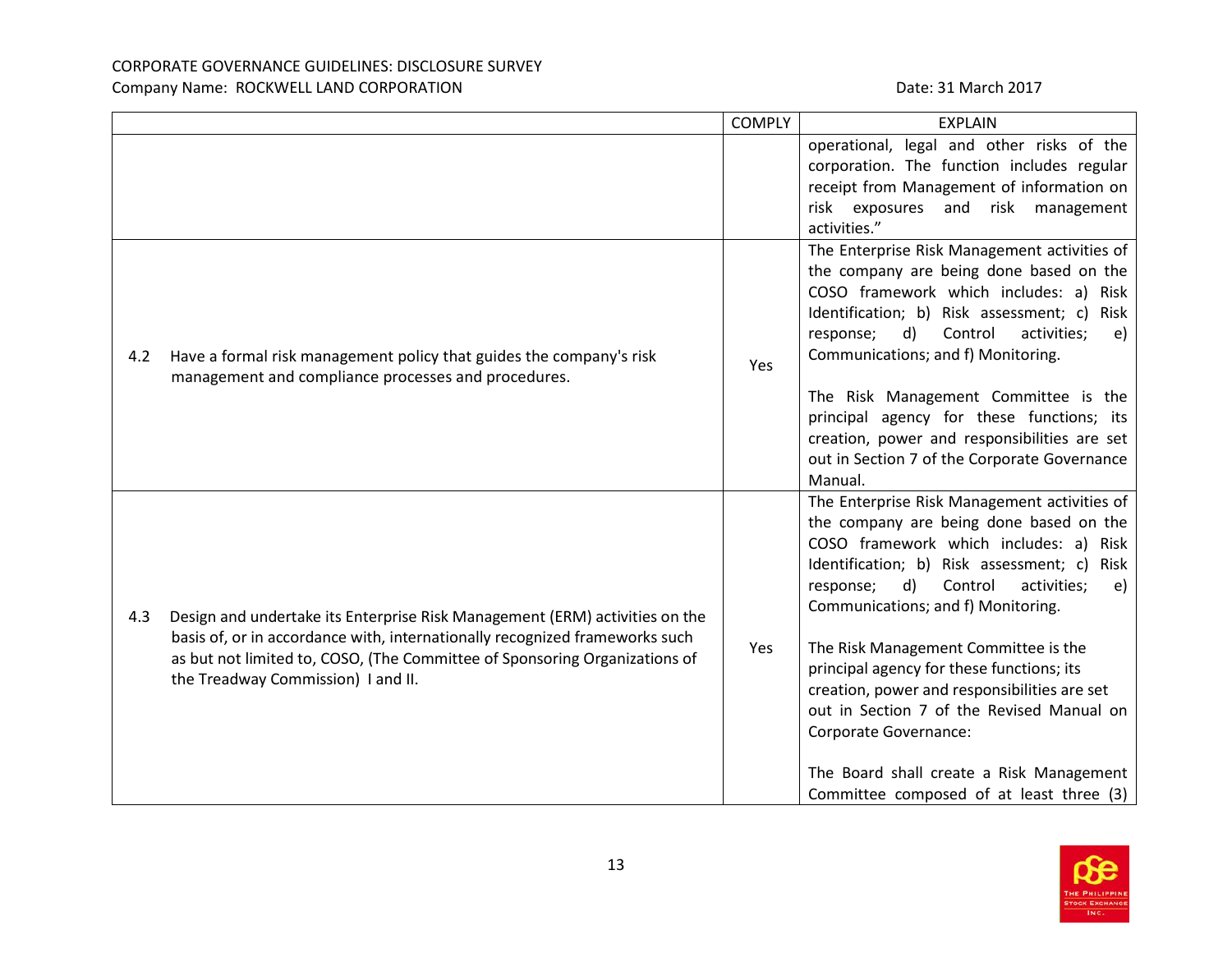|                                                                                         | <b>COMPLY</b> | <b>EXPLAIN</b>                                                                                                                                                                                                                                                                                                                                                                                                                                                                                                                                                                             |
|-----------------------------------------------------------------------------------------|---------------|--------------------------------------------------------------------------------------------------------------------------------------------------------------------------------------------------------------------------------------------------------------------------------------------------------------------------------------------------------------------------------------------------------------------------------------------------------------------------------------------------------------------------------------------------------------------------------------------|
|                                                                                         |               | members of the Board, or such other number<br>as may be prescribed by the Board. The<br>Chairman of the Board shall designate the<br>Chairman of the Committee.<br><b>Duties and Responsibilities</b><br>The Risk Management Committee shall have<br>the following powers and functions:<br>i. oversee the formulation and establishment                                                                                                                                                                                                                                                   |
|                                                                                         |               | of an enterprise-wide risk management<br>system;<br>ii. review, analyse and recommend the policy,<br>framework, strategy, method and/or system<br>of or used by the Corporation to manage<br>risks, threats or liabilities;<br>iii. review and assess the likelihood and<br>magnitude of the impact of material events<br>on the Corporation and/or to recommend<br>measures, responses or solutions to avoid or<br>reduce risks or exposures; and<br>iv. perform such other duties and functions<br>and/or assume such responsibilities as may<br>be delegated by the Board of Directors. |
|                                                                                         |               | Part of ERM activities are integrated in<br>internal audit function for the development of<br>risk-based annual internal audit plan.                                                                                                                                                                                                                                                                                                                                                                                                                                                       |
| Have a unit at the management level, headed by Risk Management<br>4.4<br>Officer (RMO). | No            | There is no formal Risk Management Officer at<br>present in the company. However, a senior<br>officer has in the meantime, in the person of<br>the CFO, Ms. Ellen V. Almodiel, been tasked to                                                                                                                                                                                                                                                                                                                                                                                              |

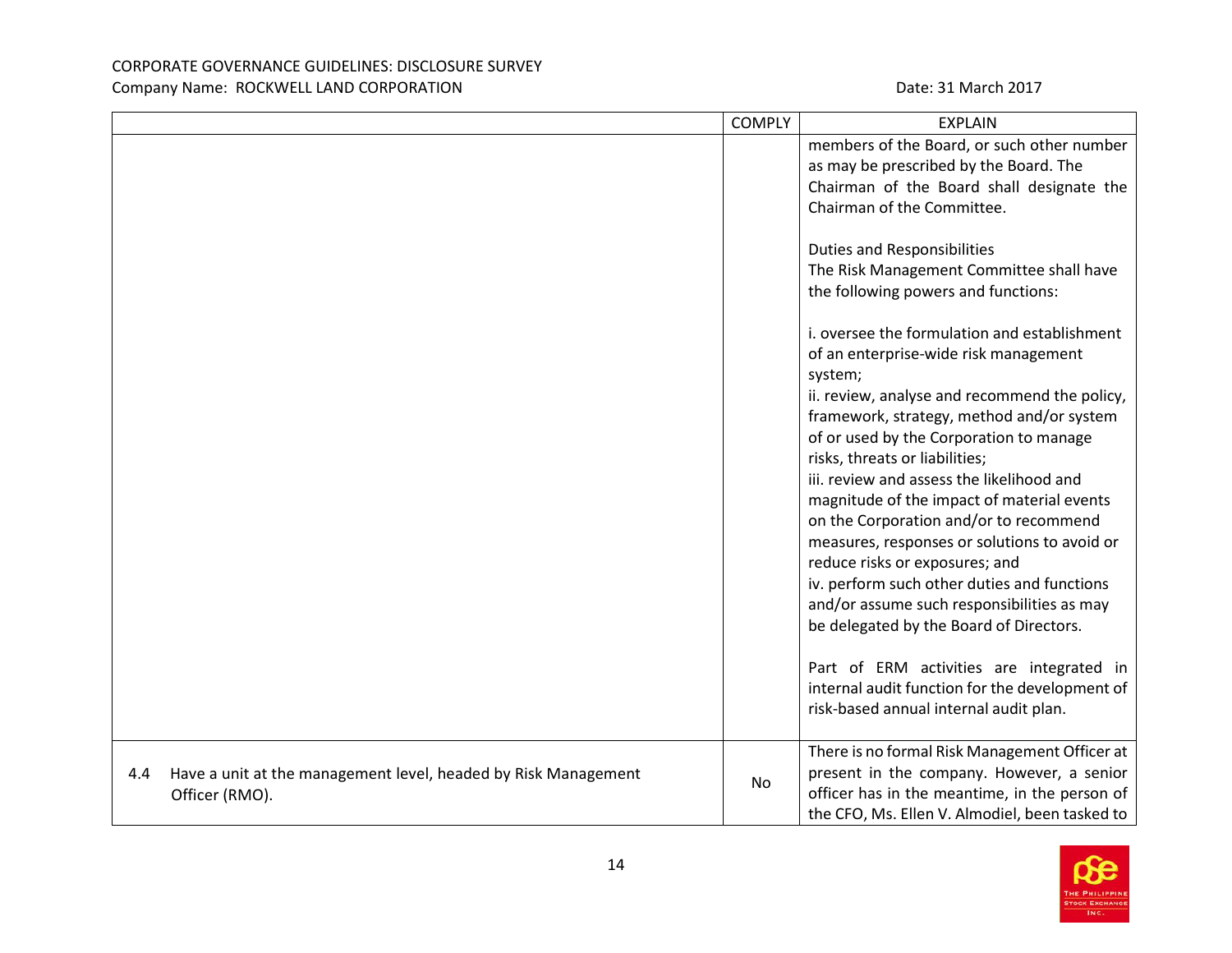|                                                                                                                                                                                                 | <b>COMPLY</b> | <b>EXPLAIN</b>                                                                                                                                                                                                                                                                                                                                                                                                                                                                                                                                                                                                                                                        |
|-------------------------------------------------------------------------------------------------------------------------------------------------------------------------------------------------|---------------|-----------------------------------------------------------------------------------------------------------------------------------------------------------------------------------------------------------------------------------------------------------------------------------------------------------------------------------------------------------------------------------------------------------------------------------------------------------------------------------------------------------------------------------------------------------------------------------------------------------------------------------------------------------------------|
|                                                                                                                                                                                                 |               | oversee the enterprise risk management<br>process in coordination with the<br>Risk<br>Management Committee of the Board.<br>Key executives are identified risk owners of<br>strategic<br>risks.<br>They<br>given<br>are<br>the<br>responsibility and authority to develop,<br>implement and monitor risk treatment<br>options for the assigned strategic risks. The<br>risk owners are also tasked to regularly update<br>the Risk Management Committee.                                                                                                                                                                                                              |
| Disclose sufficient information about its risk management procedures and<br>4.5<br>processes as well as the key risks the company is currently facing including<br>how these are being managed. | Yes           | Please refer to attached Annex B                                                                                                                                                                                                                                                                                                                                                                                                                                                                                                                                                                                                                                      |
| Seek external technical support in risk management when such<br>4.6<br>competence is not available internally.                                                                                  | Yes           | Key executives are identified risk owners of<br>strategic<br>risks.<br>They<br>given<br>are<br>the<br>responsibility and authority to develop,<br>implement and monitor risk treatment<br>options for the assigned strategic risks. The<br>risk owners are also tasked to regularly update<br>the Risk Management Committee.<br>In addition, Rockwell has consulted reputable<br>accounting firms, law firms and other<br>companies,<br>including foreign<br>consulting<br>It also consults its parent<br>companies.<br>company First Philippine Holdings Corporation<br>to leverage on its Risk Management<br>organization<br>and the expertise of its<br>personnel. |
| <b>Guideline No. 5:</b><br><b>ENSURES THE INTEGRITY OF FINANCIAL REPORTS AS WELL AS ITS EXTERNAL</b><br><b>AUDITING FUNCTION</b>                                                                |               |                                                                                                                                                                                                                                                                                                                                                                                                                                                                                                                                                                                                                                                                       |

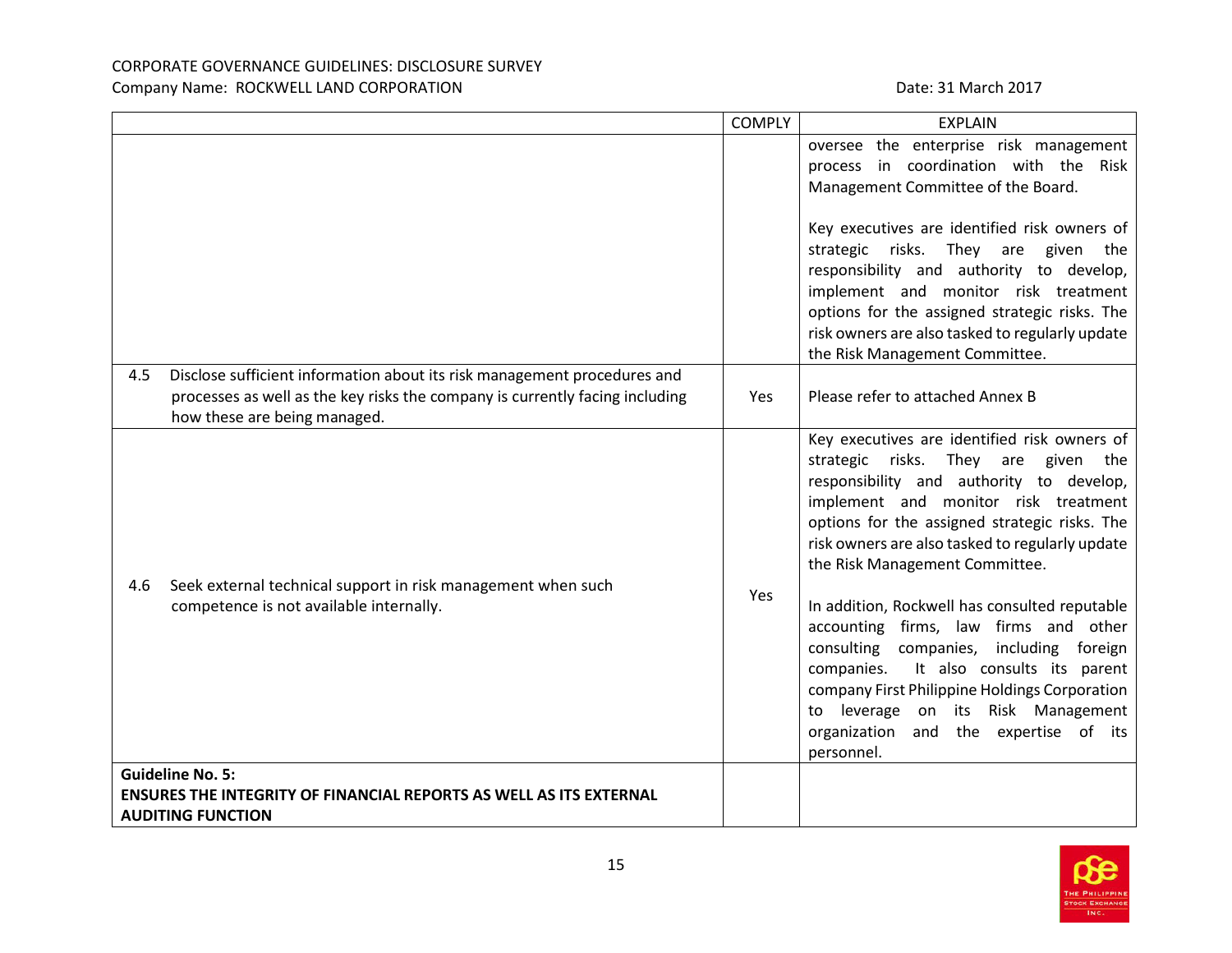|     |                                                                                                                                                                                                                        | <b>COMPLY</b> | <b>EXPLAIN</b>                                                                                                                                                                                                                                                                                                                                                                                                                                       |
|-----|------------------------------------------------------------------------------------------------------------------------------------------------------------------------------------------------------------------------|---------------|------------------------------------------------------------------------------------------------------------------------------------------------------------------------------------------------------------------------------------------------------------------------------------------------------------------------------------------------------------------------------------------------------------------------------------------------------|
| 5.1 | Have the board Audit Committee approve all non-audit services<br>conducted by the external auditor. The Committee should ensure that<br>the non-audit fees do not outweigh the fees earned from the external<br>audit. | Yes           | The Audit Committee approves all the non-<br>audit services conducted by SGV and assesses<br>that the nature, scope and fees for non-audit<br>services will not impair their independence.                                                                                                                                                                                                                                                           |
| 5.2 | Ensure that the external auditor is credible, competent, and should have<br>the ability to understand complex related party transactions, its<br>counterparties, and valuations of such transactions.                  | Yes           | The external auditor of Rockwell is SGV & Co.,<br>which is one of the most reputable audit and<br>accounting firms in the country. Additionally,<br>it is a member of the Ernst & Young Group<br>which is one of the world's biggest audit firms.                                                                                                                                                                                                    |
|     | 5.3 Ensure that the external auditor has adequate quality control procedures.                                                                                                                                          | Yes           | A separate group handled by another SGV &<br>Co. partner ensures the quality of the audit<br>work and the reports                                                                                                                                                                                                                                                                                                                                    |
| 5.4 | Disclose relevant information on the external auditors.                                                                                                                                                                | Yes           | Relevant information on the external auditors<br>is being disclosed by the Firm to its Clients.<br>Members of the External Audit team are<br>introduced to the Management and Audit<br>Committee during its initial presentation in<br>the Audit Committee meeting.<br>Relevant information concerning the external<br>auditors is also disclosed in the notice of<br>stockholders meeting/Definitive Information<br>Statement dated April 22, 2016. |
| 5.5 | Ensures that the external audit firm is selected on the basis of a fair and<br>transparent tender process.                                                                                                             | Yes           | The Audit Committee recommends the<br>selection of the External Auditors and such<br>recommendation is presented to the Board for<br>approval and ratified by the shareholders in<br>the Annual Stockholders Meeting (ASM)                                                                                                                                                                                                                           |
| 5.6 | Have its audit committee conduct regular meetings and dialogues with<br>the external audit team without anyone from management present.                                                                                | Yes           | This is provided in the Audit Committee<br>charter and it is at the discretion of the Audit<br>Committee to call such meeting.                                                                                                                                                                                                                                                                                                                       |
| 5.7 | Have the financial reports attested to by the Chief Executive Officer and<br>Chief Financial Officer.                                                                                                                  | Yes           | The Audited Financial Statements submitted<br>to the regulatory agencies and released to the                                                                                                                                                                                                                                                                                                                                                         |

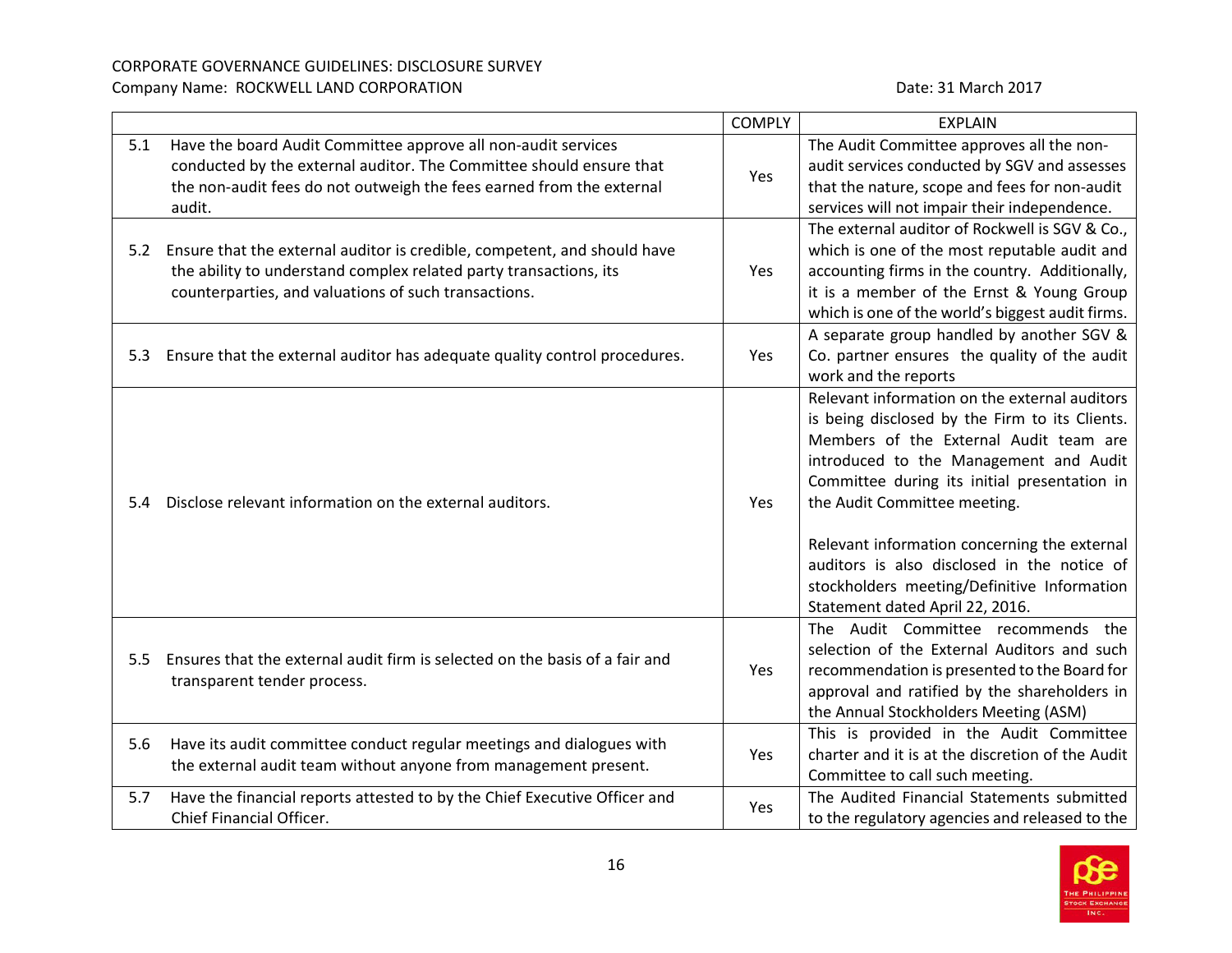|                                                                                                                                                             | <b>COMPLY</b> | <b>EXPLAIN</b>                                                                                                                                                                                                                                                                                                                                                                                                                                                                                                                                                                       |
|-------------------------------------------------------------------------------------------------------------------------------------------------------------|---------------|--------------------------------------------------------------------------------------------------------------------------------------------------------------------------------------------------------------------------------------------------------------------------------------------------------------------------------------------------------------------------------------------------------------------------------------------------------------------------------------------------------------------------------------------------------------------------------------|
|                                                                                                                                                             |               | stockholders are attested to by the CEO and<br>CFO. A statement of management's<br>responsibility for the financial statements is<br>also issued by the management and is being<br>attached in the annual report.                                                                                                                                                                                                                                                                                                                                                                    |
| Have a policy of rotating the lead audit partner every five years.<br>5.8                                                                                   | Yes           | The external auditor of the Company adheres<br>to the requirement of rotating lead audit<br>partner every five years.<br>A<br>engagement<br>new<br>partner<br>was<br>introduced to the audit committee during its<br>quarterly meeting held on November 11,<br>2014. The engagement partner prior to him<br>had been taking the lead for two years after<br>the company was listed in the Exchange.                                                                                                                                                                                  |
| <b>Guideline No. 6:</b><br>RESPECTS AND PROTECTS THE RIGHTS OF ITS SHAREHOLDERS, PARTICULARLY<br>THOSE THAT BELONG TO THE MINORITY OR NON-CONTROLLING GROUP |               |                                                                                                                                                                                                                                                                                                                                                                                                                                                                                                                                                                                      |
| Adopt the principle of "one share, one vote."<br>6.1                                                                                                        | Yes           | Rockwell Land's capital stock is composed of<br>its common and preferred shares.<br>Rockwell Land's common shares have voting<br>rights (one vote for one share), and participate<br>in dividends.<br>The preferred shares has voting rights and<br>are non-participating in any other or further<br>dividends beyond that specifically on such<br>preferred shares. Each preferred share shall<br>not be convertible to common shares.<br>Article I, Section 6 of the Amended By-Laws<br>states that: "Section 6. Voting - Except as<br>otherwise provided by law, each stockholder |

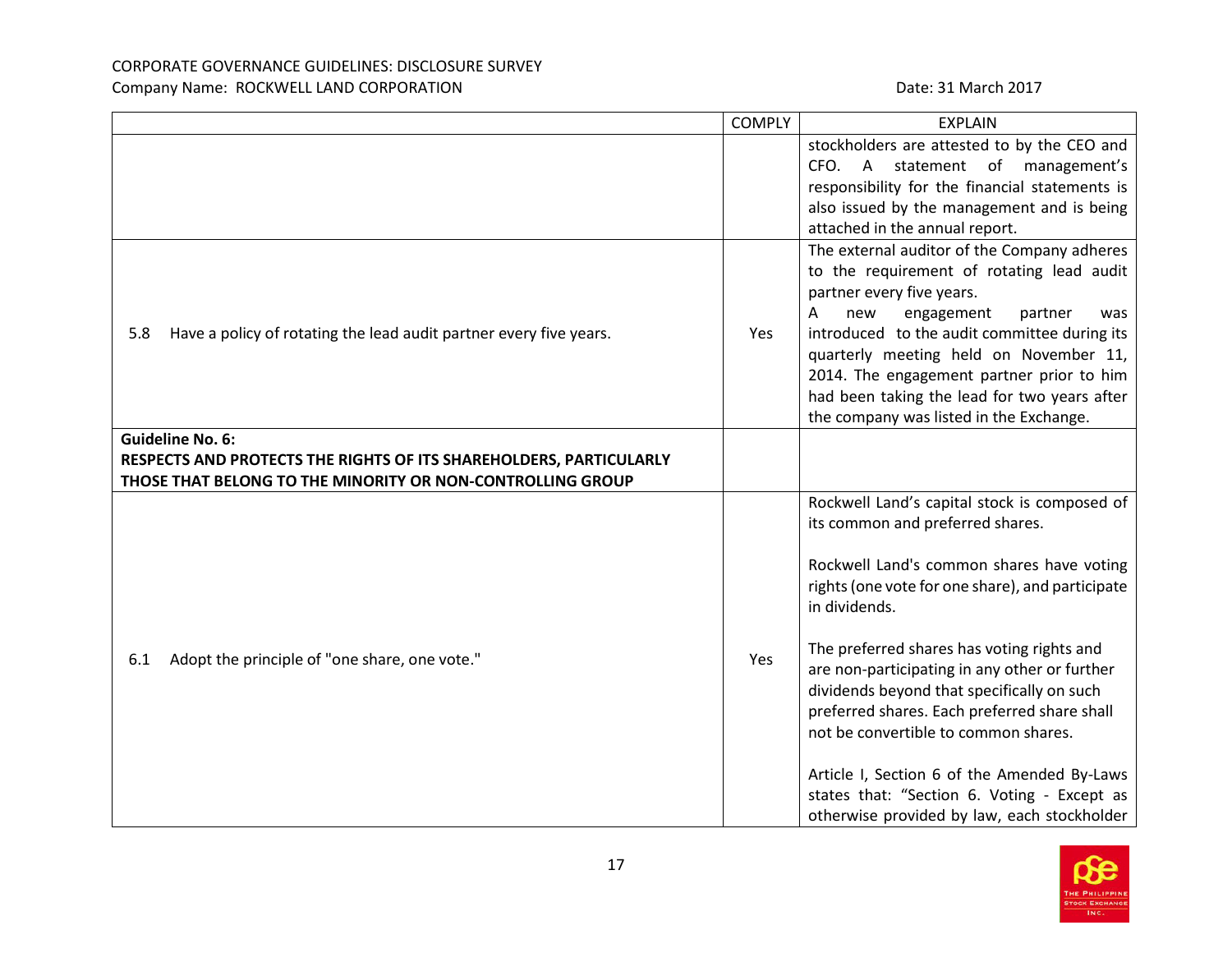|                                                                                                                                                      | <b>COMPLY</b> | <b>EXPLAIN</b>                                                                                                                                                                                                                                                                                                                                                                                                                                                                                                                                                                                                                                                                                                                                                             |
|------------------------------------------------------------------------------------------------------------------------------------------------------|---------------|----------------------------------------------------------------------------------------------------------------------------------------------------------------------------------------------------------------------------------------------------------------------------------------------------------------------------------------------------------------------------------------------------------------------------------------------------------------------------------------------------------------------------------------------------------------------------------------------------------------------------------------------------------------------------------------------------------------------------------------------------------------------------|
|                                                                                                                                                      |               | of record shall be entitled at every meeting of<br>stockholders to one vote for each share of<br>stock standing in his name on the stock and<br>transfer books of the Corporation, which vote<br>may be given personally or by power or<br>attorney or proxy authorized in writing. The<br>instrument authorizing a proxy to act shall be<br>exhibited to the Secretary if so requested. In<br>the election of Directors, each stockholder<br>entitled to vote may cumulate and distribute<br>his votes in accordance with the provisions of<br>the Corporation Code."                                                                                                                                                                                                     |
| Ensure that all shareholders of the same class are treated equally with<br>6.2<br>respect to voting rights, subscription rights and transfer rights. | Yes           | Section 15. Investor's Right and Protection of<br>the Corporate Governance Manual states<br>that;<br>The shareholders have the right to receive<br>timely and transparent information about the<br>Corporation.<br>The Board recognizes and shall respect the<br>rights of the stockholders under the law, the<br>articles of incorporation and the by-laws,<br>specifically the stockholders' rights to vote,<br>pre-emptive rights, power of inspection, right<br>to dividend and appraisal rights.<br>Stockholders' meetings shall be conducted<br>fairly and in a transparent manner and the<br>stockholders shall be encouraged to<br>personally attend such meetings. If they<br>cannot attend, they should be apprised<br>ahead of time of their right to appoint a |

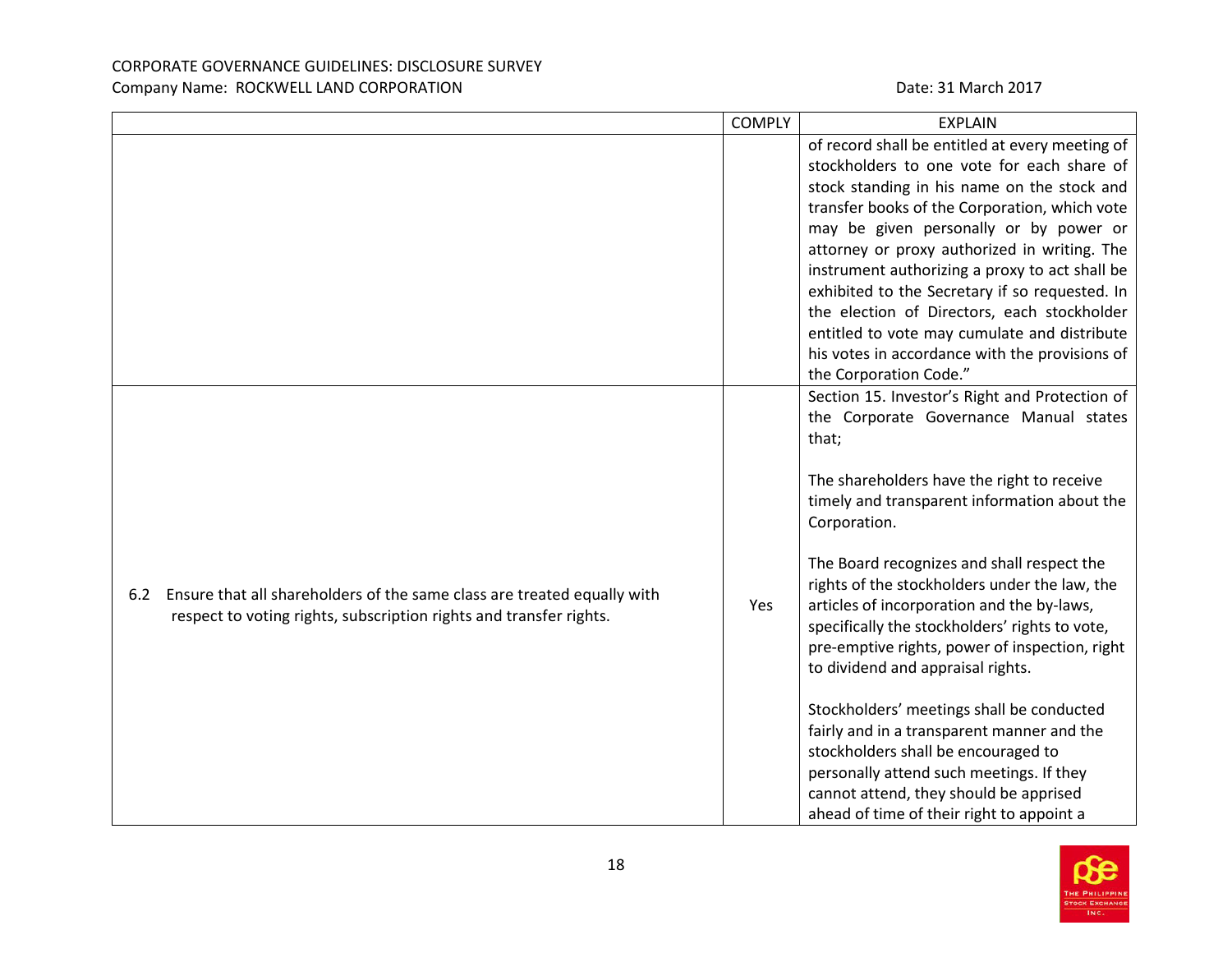| <b>COMPLY</b> | <b>EXPLAIN</b>                                                                                                                                                                                                                                                                                                                                                                                                                              |
|---------------|---------------------------------------------------------------------------------------------------------------------------------------------------------------------------------------------------------------------------------------------------------------------------------------------------------------------------------------------------------------------------------------------------------------------------------------------|
|               | proxy. Subject to the requirements of the by-<br>laws, the exercise of that right shall not be<br>unduly restricted and any doubts about the<br>validity of a proxy should be resolved in the<br>stockholders' favor.                                                                                                                                                                                                                       |
|               | The Board shall promote the rights of<br>stockholders, remove impediments to the<br>exercise of those rights and provide an<br>adequate avenue for them to seek timely<br>redress for the breach of their rights.                                                                                                                                                                                                                           |
|               | The Board shall take appropriate steps to<br>remove excessive or unnecessary costs and<br>other administrative impediments to the<br>stockholders' meaningful participation in<br>meetings, whether by in person or by proxy.<br>Accurate and timely information should be<br>made available to the stockholders to enable<br>them to make a sound judgment on all<br>matters brought to their attention for<br>consideration and approval. |
|               | The Board shall give minority stockholders<br>the right to propose the items for discussion<br>that relate directly to the business of the<br>corporation.                                                                                                                                                                                                                                                                                  |

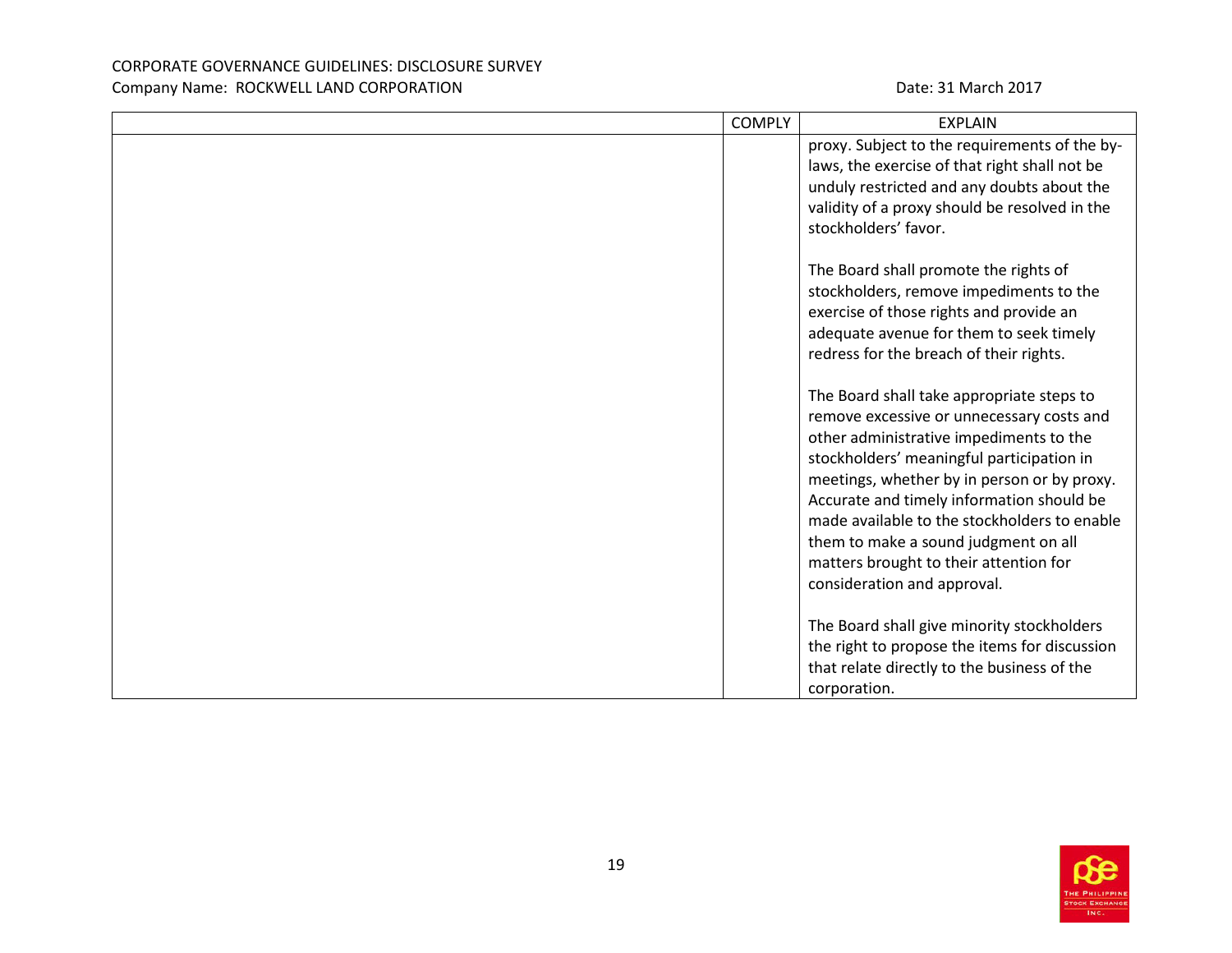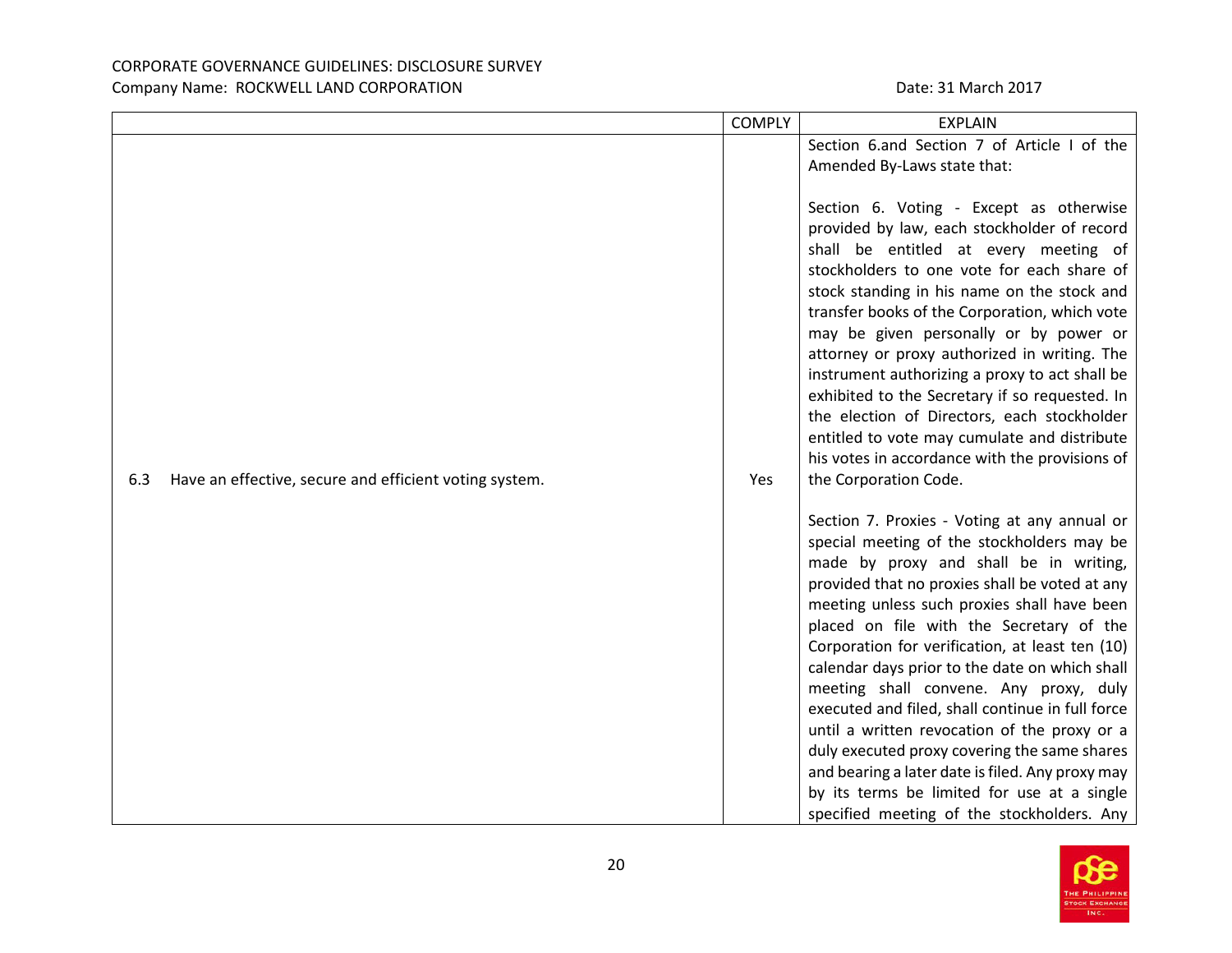|     |                                                                                                                                                                                                 | <b>COMPLY</b> | <b>EXPLAIN</b>                                                                                                                                                                                                                                                                                                                                                                                                                                                                                                                                                                                                                                                                                                                                                                     |
|-----|-------------------------------------------------------------------------------------------------------------------------------------------------------------------------------------------------|---------------|------------------------------------------------------------------------------------------------------------------------------------------------------------------------------------------------------------------------------------------------------------------------------------------------------------------------------------------------------------------------------------------------------------------------------------------------------------------------------------------------------------------------------------------------------------------------------------------------------------------------------------------------------------------------------------------------------------------------------------------------------------------------------------|
|     |                                                                                                                                                                                                 |               | proxy is automatically suspended or revoked,<br>as the case may be, when the person<br>executing the proxy is present at a<br>stockholders' meeting and elects to vote.<br>Before each meeting of the stockholders, all<br>proxies filed before the meeting shall be<br>submitted to and examined by the Secretary.<br>In the validation of proxies, a special<br>committee of inspectors may be designated or<br>appointed by the Board of Directors which<br>shall be empowered to pass on the validity of<br>proxies of the Corporation, and no shares may<br>be represented or voted under a proxy that is<br>found to be invalid or irregular. Each proxy<br>filed with the Secretary prior to a meeting<br>shall be examined by him as promptly as<br>possible after filing. |
| 6.4 | Have effective shareholder voting mechanisms such as supermajority or<br>"majority of minority" requirements to protect minority shareholders<br>against actions of controlling shareholders.   | Yes           | Section 15 (Investors' Rights and Protection)<br>of the Company's Corporate Governance<br>Manual states that:<br>"The Board shall give minority stockholders<br>the right to propose the items for discussion<br>that relate directly to the business of the<br>corporation"<br>In addition, the Company allows cumulative<br>voting pursuant to the Corporation Code.                                                                                                                                                                                                                                                                                                                                                                                                             |
| 6.5 | Provide all shareholders with the notice and agenda of the annual general<br>meeting (AGM) at least thirty (30) days before a regular meeting and<br>twenty (20) days before a special meeting. | No.           | For last year's Annual Stockholders' Meeting<br>(scheduled on June 02, 2016), notice and<br>agenda was posted in company website on<br>April 07, 2016, and information statement was<br>sent out on May 4, 2016                                                                                                                                                                                                                                                                                                                                                                                                                                                                                                                                                                    |

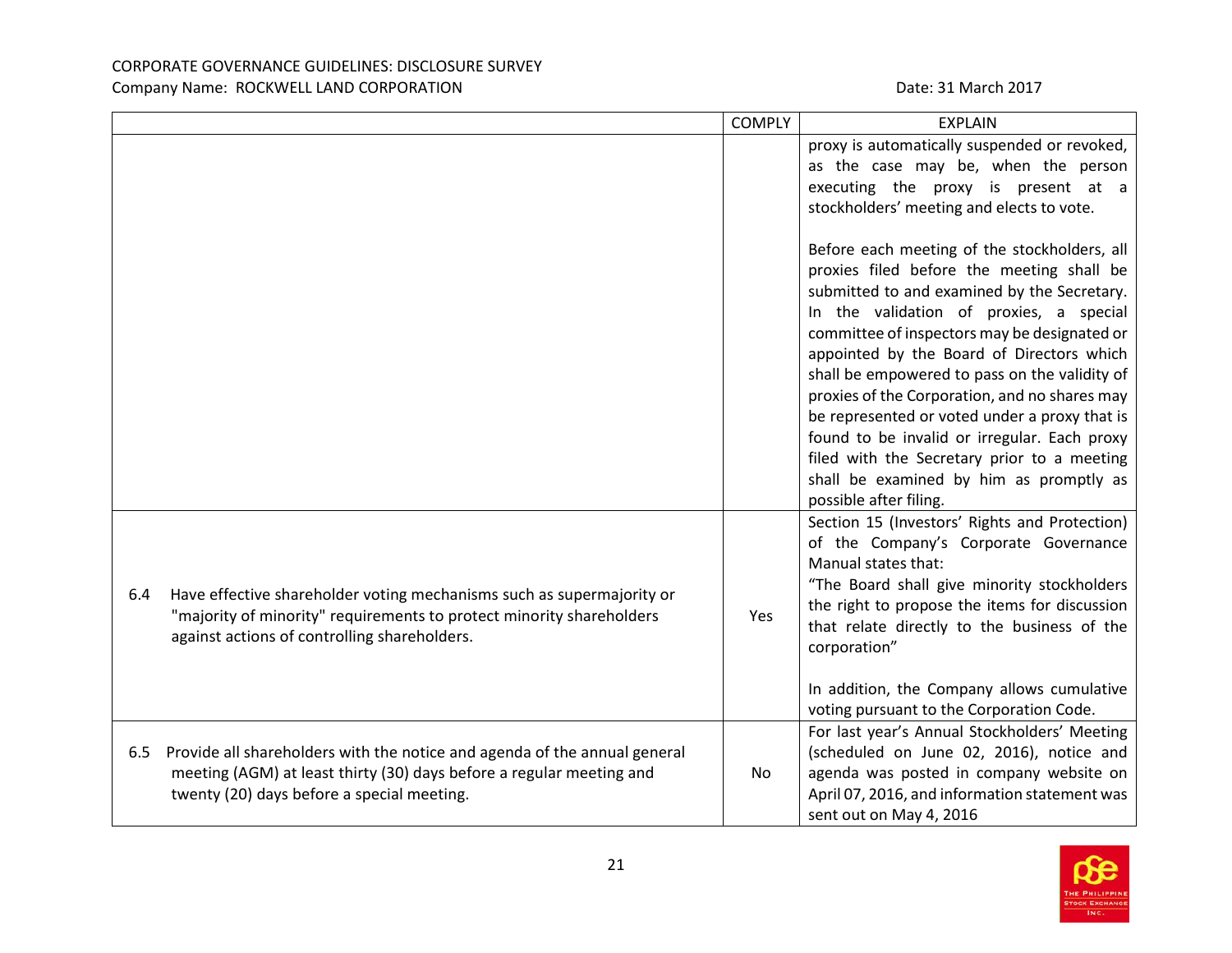|     |                                                                                                                                                                                                                                                                               | <b>COMPLY</b> | <b>EXPLAIN</b>                                                                                                                                                                                                                                                                                                                                                                                                                       |
|-----|-------------------------------------------------------------------------------------------------------------------------------------------------------------------------------------------------------------------------------------------------------------------------------|---------------|--------------------------------------------------------------------------------------------------------------------------------------------------------------------------------------------------------------------------------------------------------------------------------------------------------------------------------------------------------------------------------------------------------------------------------------|
|     |                                                                                                                                                                                                                                                                               |               | The Company is compliant with legal<br>requirements. The notice and agenda of the<br>stockholders meeting are sent at least 15<br>trading days before the meeting.                                                                                                                                                                                                                                                                   |
| 6.6 | Allow shareholders to call a special shareholders meeting, submit a<br>proposal for consideration at the AGM or the special meeting, and<br>ensure the attendance of the external auditor and other relevant<br>individuals to answer shareholder questions in such meetings. | Yes           | Section 15 of the Corporate Governance<br>Manual states that: "The Board recognizes<br>and shall respect the rights of the stockholders<br>under the law, the articles of incorporation<br>and the by-laws, specifically the stockholders'<br>rights to vote, pre-emptive rights, power of<br>inspection, right to dividend and appraisal<br>rights."                                                                                |
| 6.7 | Ensure that all relevant questions during the AGM are answered.                                                                                                                                                                                                               | Yes           | There were no questions raised in the most<br>recent ASM dated June 02, 2016 but the<br>stockholders were given ample opportunity to<br>speak out on any issue of concern.<br>For prior year's ASM dated May 27,2015,<br>kindly refer to our disclosure published in<br>2016 through our corporate website (www.e-<br>rockwell.com) and PSE (Edge.PSE.com.ph).                                                                       |
| 6.8 | Have clearly articulated and enforceable policies with respect to<br>treatment of minority shareholders.                                                                                                                                                                      | Yes           | Section 15 of the Corporate Governance<br>Manual states that:<br>"Stockholders' meetings shall be conducted<br>fairly and in a transparent manner and the<br>stockholders shall be encouraged to<br>personally attend such meetings. If they<br>cannot attend, they should be apprised<br>ahead of time of their right to appoint a<br>proxy. Subject to the requirements of the by<br>laws, the exercise of that right shall not be |

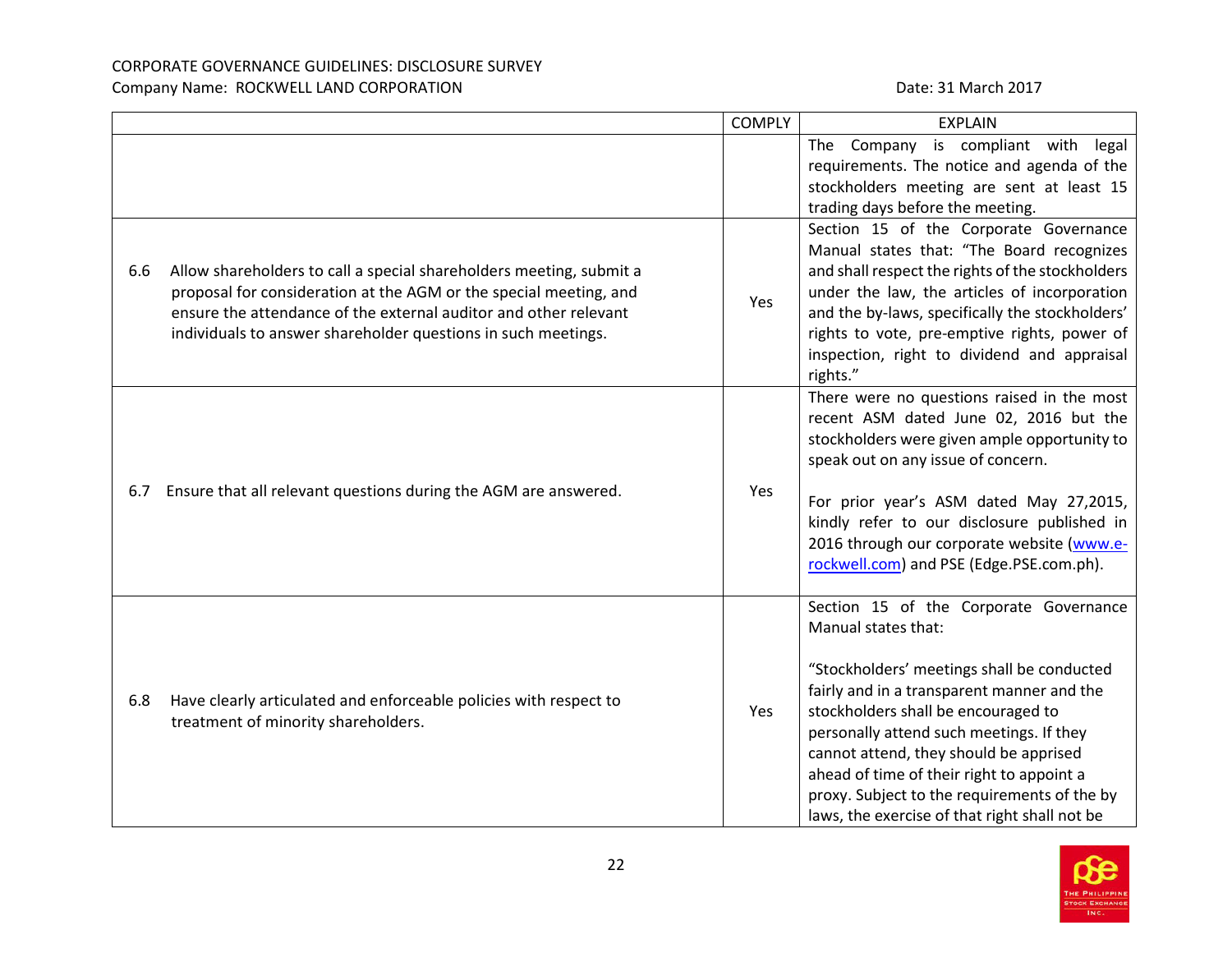|                                                                                                                                                   | <b>COMPLY</b> | <b>EXPLAIN</b>                                                                                                                                                                                                                                                                                                                                                                                                                              |
|---------------------------------------------------------------------------------------------------------------------------------------------------|---------------|---------------------------------------------------------------------------------------------------------------------------------------------------------------------------------------------------------------------------------------------------------------------------------------------------------------------------------------------------------------------------------------------------------------------------------------------|
|                                                                                                                                                   |               | unduly restricted and any doubts about the<br>validity of a proxy should be resolved in the<br>stockholders' favor.                                                                                                                                                                                                                                                                                                                         |
|                                                                                                                                                   |               | The Board shall promote the rights of<br>stockholders, remove impediments to the<br>exercise of those rights and provide an<br>adequate avenue for them to seek timely<br>redress for the breach of their rights.                                                                                                                                                                                                                           |
|                                                                                                                                                   |               | The Board shall take appropriate steps to<br>remove excessive or unnecessary costs and<br>other administrative impediments to the<br>stockholders' meaningful participation in<br>meetings, whether by in person or by proxy.<br>Accurate and timely information should be<br>made available to the stockholders to enable<br>them to make a sound judgment on all<br>matters brought to their attention for<br>consideration and approval. |
|                                                                                                                                                   |               | The Board shall give minority stockholders<br>the right to propose the items for discussion<br>that relate directly to the business of the<br>corporation."                                                                                                                                                                                                                                                                                 |
| Avoid anti-takeover measures or similar devices that may entrench<br>6.9<br>ineffective management or the existing controlling shareholder group. | Yes           | The Company respects and follows free<br>market forces, subject to legal rules and<br>regulations. There are no anti-takeover<br>provisions in the By-laws of the corporation<br>nor in the Manual on Corporate Governance.                                                                                                                                                                                                                 |

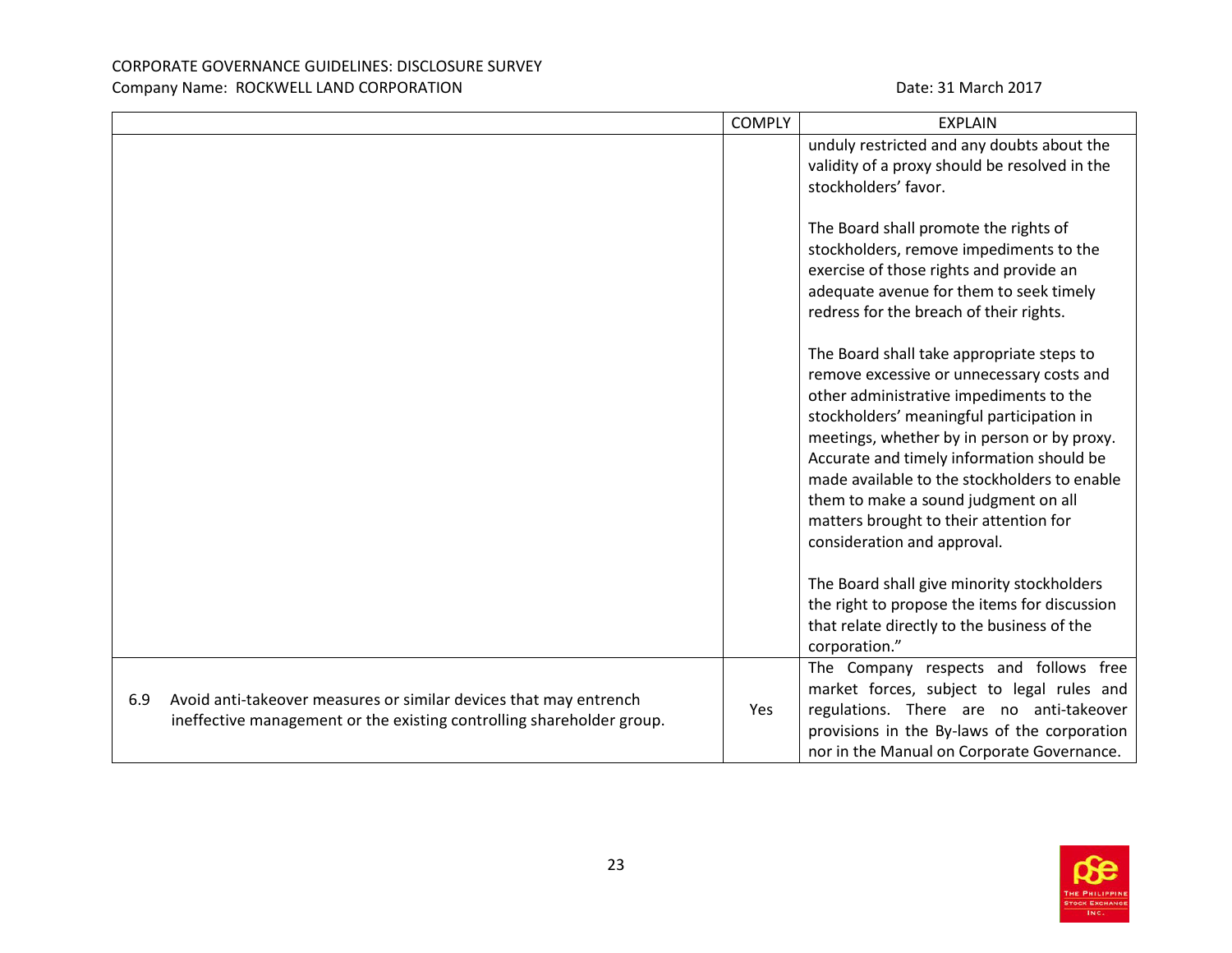|                                                                                                                                                                               | <b>COMPLY</b> | <b>EXPLAIN</b>                                                                                                                                                                                                                                                                                                                                                                                                                                                                                                                                                                                                                                                                           |
|-------------------------------------------------------------------------------------------------------------------------------------------------------------------------------|---------------|------------------------------------------------------------------------------------------------------------------------------------------------------------------------------------------------------------------------------------------------------------------------------------------------------------------------------------------------------------------------------------------------------------------------------------------------------------------------------------------------------------------------------------------------------------------------------------------------------------------------------------------------------------------------------------------|
| 6.10 Provide all shareholders with accurate and timely information regarding<br>the number of shares of all classes held by controlling shareholders and<br>their affiliates. | Yes           | The Company releases the list of Top 100<br>Common Stockholders quarterly. Attached as<br>Annex D is the list of Top 100 Common<br>Stockholders as of December 31, 2016.<br>Section 15 of the Corporate Governance<br>Manual states that:<br>The Board shall take appropriate steps to<br>remove excessive or unnecessary costs and<br>other administrative impediments to the<br>stockholders' meaningful participation in<br>meetings, whether by in person or by proxy.<br>Accurate and timely information should be<br>made available to the stockholders to enable<br>them to make a sound judgment on all<br>matters brought to their attention for<br>consideration and approval. |
| 6.11 Have a communication strategy to promote effective communication<br>with shareholders.                                                                                   | Yes           | The following modes of communications are<br>being utilized by the Company: Disclosure,<br>Investor Conference, One-on-One Meeting,<br>Letter, E-mail, Telephone, Fax, Website,<br>Brochure, Annual and Quarterly Reports,<br>Annual Stockholders' Meetings.                                                                                                                                                                                                                                                                                                                                                                                                                             |
| 6.12 Have at least thirty percent (30%) public float to increase liquidity in the<br>market.                                                                                  | <b>No</b>     | The Company has only 12.79% public<br>ownership as of December 31, 2016 (the last<br>available report). The Company was listed by<br>way of introduction last May 2012 following<br>the property dividend declaration of its<br>previous parent company, Manila Electric<br>Company without the Company selling shares<br>to the market.                                                                                                                                                                                                                                                                                                                                                 |
| 6.13 Have a transparent dividend policy.                                                                                                                                      | Yes           | In item B of our SEC 17-C disclosure dated May<br>29, 2013, the Company stated: "The Board                                                                                                                                                                                                                                                                                                                                                                                                                                                                                                                                                                                               |

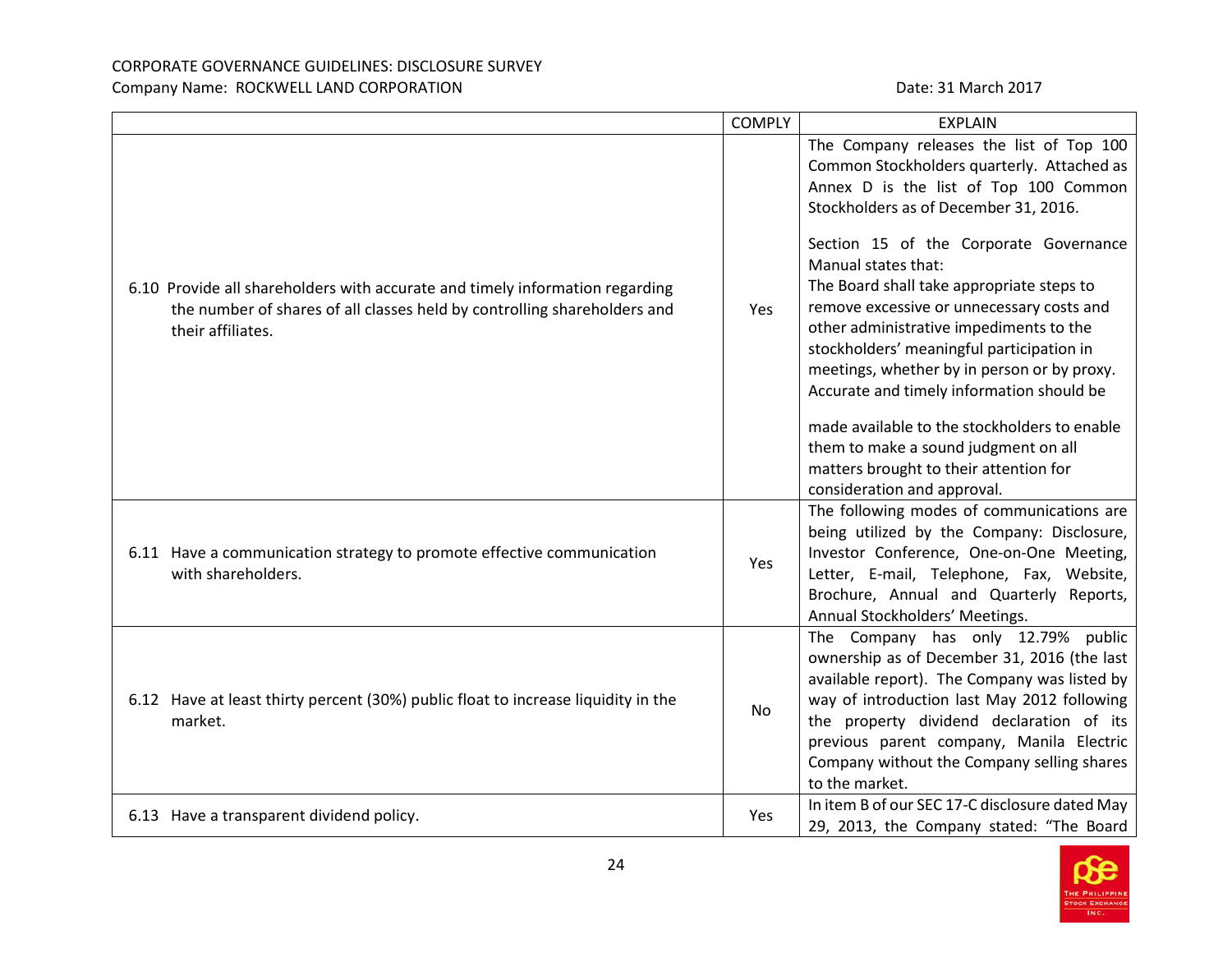|     |                                                                                                                                                                                                                                                           | <b>COMPLY</b> | <b>EXPLAIN</b>                                                                                                                                                                                                                                                                                                                                                                                                                                                                                                                                                                                                                                                |
|-----|-----------------------------------------------------------------------------------------------------------------------------------------------------------------------------------------------------------------------------------------------------------|---------------|---------------------------------------------------------------------------------------------------------------------------------------------------------------------------------------------------------------------------------------------------------------------------------------------------------------------------------------------------------------------------------------------------------------------------------------------------------------------------------------------------------------------------------------------------------------------------------------------------------------------------------------------------------------|
|     |                                                                                                                                                                                                                                                           |               | likewise adopted a dividend policy of 20% of                                                                                                                                                                                                                                                                                                                                                                                                                                                                                                                                                                                                                  |
|     |                                                                                                                                                                                                                                                           |               | prior year's Net Income after Tax (NIAT).                                                                                                                                                                                                                                                                                                                                                                                                                                                                                                                                                                                                                     |
|     | <b>Guideline No. 7:</b>                                                                                                                                                                                                                                   |               |                                                                                                                                                                                                                                                                                                                                                                                                                                                                                                                                                                                                                                                               |
|     | ADOPTS AND IMPLEMENTS AN INTERNATIONALLY-ACCEPTED DISCLOSURE AND                                                                                                                                                                                          |               |                                                                                                                                                                                                                                                                                                                                                                                                                                                                                                                                                                                                                                                               |
|     | <b>TRANSPARENCY REGIME</b>                                                                                                                                                                                                                                |               |                                                                                                                                                                                                                                                                                                                                                                                                                                                                                                                                                                                                                                                               |
| 7.1 | Have written policies and procedures designed to ensure compliance<br>with the PSE and SEC disclosure rules, as well as other disclosure<br>requirements under existing laws and regulations.                                                             | Yes           | Section 16 (Disclosure and Transparency) of<br>the Corporate Governance Manual states "<br>material<br>All<br>information<br>about<br>the<br>corporation which could adversely affect its<br>viability or the interest of the stockholders<br>shall be publicly and timely disclosed. Such<br>information shall include among others,<br>earnings results, acquisitions or dispositions of<br>assets, off-balance sheet transactions, related<br>party transactions, and direct and indirect<br>remuneration of the members of the Board<br>and Management. All such information shall<br>disclosed through the appropriate<br>be<br>submissions to the SEC." |
| 7.2 | Disclose the existence, justification, and details on shareholders<br>agreements, voting trust agreements, confidentiality agreements, and<br>such other agreements that may impact on the control, ownership, and<br>strategic direction of the company. | Yes           | No such agreements exist.                                                                                                                                                                                                                                                                                                                                                                                                                                                                                                                                                                                                                                     |
| 7.3 | Disclose its director and executive compensation policy.                                                                                                                                                                                                  | Yes           | Disclosed in compensation tables of SEC<br>Forms 20-IS and 17A.<br>As stated in Section 4. of the Corporate<br>Governance Manual: "Remuneration of<br>Officers. The Board shall promote a culture<br>that supports enterprise and innovation, with<br>short-term<br>long-term<br>appropriate<br>and<br>performance related rewards that are fair and<br>achievable in motivating management and                                                                                                                                                                                                                                                               |

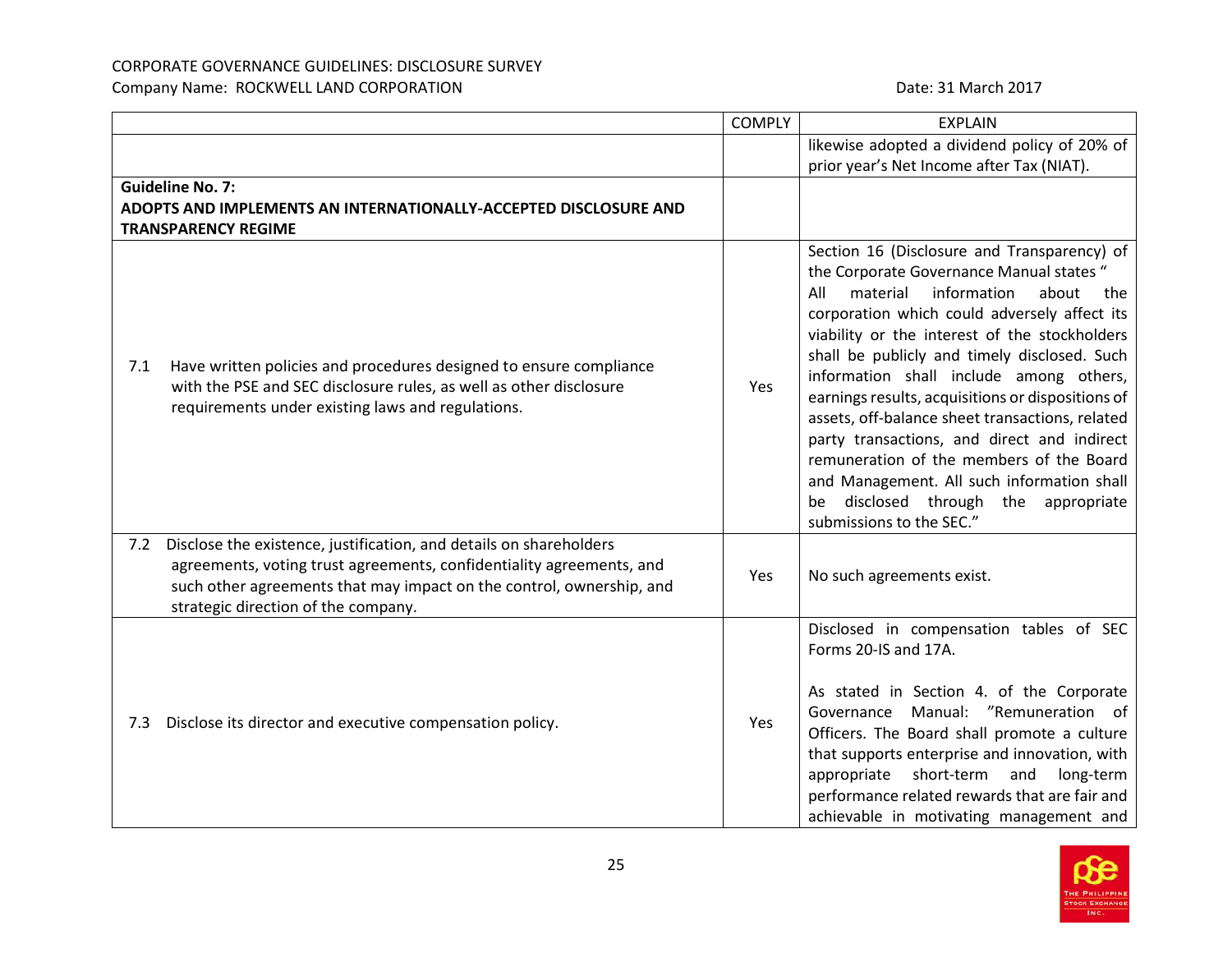|     |                                                                                                                                                                                                                                                                                                                                               | <b>COMPLY</b> | <b>EXPLAIN</b>                                                                                                                                                                                                                                                                                                         |
|-----|-----------------------------------------------------------------------------------------------------------------------------------------------------------------------------------------------------------------------------------------------------------------------------------------------------------------------------------------------|---------------|------------------------------------------------------------------------------------------------------------------------------------------------------------------------------------------------------------------------------------------------------------------------------------------------------------------------|
|     |                                                                                                                                                                                                                                                                                                                                               |               | employees effectively and productively. It is<br>imperative that the Board seeks to drive the<br>business enterprise proficiently through the<br>proper and considered decision-making<br>processes and recognizes entrepreneurial<br>endeavor among its management without<br>contravening laws and regulations. xxx" |
| 7.4 | Disclose names of groups of individuals who hold five percent (5%) or<br>more ownership interest in the company, significant cross-shareholding<br>relationship and cross guarantees, as well as the nature of the<br>company's other companies if it belongs to a corporate group.                                                           | Yes           | Please refer to Annex D.                                                                                                                                                                                                                                                                                               |
| 7.5 | Disclose annual and quarterly consolidated reports, cash flow statements<br>and special audit revisions. Consolidated financial statements shall be<br>published within ninety (90) days from the end of the financial year,<br>while interim reports shall be published within forty-five (45) days from<br>the end of the reporting period. | No            | The Company is compliant with legal<br>Consolidated<br>requirements.<br>financial<br>statements are published within 105 days<br>from the end of the financial year and interim<br>reports are published within 45 days from the<br>end of the reporting period.                                                       |
| 7.6 | Disclose to shareholders and the Exchange any changes to its corporate<br>governance manual and practices, and the extent to which such practices<br>conform to the SEC and PSE CG Guidelines.                                                                                                                                                | Yes           | There was no change to the Corporate<br>Governance Manual in 2016.                                                                                                                                                                                                                                                     |
| 7.7 | Publish and/or deliver to its shareholders in a timely fashion all<br>information and materials relevant to corporate actions that require<br>shareholder approval.                                                                                                                                                                           | Yes           | This is reflected in the Definitive Information<br>Statement, disclosures and annual reports.<br>The Company also provides quarterly reports<br>to all shareholders.                                                                                                                                                   |
| 7.8 | Disclose the trading of the corporation's shares by directors, officers (or<br>persons performing similar functions) and controlling shareholders. This<br>shall also include the disclosure of the company's purchase of its shares<br>from the market (e.g. share buy-back program).                                                        | Yes           | The Company complies with the SEC (SEC<br>Form 23-A and 23-B) and PSE reportorial<br>requirements.<br>As stated in Section 14. of the Corporate<br><b>Governance Manual:</b><br>The reports or disclosures required under this<br>Manual shall be prepared and submitted to                                            |

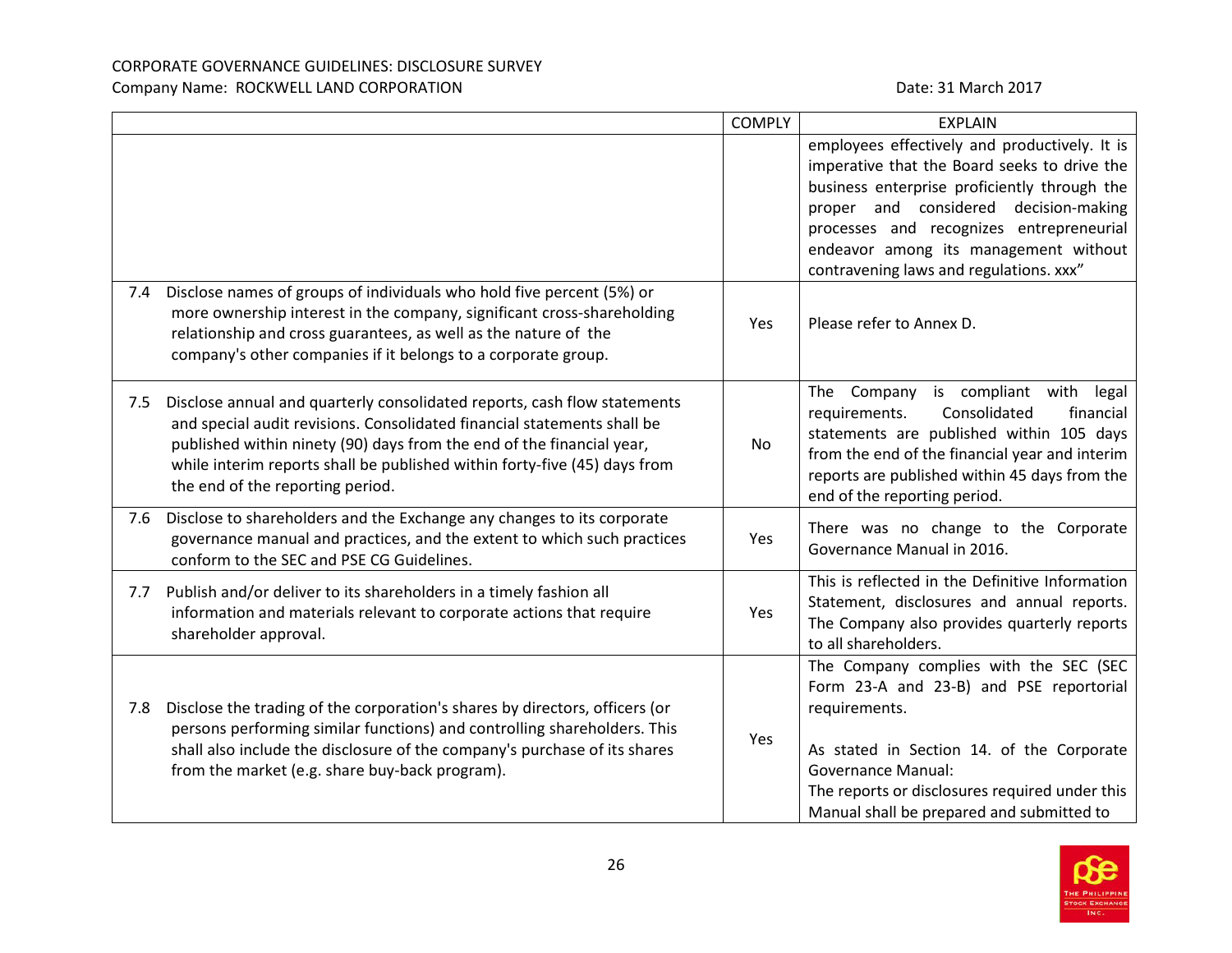|     |                                                                                                                                                                                                                                                                                                                                                                   | <b>COMPLY</b> | <b>EXPLAIN</b>                                                                                                                                                                                                                                                                                                                                                                                                                                                                                                                                                                                                                                                                             |
|-----|-------------------------------------------------------------------------------------------------------------------------------------------------------------------------------------------------------------------------------------------------------------------------------------------------------------------------------------------------------------------|---------------|--------------------------------------------------------------------------------------------------------------------------------------------------------------------------------------------------------------------------------------------------------------------------------------------------------------------------------------------------------------------------------------------------------------------------------------------------------------------------------------------------------------------------------------------------------------------------------------------------------------------------------------------------------------------------------------------|
|     |                                                                                                                                                                                                                                                                                                                                                                   |               | the Securities and Exchange Commission by<br>the responsible officer.                                                                                                                                                                                                                                                                                                                                                                                                                                                                                                                                                                                                                      |
| 7.9 | Disclose in its annual report the principal risks to minority shareholders<br>associated with the identity of the company's controlling shareholders;<br>the degree of ownership concentration; cross- holdings among company<br>affiliates; and any imbalances between the controlling shareholders'<br>voting power and overall equity position in the company. | Yes           | It is disclosed through the Annual Report<br>particularly under Significant Ownership of<br>Certain Beneficial Owners and Management,<br>among others.                                                                                                                                                                                                                                                                                                                                                                                                                                                                                                                                     |
|     | <b>Guideline No. 8:</b>                                                                                                                                                                                                                                                                                                                                           |               |                                                                                                                                                                                                                                                                                                                                                                                                                                                                                                                                                                                                                                                                                            |
|     | RESPECTS AND PROTECTS THE RIGHTS AND INTERESTS OF EMPLOYEES,                                                                                                                                                                                                                                                                                                      |               |                                                                                                                                                                                                                                                                                                                                                                                                                                                                                                                                                                                                                                                                                            |
|     | <b>COMMUNITY, ENVIRONMENT, AND OTHER STAKEHOLDERS</b>                                                                                                                                                                                                                                                                                                             |               |                                                                                                                                                                                                                                                                                                                                                                                                                                                                                                                                                                                                                                                                                            |
| 8.1 | Establish and disclose a clear policy statement that articulates the<br>company's recognition and protection of the rights and interests of key<br>stakeholders specifically its employees, suppliers and customers,<br>creditors as well the community, environment and other key stakeholder<br>groups.                                                         | Yes           | Rockwell's CORE Values of Fairness and<br>Integrity addresses the company's recognition<br>and protection of the rights and interests of<br>key stakeholders.<br>Also, as part of the Lopez Group, the Company<br>adheres to the Lopez Credo of: "WE, as<br>employees of the Lopez Group of Companies,<br>believe that our primary reason for being is to<br>serve the Filipino people. Thus we shall always<br>conduct ourselves in a manner that is mindful<br>of the long-term mutual benefit of the Lopez<br>Group and the various publics we serve. We<br>will be responsible stewards of all our<br>resources, and conscious of our obligation to<br>present and future generations. |
|     |                                                                                                                                                                                                                                                                                                                                                                   |               | Since 1928, and in the years and generations<br>to follow, our commitment to the distinctive<br>Lopez values will not change as we remain<br>committed to serve our stakeholders.                                                                                                                                                                                                                                                                                                                                                                                                                                                                                                          |

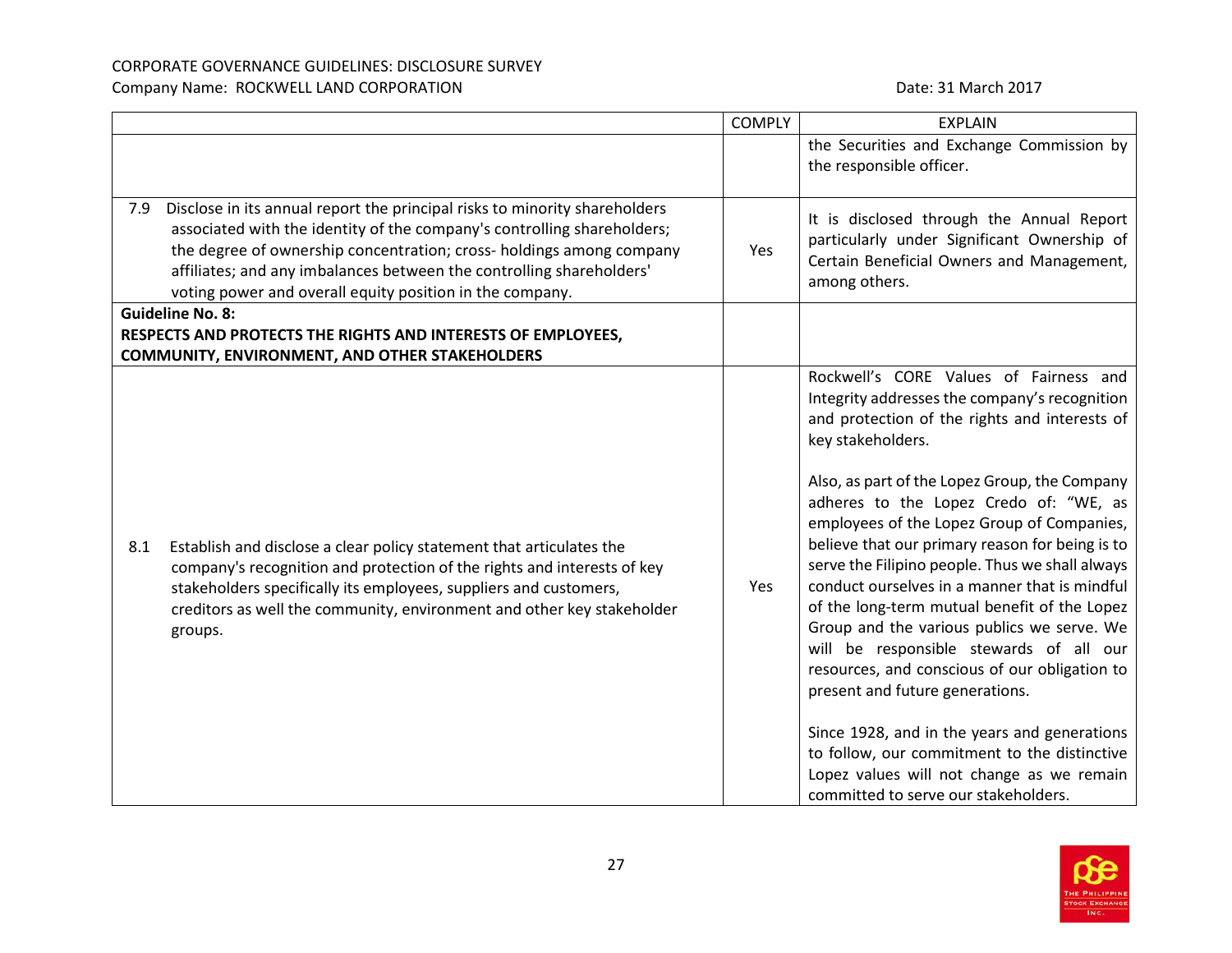# CORPORATE GOVERNANCE GUIDELINES: DISCLOSURE SURVEY

Date: 31 March 2017

|  | Company Name: ROCKWELL LAND CORPORATION |
|--|-----------------------------------------|
|--|-----------------------------------------|

|     |                                                                                                                                                                                                                                                      | <b>COMPLY</b> | <b>EXPLAIN</b>                                                                                                                                                                                                                                                                                                                                                                                                                                                                                                      |
|-----|------------------------------------------------------------------------------------------------------------------------------------------------------------------------------------------------------------------------------------------------------|---------------|---------------------------------------------------------------------------------------------------------------------------------------------------------------------------------------------------------------------------------------------------------------------------------------------------------------------------------------------------------------------------------------------------------------------------------------------------------------------------------------------------------------------|
|     |                                                                                                                                                                                                                                                      |               | In our service to the Filipino people, we will be<br>guided by the following distinct Lopez Values<br>- a pioneering entrepreneurial spirit, business<br>excellence, unity, nationalism, social justice,<br>integrity, concern for employee welfare and<br>wellness. We know from generations of<br>experience that it is by living according to<br>these values that a company can be built to<br>last."                                                                                                           |
| 8.2 | Have in place a workplace development program.                                                                                                                                                                                                       | Yes           | Rockwell conducts the following activities<br>under the ESH system:<br>• Fire drills (once a year, March-April)<br>• Earthquake and building evacuation drill<br>(once a year, June)<br>The company held its Annual Physical<br>Examination to employees last December 2-<br>3, 2016 through its HMO provider, Health<br>Maintenance Inc. and Sto.<br>Domingo<br>Diagnostic and Medical Center Corp.                                                                                                                |
| 8.3 | Have in place a merit-based performance incentive mechanism such as<br>an employee stock option plan (ESOP) or any such scheme that awards<br>and incentivizes employees, at the same time aligns their interests with<br>those of the shareholders. | Yes           | The Corporation has an existing Employee<br>Stock Option Plan (ESOP) which was approved<br>by the SEC on December 6, 2012. The ESOP is<br>offered to all regular employees of the Parent<br>Company including employees seconded to<br>other affiliates or other individuals that the<br>Board of Administrators may decide to<br>include. The aggregate number of ESOP shares<br>that may be issued shall not at any time<br>exceed 3% of the issued capital stock of the<br>Company on a fully diluted basis. The |

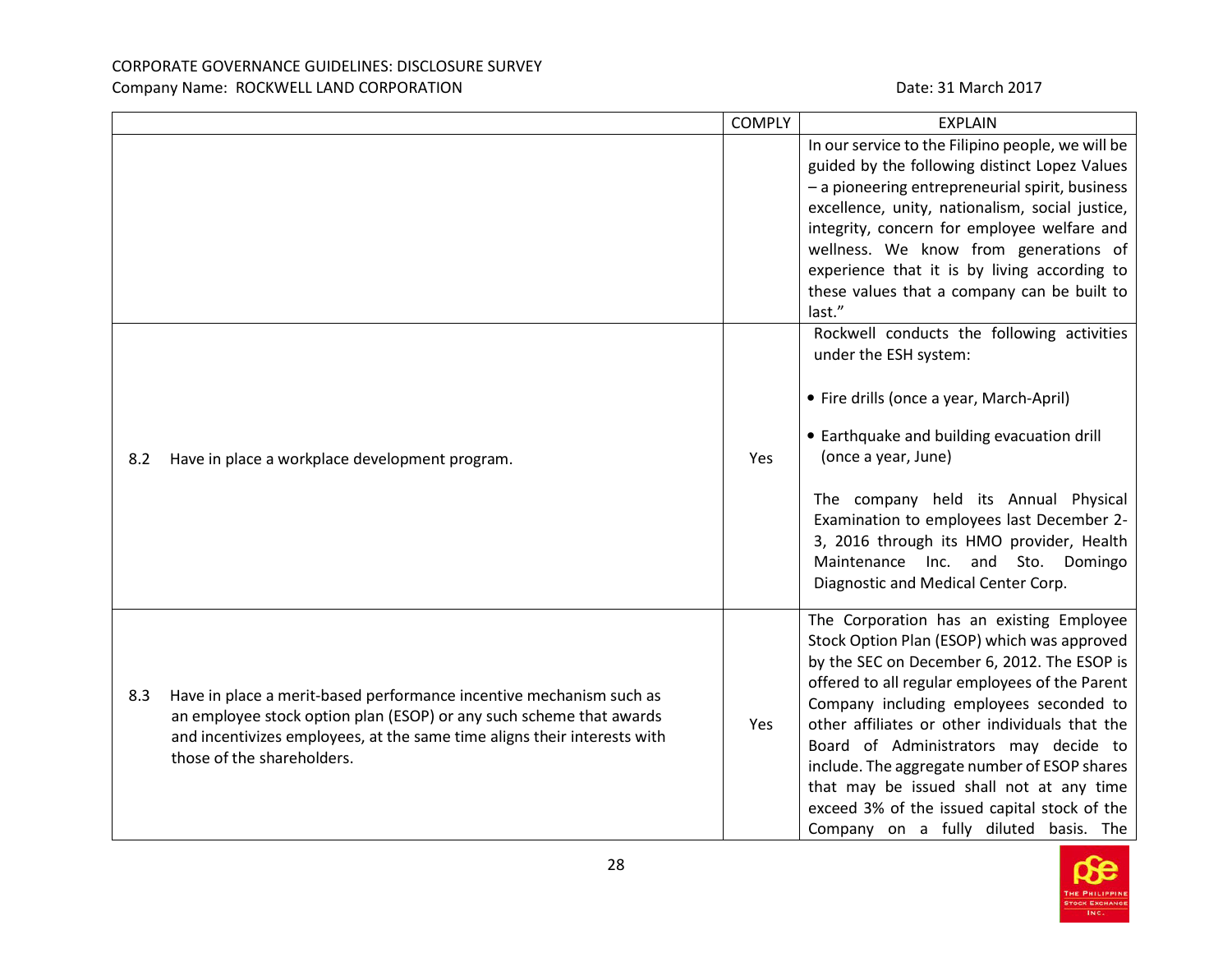|                                                       | <b>COMPLY</b> | <b>EXPLAIN</b>                                                                                                                                                                                                                                                                                                                                                                                                                                                                                                                                                                                                                                                                                                                                      |
|-------------------------------------------------------|---------------|-----------------------------------------------------------------------------------------------------------------------------------------------------------------------------------------------------------------------------------------------------------------------------------------------------------------------------------------------------------------------------------------------------------------------------------------------------------------------------------------------------------------------------------------------------------------------------------------------------------------------------------------------------------------------------------------------------------------------------------------------------|
|                                                       |               | maximum numbers of shares a participant is<br>entitled to shall be determined as a multiple<br>of the gross basic monthly salary based on<br>rank and performance for the year preceding<br>the award. The option is exercisable anytime<br>within the Option Term once vested. The<br>exercise price per share subject to an award<br>granted shall be fixed at P1.46, which is the<br>initial listing price of the Company.                                                                                                                                                                                                                                                                                                                       |
|                                                       |               | The Company also has Retirement policies in<br>place.                                                                                                                                                                                                                                                                                                                                                                                                                                                                                                                                                                                                                                                                                               |
| Have in place a community involvement program.<br>8.4 | Yes           | In the month of October 2016, Rockwell Land<br>joined the School Rebuilding Project of DepEd<br>and EDC by financing the construction of 6<br>buildings of 2 classroom units across 6<br>municipalities in the provinces of Ilollo, Bicol<br>and Bukidnon.<br>1. San Dionisio, Ilollo - Hacienda Conchita<br>National High School and Anabo National<br>High School<br>2. Sorsogon City, Sorsogon - Rizal Integrated<br><b>National School</b><br>3. Manito, Albay - Nagotgot Elementary<br>School<br>4. Impasug-ong, Bukidnon - Impasug-ong<br>School<br>5. Baungon, Bukidnon - Imbatug School<br>In December, we had medical missions in 6<br>(Q.C.,<br>in<br>Metro<br>Manila<br>cities<br>Pasig,<br>Makati<br>Muntinlupa,<br>San<br>and<br>Juan, |

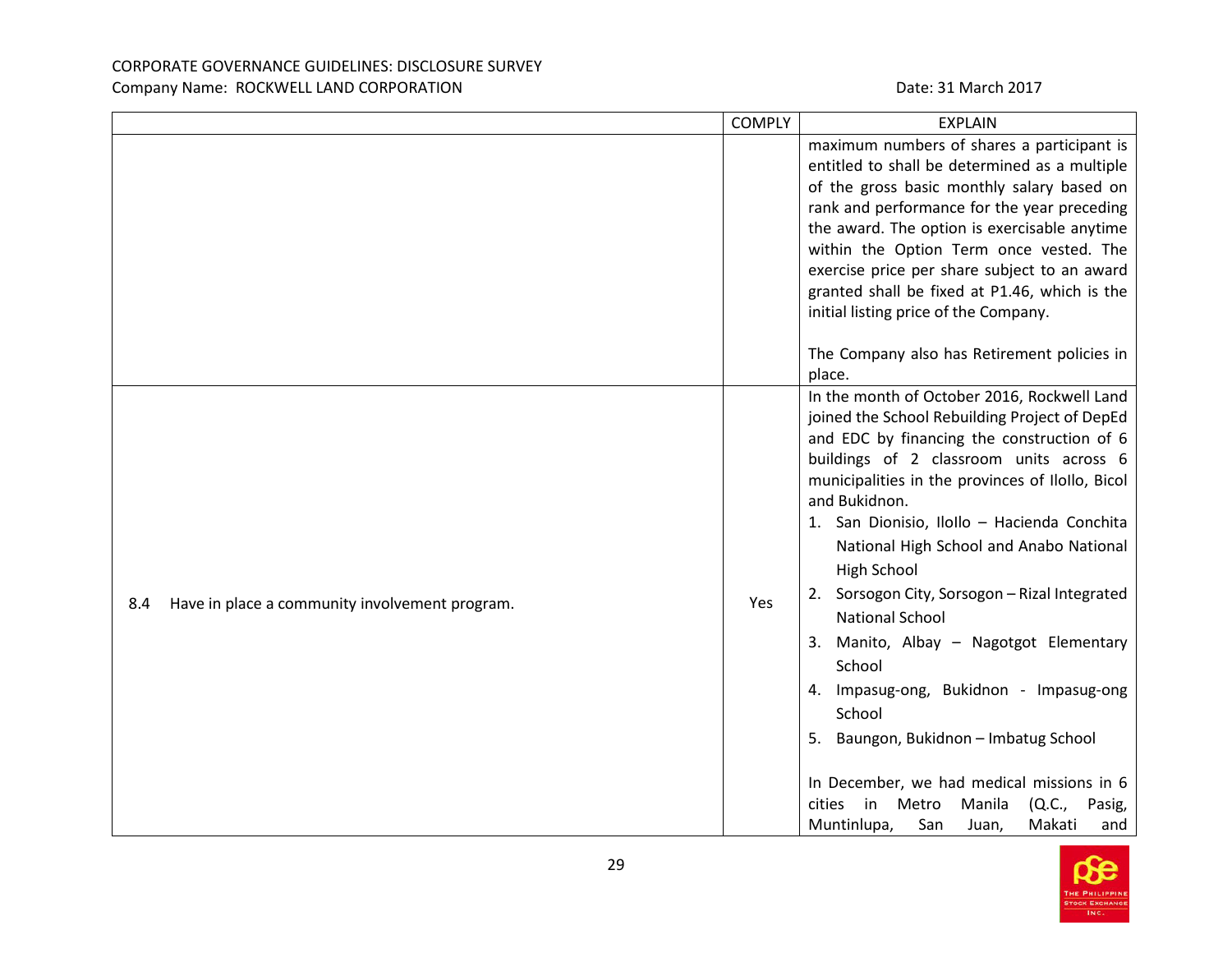|                                                                                                                                                                                 | <b>COMPLY</b> | <b>EXPLAIN</b>                                                                                                                                                                                                                                                                                                                                                                                                                                                                                                                                                                                                                                                                 |
|---------------------------------------------------------------------------------------------------------------------------------------------------------------------------------|---------------|--------------------------------------------------------------------------------------------------------------------------------------------------------------------------------------------------------------------------------------------------------------------------------------------------------------------------------------------------------------------------------------------------------------------------------------------------------------------------------------------------------------------------------------------------------------------------------------------------------------------------------------------------------------------------------|
|                                                                                                                                                                                 |               | Mandaluyong) for children and the elderly.<br>This has served nearly 1,200 beneficiaries.<br>These are on top of our yearly support to the<br>scholars of Bantay Bata 163 (through Bantay<br>Edukasyon) and Sts. Peter and Paul Parish<br>(Barangay Poblacion, Makati City). We have<br>volunteer works for Servathon and the tree<br>planting project of EDC (Binhi).<br>Regular<br>support are also given to White Cross and<br>Bayan ni Juan (by ABS-CBN Foundation).                                                                                                                                                                                                       |
| 8.5<br>Have in place an environment-related program.                                                                                                                            | Yes           | Rockwell is compliant with environmental<br>regulations and participates regularly in Earth<br>Hour and Earth Day events which includes<br>gathering recyclables. Our company is also an<br>active member of the new FPH-ESH<br>organization formed in 2016 including regular<br>attendance to corporate sustainability<br>programs including trainings and seminars,<br>such as the ff.:<br>1. GHG Accounting (Sep 12, 2016)<br>Energy Management (Nov 16, 2016)<br>2.<br>Water Management (Nov 17, 2016)<br>3.<br>4. Waste Management (Nov 18, 2016)<br>Rockwell also gathers information and sends<br>regular monthly reports on GHG (Green<br>House Gas emissions) to FPH. |
| Have clear policies that guide the company in its dealing with its<br>8.6<br>suppliers, customers, creditors, analysts, market intermediaries and<br>other market participants. | Yes           | The Company policy provides that it will deal<br>with its suppliers, customers, creditors,<br>analysts, market intermediaries and other<br>market participants with utmost fairness and                                                                                                                                                                                                                                                                                                                                                                                                                                                                                        |

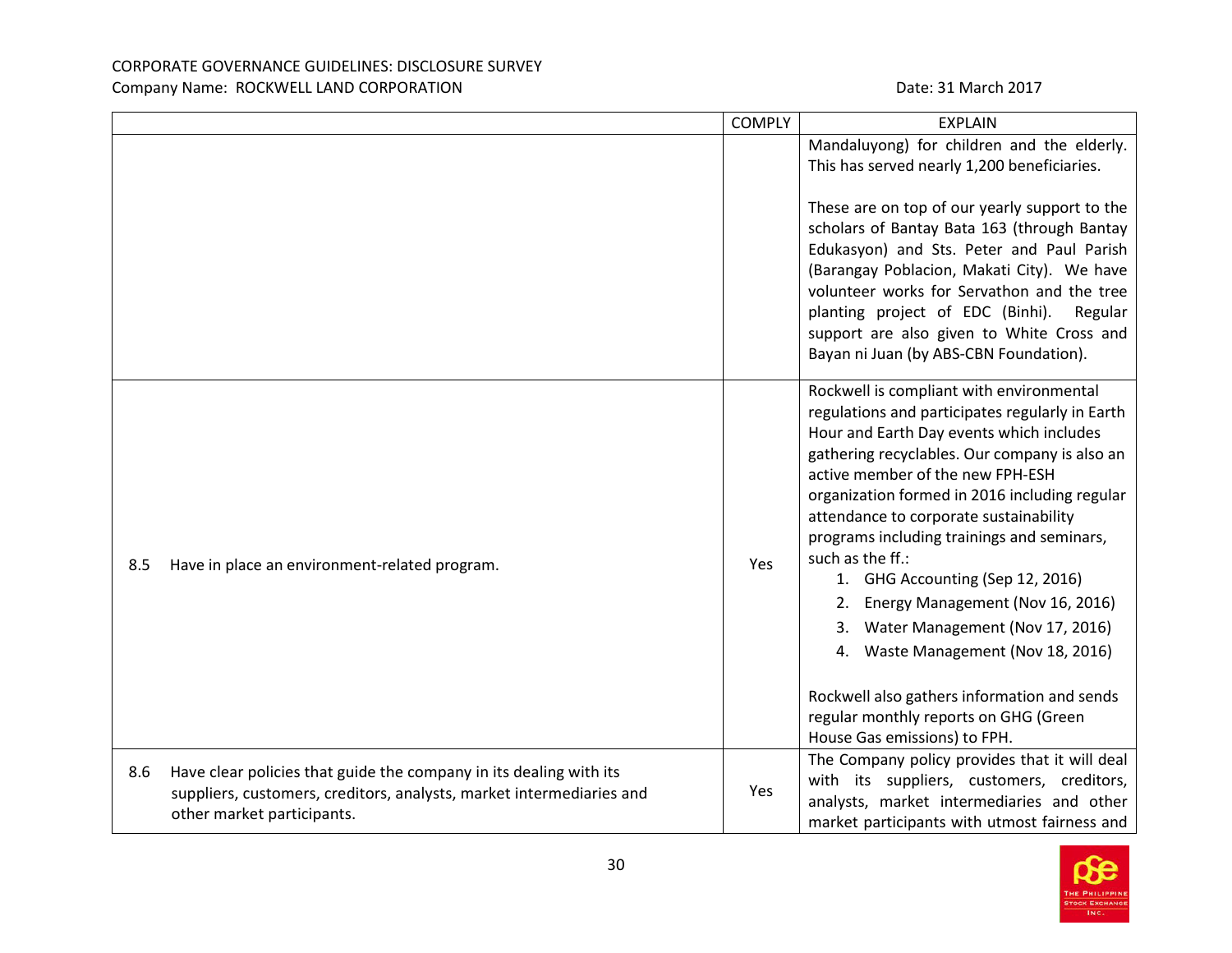# CORPORATE GOVERNANCE GUIDELINES: DISCLOSURE SURVEY

Company Name: ROCKWELL LAND CORPORATION **Date: 31 March 2017** Date: 31 March 2017

|                |                                                                                                                                                                                                                                                                                                                                                                                                                                                                     | <b>COMPLY</b> | <b>EXPLAIN</b>                                                                                                                                                                                                                                                                                                                                                                                                                                                                                                                                                                                                                                                                                                                                                                                                                                                                                  |
|----------------|---------------------------------------------------------------------------------------------------------------------------------------------------------------------------------------------------------------------------------------------------------------------------------------------------------------------------------------------------------------------------------------------------------------------------------------------------------------------|---------------|-------------------------------------------------------------------------------------------------------------------------------------------------------------------------------------------------------------------------------------------------------------------------------------------------------------------------------------------------------------------------------------------------------------------------------------------------------------------------------------------------------------------------------------------------------------------------------------------------------------------------------------------------------------------------------------------------------------------------------------------------------------------------------------------------------------------------------------------------------------------------------------------------|
|                |                                                                                                                                                                                                                                                                                                                                                                                                                                                                     |               | This is consistent with its<br>transparency.                                                                                                                                                                                                                                                                                                                                                                                                                                                                                                                                                                                                                                                                                                                                                                                                                                                    |
|                |                                                                                                                                                                                                                                                                                                                                                                                                                                                                     |               | Corporate value of Integrity.                                                                                                                                                                                                                                                                                                                                                                                                                                                                                                                                                                                                                                                                                                                                                                                                                                                                   |
|                | <b>Guideline No. 9:</b>                                                                                                                                                                                                                                                                                                                                                                                                                                             |               |                                                                                                                                                                                                                                                                                                                                                                                                                                                                                                                                                                                                                                                                                                                                                                                                                                                                                                 |
|                | DOES NOT ENGAGE IN ABUSIVE RELATED-PARTY TRANSACTIONS AND INSIDER                                                                                                                                                                                                                                                                                                                                                                                                   |               |                                                                                                                                                                                                                                                                                                                                                                                                                                                                                                                                                                                                                                                                                                                                                                                                                                                                                                 |
| <b>TRADING</b> |                                                                                                                                                                                                                                                                                                                                                                                                                                                                     |               |                                                                                                                                                                                                                                                                                                                                                                                                                                                                                                                                                                                                                                                                                                                                                                                                                                                                                                 |
| 9.1            | Develop and disclose a policy governing the company's transactions with<br>related parties.                                                                                                                                                                                                                                                                                                                                                                         | Yes           | Item 27, SEC Form 17-A (submitted in 2015)<br>provides for the terms of conditions of<br>transactions with related parties:<br>"Terms and Conditions of Transactions with<br><b>Related Parties</b><br>Purchases from related parties are made at<br>normal market prices. Outstanding balances<br>at yearend are unsecured, interest-free,<br>settlement occurs in cash and<br>collectible/payable on demand. There have<br>been no guarantees provided for or received<br>for any related party receivables or payables.<br>For the years ended December 31, 2015,<br>2014 and 2013, the Company has not made<br>any provision for doubtful accounts relating<br>to amounts owed by related parties. This<br>assessment is undertaken at each financial<br>year through examination of the financial<br>position of the related party and the market<br>in which the related party operates." |
| 9.2            | Clearly define the thresholds for disclosure and approval for RPTs and<br>categorize such transactions according to those that are considered de<br>minimis or transactions that need not be reported or announced, those<br>that need to be disclosed, and those that need prior shareholder<br>approval. The aggregate of RPT within any twelve (12) month period<br>should be considered for purposes of applying the thresholds for<br>disclosure and approval. | Yes           | The Company ensures that related party<br>transactions are entered into on an arms-<br>length basis. The nature and amounts of these<br>transactions are disclosed in the Company's<br>financial statements.                                                                                                                                                                                                                                                                                                                                                                                                                                                                                                                                                                                                                                                                                    |

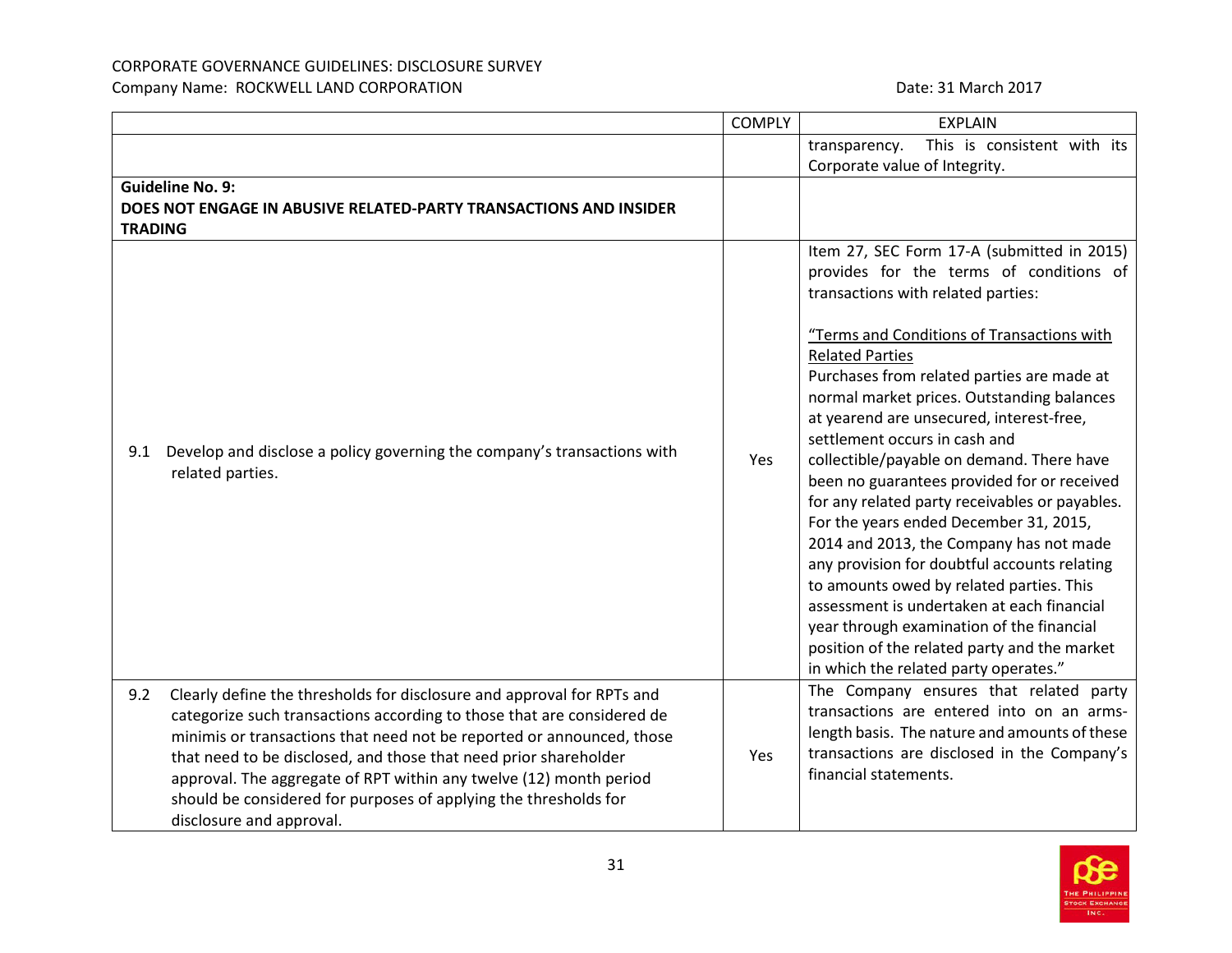# CORPORATE GOVERNANCE GUIDELINES: DISCLOSURE SURVEY

#### Company Name: ROCKWELL LAND CORPORATION **Date: 31 March 2017** Date: 31 March 2017

|     |                                                                                                                                                                                             | <b>COMPLY</b> | <b>EXPLAIN</b>                                                                                                                                                                                                                                                                                                                                                                                                                                        |
|-----|---------------------------------------------------------------------------------------------------------------------------------------------------------------------------------------------|---------------|-------------------------------------------------------------------------------------------------------------------------------------------------------------------------------------------------------------------------------------------------------------------------------------------------------------------------------------------------------------------------------------------------------------------------------------------------------|
| 9.3 | Establish a voting system whereby a majority of non-related party<br>shareholders approve specific types of related party transactions in<br>shareholders meetings.                         | <b>No</b>     | The Company deems it more efficient to have<br>special<br>committee<br>composed<br>of<br>a<br>independent directors to review all material<br>or significant related party transactions to<br>determine whether they are in the best<br>interest of the Company.<br>The Audit Committee also reviews disclosures<br>of material information, related party<br>transactions, and subsequent events, as<br>provided under its oversight function on the |
| 9.4 | Have its independent directors or audit committee play an important<br>role in reviewing significant RPTs.                                                                                  | Yes           | reliability of financial reporting.<br>All significant transactions require board<br>approval which includes the participation of<br>the independent directors.                                                                                                                                                                                                                                                                                       |
| 9.5 | Be transparent and consistent in reporting its RPTs. A summary of such<br>transactions shall be published in the company's annual report.                                                   | Yes           | The nature and amounts of related party<br>transactions are properly disclosed in the<br>Company's audited financial statements.                                                                                                                                                                                                                                                                                                                      |
| 9.6 | Have clear policy in dealing with material non-public information by<br>company insiders.                                                                                                   | Yes           | Section H of the Company's Code of Discipline<br>states:<br>10. Unauthorized disclosure of confidential<br>information, trade secrets related to the<br>affairs<br>Company's<br>unauthorized<br>or<br>of<br>reproduction<br>Company<br>records,<br>documents, etc. known by employee(s) but<br>unknown to outsiders which may benefit any<br>competitor or any other party to the prejudice<br>of the Company.<br>First Offense - Dismissal           |
| 9.7 | Have a clear policy and practice of full and timely disclosure to<br>shareholders of all material transactions with affiliates of the controlling<br>shareholders, directors or management. | Yes           | Section 15 of the Corporate Governance<br>Manual states: "The shareholders have the                                                                                                                                                                                                                                                                                                                                                                   |

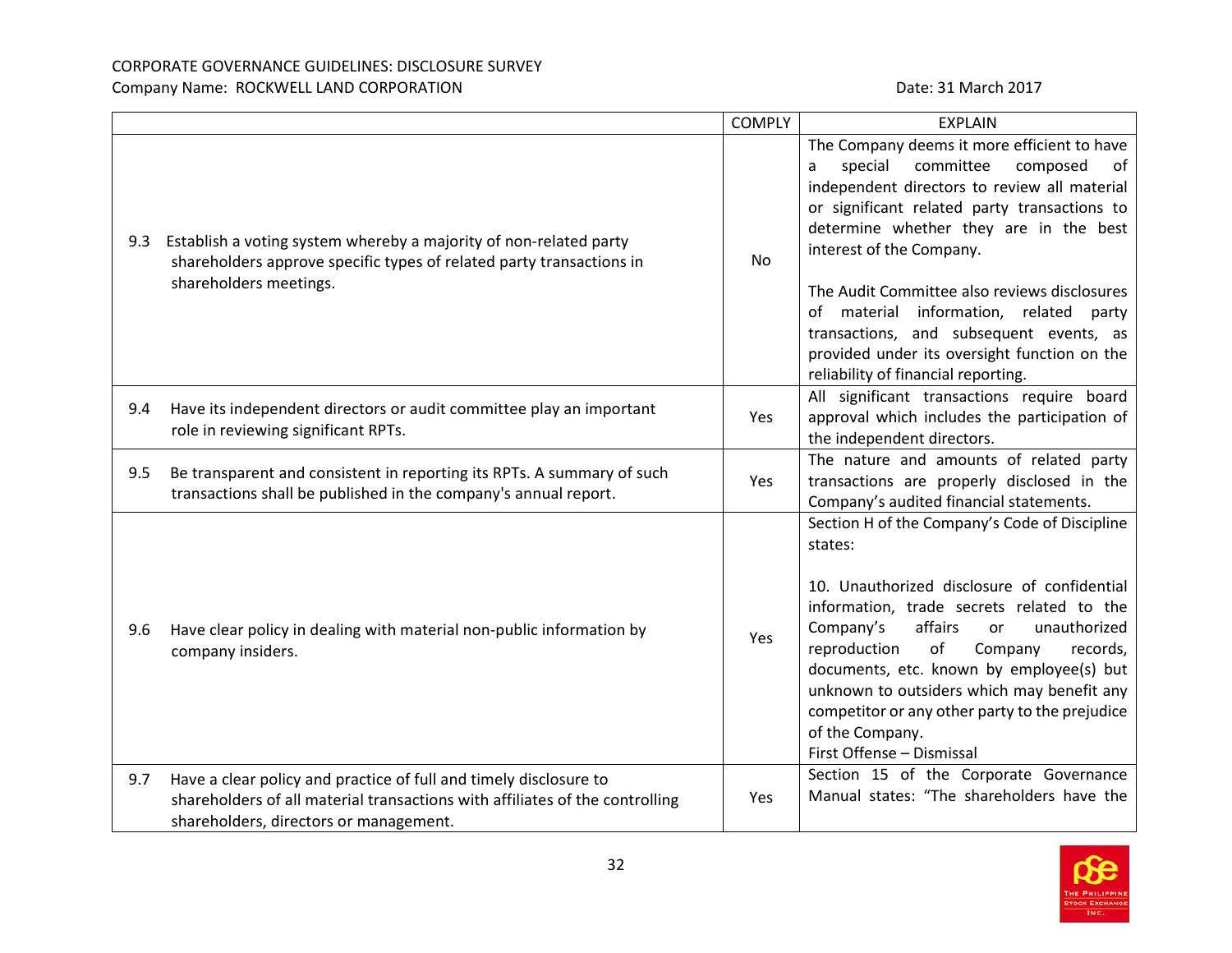|                                                                                                                                                                                                                                                                                | <b>COMPLY</b> | <b>EXPLAIN</b>                                                                                                                                                                                                                                                                                                                                                                                                                                                       |
|--------------------------------------------------------------------------------------------------------------------------------------------------------------------------------------------------------------------------------------------------------------------------------|---------------|----------------------------------------------------------------------------------------------------------------------------------------------------------------------------------------------------------------------------------------------------------------------------------------------------------------------------------------------------------------------------------------------------------------------------------------------------------------------|
|                                                                                                                                                                                                                                                                                |               | right to receive timely and transparent<br>information about the<br>Corporation."                                                                                                                                                                                                                                                                                                                                                                                    |
|                                                                                                                                                                                                                                                                                |               | It further states that: "The Board shall take<br>appropriate steps to remove excessive or<br>unnecessary costs and other administrative<br>impediments to the stockholders' meaningful<br>participation in meetings, whether by in<br>person or by proxy. Accurate and timely<br>information should be made available to the<br>stockholders to enable them to make a sound<br>judgment on all matters brought to their<br>attention for consideration and approval. |
| <b>Guideline No. 10:</b>                                                                                                                                                                                                                                                       |               |                                                                                                                                                                                                                                                                                                                                                                                                                                                                      |
| DEVELOPS AND NURTURES A CULTURE OF ETHICS, COMPLIANCE, & ENFORCEMENT                                                                                                                                                                                                           |               |                                                                                                                                                                                                                                                                                                                                                                                                                                                                      |
| 10.1 Formally adopt a code of ethics and proper conduct that guides<br>individual behavior and decision making, clarify responsibilities, and<br>inform other stakeholders on the conduct expected from company<br>personnel.                                                  | Yes           | Section I of the Employee's Code of Discipline:<br>This policy is created to set forth the<br>Company's Code of Discipline and the<br>disciplinary process that the Company<br>must utilize to address unacceptable<br>behavior and related employment<br>problems in the workplace, or outside<br>the workplace when conduct impacts an<br>employee's ability to do his/her job<br>and/or influence the company's overall<br>performance.                           |
| 10.2 Have a formal comprehensive compliance program covering compliance<br>with laws and relevant regulations. The program should include<br>appropriate training and awareness initiatives to facilitate<br>understanding, acceptance and compliance with the said issuances. |               | Section 2 of the Manual of Corporate<br>Governance states:<br>"The Board shall ensure that adequate<br>procedures, systems and practices that                                                                                                                                                                                                                                                                                                                        |

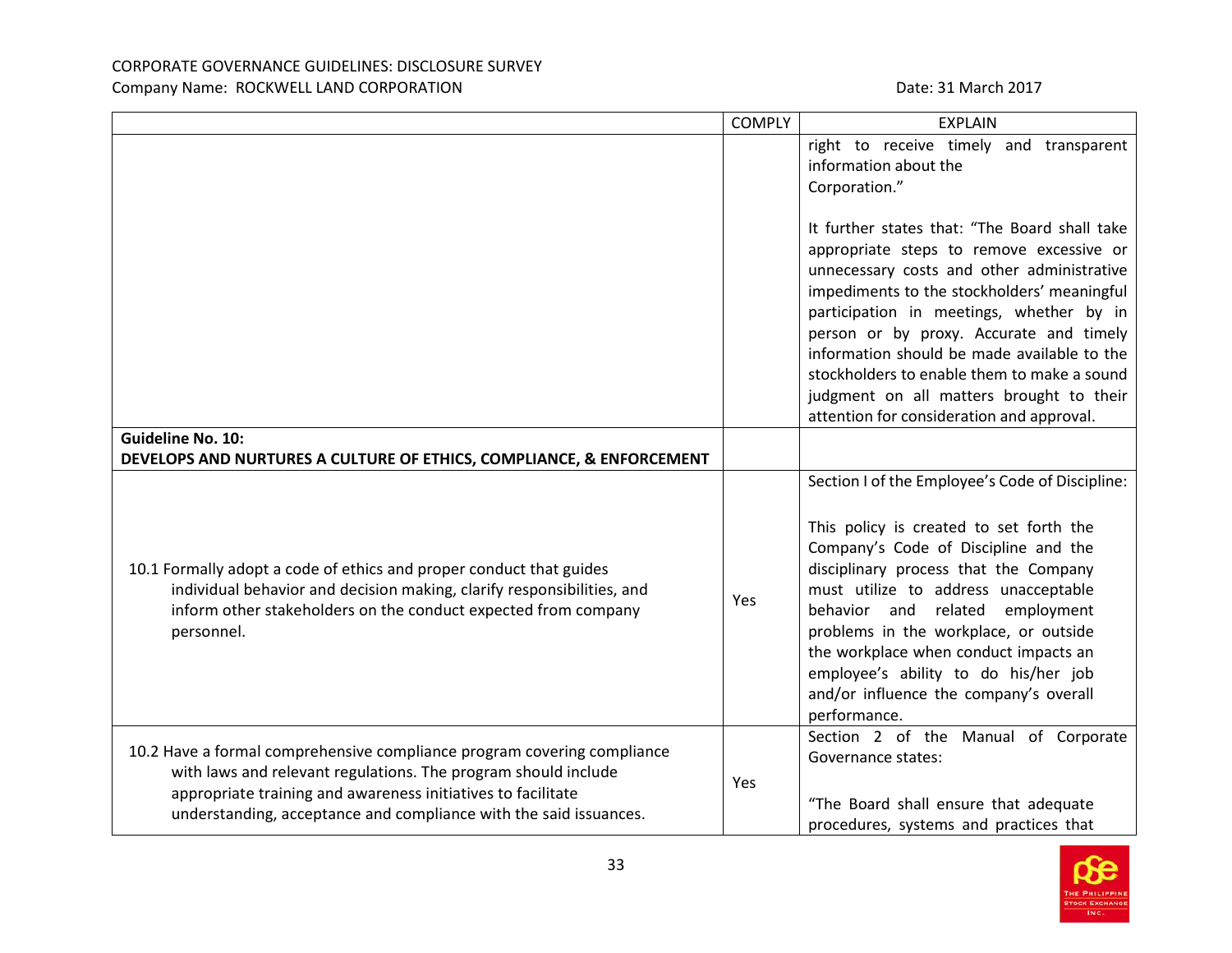|                                                                                                                                                                                                                                                                                                                            | <b>COMPLY</b> | <b>EXPLAIN</b>                                                                                                                                                                                                                                                                                                        |
|----------------------------------------------------------------------------------------------------------------------------------------------------------------------------------------------------------------------------------------------------------------------------------------------------------------------------|---------------|-----------------------------------------------------------------------------------------------------------------------------------------------------------------------------------------------------------------------------------------------------------------------------------------------------------------------|
|                                                                                                                                                                                                                                                                                                                            |               | protect the Corporation's assets and<br>reputation are in place and<br>are<br>maintained. The Board shall be guided by<br>best business practices. The Board shall<br>Corporation's<br>the<br>faithful<br>ensure<br>compliance with all applicable laws,<br>regulations and be guided by best<br>business practices." |
| 10.3 Not seek exemption from the application of a law, rule regulation<br>especially when it refers to a corporate governance issue. Should it do<br>so, it has to disclose the reason for such action as well present the<br>specific steps being taken to finally comply with the applicable law, rule<br>or regulation. | Yes           | The Company has not applied for any<br>exemption from the application of a law,<br>rule, or regulation.                                                                                                                                                                                                               |
| 10.4 Have clear and stringent policies and procedures on curbing and<br>penalizing company or employee involvement in offering, paying and<br>receiving bribes.                                                                                                                                                            | Yes           | Section F of the Company's Code of Discipline<br>states:<br>collection<br>32.<br>Solicitation<br>of<br><b>or</b><br>contributions, money or material objects<br>for any purpose from employees, guests,<br>suppliers, not sanctioned by the<br>company.<br>First offense: Dismissal                                   |
| 10.5 Have a designated officer responsible for ensuring compliance with all<br>relevant laws, rules, and regulation, as well as all regulatory<br>requirements.                                                                                                                                                            | Yes           | The Corporate Secretary and the<br>Assistant Corporate Secretary are the<br>designated officers                                                                                                                                                                                                                       |
| 10.6 Respect intellectual property rights.                                                                                                                                                                                                                                                                                 | Yes           | The Company has registered its marks,<br>logos, trademarks and trade name with<br>the Intellectual Property Office (IPO)<br>showing that it is a respecter of<br>intellectual property rights, including its<br>own.                                                                                                  |
| 10.7 Establish and commit itself to an alternative dispute resolution system so<br>that conflicts and difference with counterparties, particularly with                                                                                                                                                                    | Yes           | Section 2 of the Manual for Corporate<br>Governance:                                                                                                                                                                                                                                                                  |

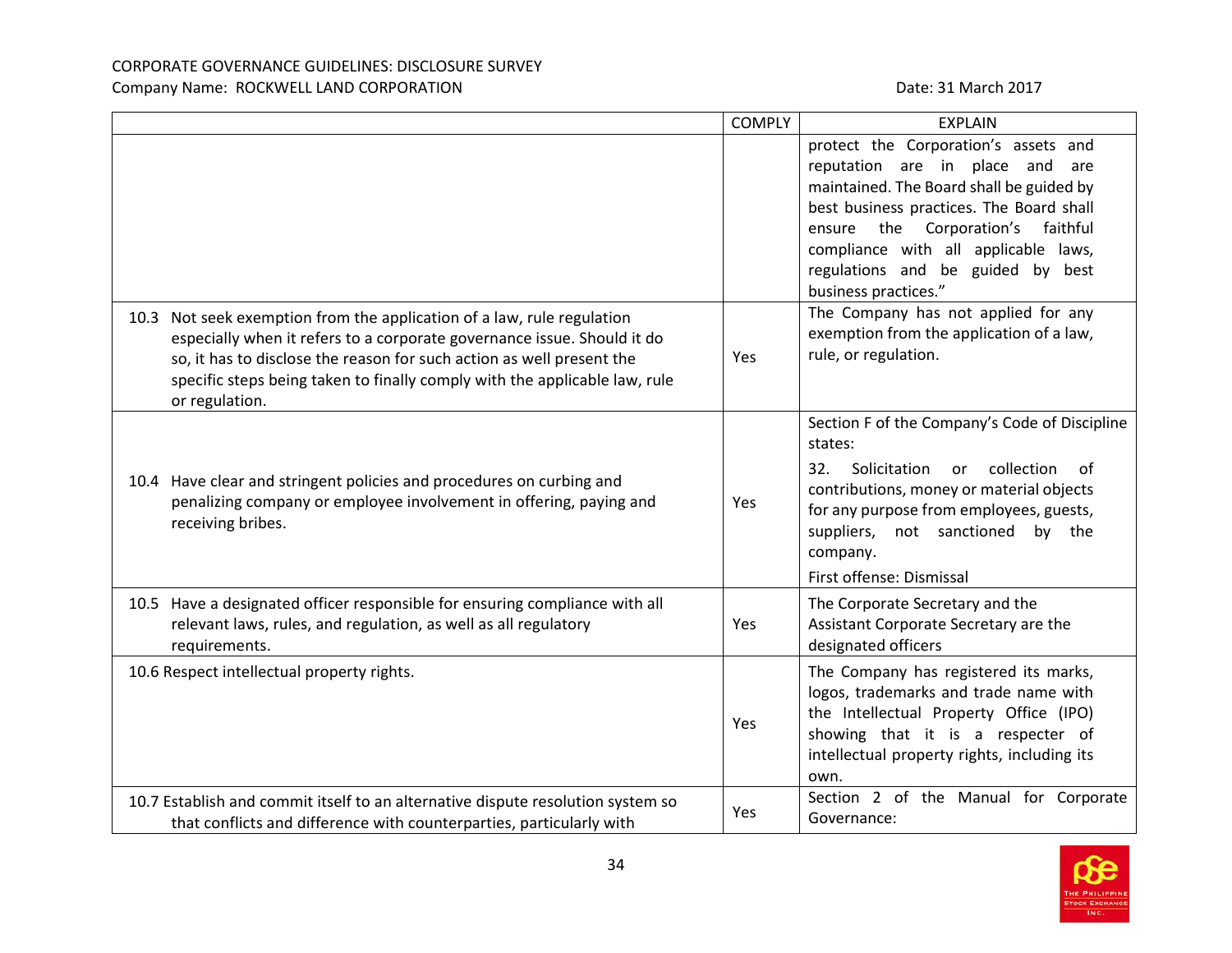|                                                                                                | <b>COMPLY</b> |                                                   | <b>EXPLAIN</b>                                                                                                                                                                                                                                                                                  |
|------------------------------------------------------------------------------------------------|---------------|---------------------------------------------------|-------------------------------------------------------------------------------------------------------------------------------------------------------------------------------------------------------------------------------------------------------------------------------------------------|
| shareholders and other key stakeholders, would be settled in a fair and<br>expeditious manner. |               | authorities                                       | As may be deemed proper by the Board,<br>it may establish and maintain an<br>alternative dispute resolution system<br>that can amicably settle conflicts and<br>differences between the corporation and<br>its stockholders, and the corporation and<br>third parties, including the regulatory |
|                                                                                                |               |                                                   | <b>Alternative Dispute</b><br><b>Resolution System</b>                                                                                                                                                                                                                                          |
|                                                                                                |               | Corporation<br>&<br><b>Stockholders</b>           | The Company, through its<br>stock transfer agent, investor<br>relations unit, Office of the<br>Corporate Secretary and legal<br>department, attends to the<br>needs of the stockholders.                                                                                                        |
|                                                                                                |               | Corporation<br>& Third<br><b>Parties</b>          | Alternative<br>Dispute<br>Resolution systems, including<br>senior<br>management<br>consultations,<br>mediations,<br>conciliations and arbitration,<br>are provided in Joint Venture<br>Agreements<br>and<br>similar<br>contractual arrangements.                                                |
|                                                                                                |               | Corporation<br>& Regulatory<br><b>Authorities</b> | Regular consultations with<br>regulatory and government<br>agencies.                                                                                                                                                                                                                            |

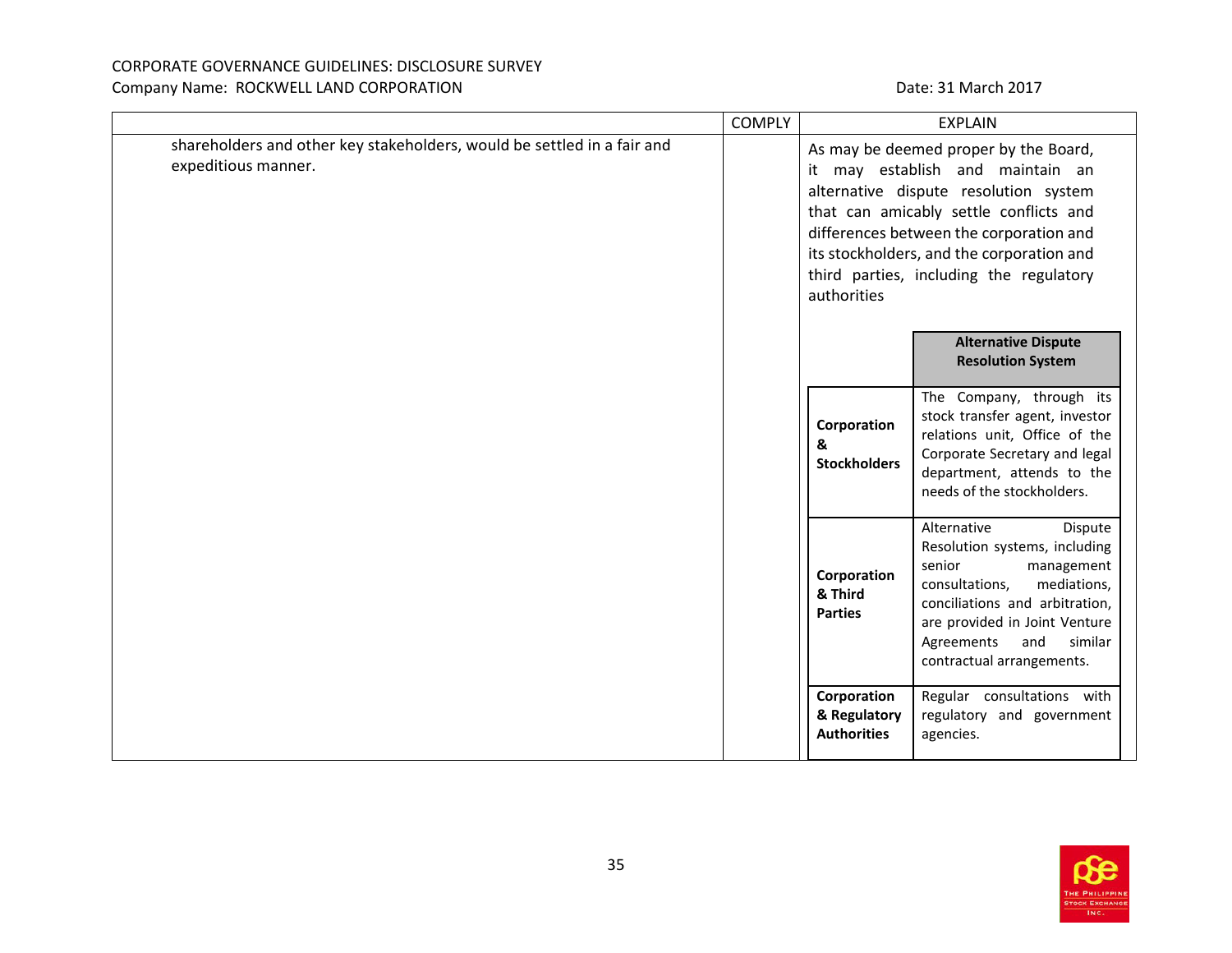#### CORPORATE GOVERNANCE GUIDELINES: DISCLOSURE SURVEY Company Name: ROCKWELL LAND CORPORATION

Date: 31 March 2017

This is to certify that the undersigned reviewed the contents of this document and to the best of my knowledge and belief, the information contained set forth in this document is true, complete and correct.

Done this 30<sup>th</sup> of March 2017 in Makati City.

Oscar J. Hilado

Manuel M Chairman

Independent director

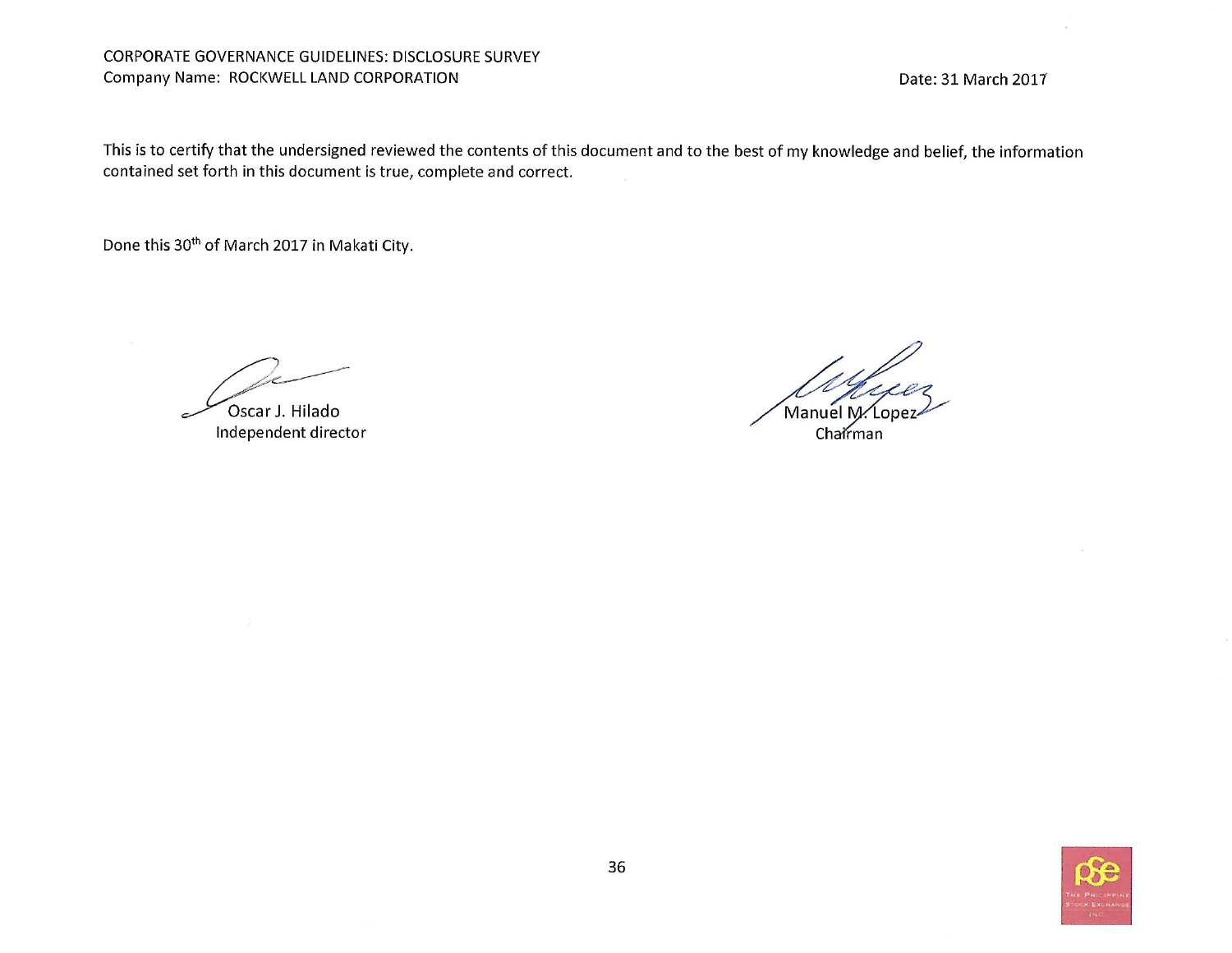#### **Annex A**

*2.1. Have a board composed of directors of proven competence and integrity.* 

*Manuel M. Lopez* - 75, Filipino Chairman

Mr. Lopez has served as the Chairman of Rockwell Land since 1995. He is currently the Chairman and CEO of Lopez Holdings Corporation. Concurrently, he is the Chairman of the Board of Bayan Telecommunications Holdings Corporation and Rockwell Leisure Club. He is the Vice Chairman of FPH and Lopez Inc. He is a Director of ABS-CBN Corp., ABS-CBN Holdings Corp., Manila Electric Company (MERALCO), Sky Cable Corp., First Philippine Realty Corp., among others. . He is a director of Lopez Group Foundation Inc. and the President of Eugenio Lopez Foundation Inc. He also became the Philippine Ambassador to Japan from 2011-2016. He served as the Chairman of the Board of MERALCO from July 2010 to June 2012 after his retirement as Chairman and CEO for nearly 10 years since 2001. Mr. Lopez holds a Bachelor of Science degree in Business Administration from the University of the East and attended the Program for Management Development at the Harvard Business School.

*Oscar M. Lopez* - 87, Filipino Chairman Emeritus

Mr. Lopez has served as Vice-Chairman of Rockwell Land from 1995 to 2012 until he became Chariman Emeritus in 2012. He is currently the Chairman Emeritus of FPH, Lopez Holdings and Energy Development Corporation (EDC). Prior to this, he was the Chairman of FPH from 1986 to 2010. Mr. Lopez is also the Chairman of Asian Eye Institute, ABS-CBN Corporation and Lopez Group Foundation and Knowledge Channel Foundation, Inc. He is a member of Management Association of the Philippines and Trustee to Asia Society Philippines Foundation and Philippine Business for Education. He was the President of Lopez Holdings Corp. (formerly Benpres Holdings Corp.) from 1973 to 1986. He studied at the Harvard College and graduated cum laude (Bachelor of Arts) in 1951. He finished his Masters of Public Administration at the Littauer School of Public Administration, also at Harvard in 1955.

 *Federico R. Lopez –* 56, FilipinoVice Chairman

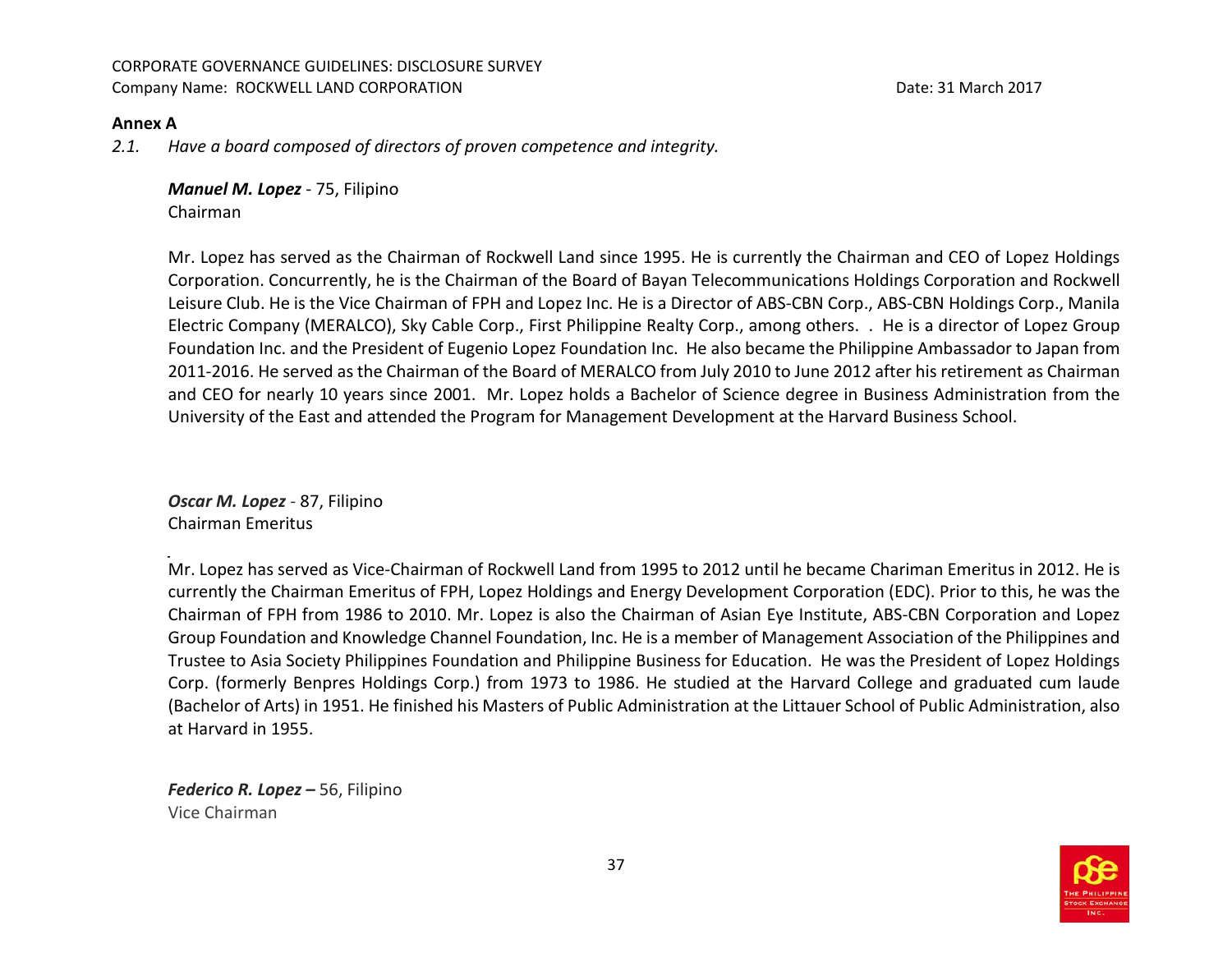Mr. Lopez is the Vice-Chairman and Director of Rockwell Land since August 2012. He is also the Chairman and CEO of FPH, First Gen Corporation, Energy Development Corporation and First Gas Power Corporation. He is Chairman of First Balfour, First Philippine Industrial Park, Inc. and First Philippine Realty Corporation, among others. He is also a Director of ABS-CBN Corporation. He is Chairman of the Board of Trustees of the Oscar M. Lopez Center for Climate Change Adaptation and Disaster Risk Management Foundation (OML Center) and the Sikat Solar Challenge Foundation. He is also a Trustee of the Philippine Tropical Forest Conservation Foundation, the World Wildlife Fund Philippines, and the Philippine Disasters Resilience Foundation. Mr. Lopez graduated with a Bachelor of Arts Degree with a Double Major in Economics & International Relations (Cum Laude) from the University of Pennsylvania in 1983.

 *Eugenio L. Lopez III* - 64, Filipino Director

Mr. Lopez has been a Director at Rockwell Land since 1995. He is the Chairman of the Board and CEO of ABS-CBN Corporation since 1997 and its President from 1993-1997. He is also the Vice Chairman and Director of Lopez Holdings Corporation. He is also the Chairman and President of Bayan Telecommunications, Chairman of Sky Cable Corporation, President of Sky Vision Corporation and Director of FPH and First Gen Corporation. Mr. Lopez holds a Bachelor of Arts degree in Political Science from Bowdoin College and a Master's degree in Business Administration from the Harvard Business School.

#### *Miguel Ernesto L. Lopez* - 48, Filipino

Treasurer and Senior Vice President for Property Management

Mr. Lopez has been a Director and Treasurer of Rockwell Land since 2009. He started serving Rockwell Land as Senior Vice President since 2012. He was the Senior Vice President and General Manager of Rockwell Integrated Property Services, Inc. (RIPSI) since 2012 until he started heading Office Development of Rockwell Land in June 2016. He is currently the Senior Vice President and Head of Corporate Affairs of Lopez Holdings Corporation. He is also a Director of Philippine Commercial Capital, Inc. (PCCI), PCCI Securities Brokers, Inc., Rockwell Leisure Club, Inc. and Rockwell Center Association, Inc. He is a member of the Board of Trustees of Eugenio Lopez Foundation, Inc. and an advisor to the Lopez Group Foundation Inc. He was previously part of the Board of Directors for Indra, Outsourced Telleserve Corporation and Meralco Millenium Foundation, Inc.. He held several executive and management positions at Meralco from 2002-2010. Mr. Lopez holds a Bachelor of Science degree in

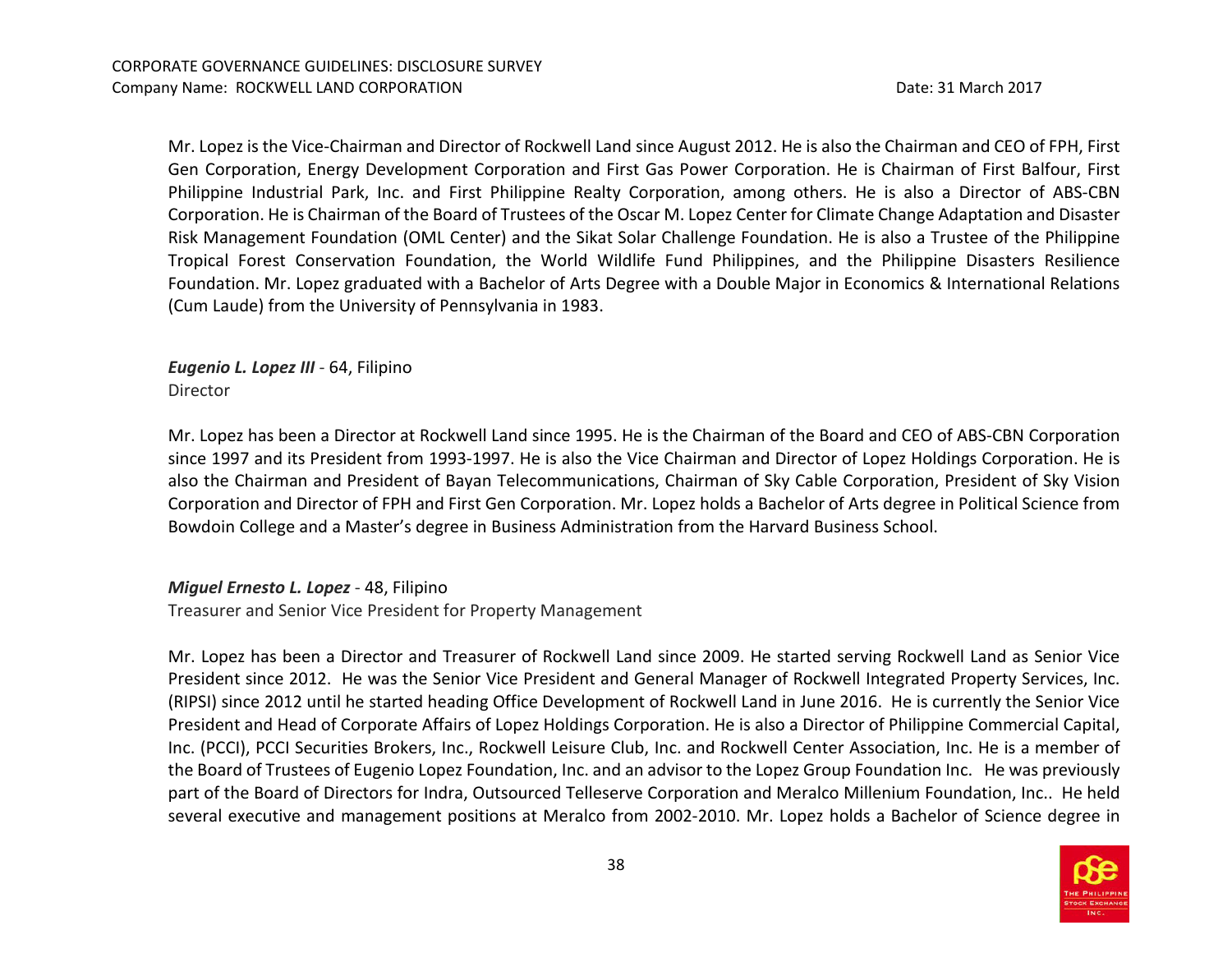Business Administration from Menlo College of California, USA and attended the Executive Development Program of the Asian Institute of Management.

 *Manuel L. Lopez, Jr.* - 49, Filipino Director

Mr. Lopez has been a Director at Rockwell Land since 2011. He is currently the President of Rockwell Leisure Club, Inc., which he was a Board Member since 2016. He serves as a Director of Lopez Inc., Philippine Trade Foundation, Inc., Stargate Media, and Philippine Commercial Capital, Inc. (PCCI). He is also presently the Executive Vice President of Benpres Insurance Agency, Inc. He has served as a Director of ABS-CBN Broadcasting Corporation, Central CATV,Inc. (Sky Cable), Pilipino Cable Corporation, and Call Center Association of the Philippines (CCAP), among others. He was previously the Chairman and CEO of PacificHub Corporation for 10 years, Mr. Lopez holds a Bachelor of Science degree in Business Administration from De La Salle University.

*Nestor J. Padilla* - 62, Filipino Director, President and CEO

Mr. Padilla has been a Director at Rockwell Land since 1997, and has been the President and Chief Executive Officer since 1995. He is also serving as a Director of First Philippine Realty Corporation and First Batangas Hotel Corporation. He has also served as a Director in Rockwell Club and has served as a Trustee of the Rockwell Residential Towers Condominium Corporation. Prior to 1995, he held the position of Chief Executive Officer in Lippo Land in Indonesia and was the Executive Director of Indo Ayala Leasing. Mr. Padilla holds a Bachelor of Science degree in Business Management from the Ateneo de Manila University.

*Francis Giles B. Puno* - 52, Filipino Director

Mr. Puno has been a Director of Rockwell Land since 2013. He was appointed Chief Finance Officer and Treasurer of FPH in October 2007 and was promoted to Executive Vice-President in September 2011. He is currently the President and COO of FPH

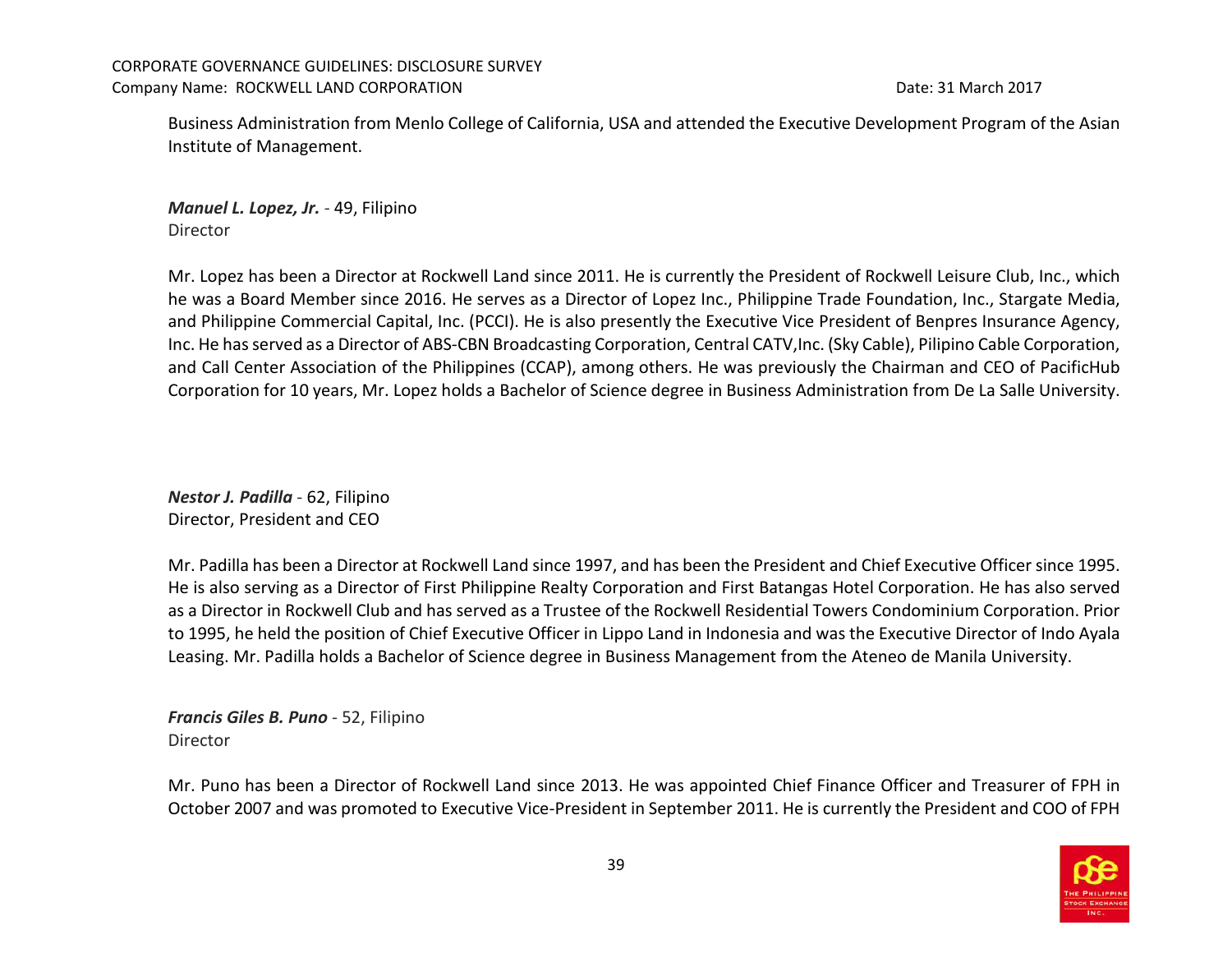and First Gen Corporation. He is also a director in the various subsidiaries and affiliates of FPH and First Gen including, among others, Energy Development Corporation, First Balfour Inc., First Philippine Electric Corporation and First Philippine Industrial Park, Inc. Before joining FPHC, he worked with The Chase Manhattan Bank as Vice President for Global Power and Environment Group. He has a Bachelor of Science degree in Business Management from the Ateneo de Manila University and a Master in Business Administration degree from Northwestern University's Kellogg Graduate School of Management in Chicago, Illinois.

# *Ferdinand Edwin S. CoSeteng* - 54, Filipino

Director

Mr. CoSeteng has been a Director of Rockwell Land since 2013. He is the President of First Philippine Industrial Park since 2013 and a Director and Executive Vice-President of FPH since May 2015. His professional experience includes being a Tax Consultant at Arthur Andersen & Company, New York USA from 1988-1990; Engagement Manager at McKinsey & Company, Hong Kong from 1990-1993; President of Mariwasa Manufacturing, Inc. from 1993-2006 and Chairman of the Board & President of Mariwasa Siam Ceramics, Inc. from 1996-2006. In 2007, Mr. CoSeteng joined LF Logistics in Hong Kong as Executive Vice-President and headed the international logistics and freight forwarding business. He is a BS Electrical Engineering graduate from the University of the Philippines and holds a Master of Business Administration with Distinction from the Johnson Graduate School of Management, Cornell University, New York USA.

*Oscar J. Hilado* – 79, FilipinoIndependent Director

Mr. Hilado has been a Director of Rockwell Land since 2015. He is also an independent director of FPH since 1996. He is the Chairman of the Philippine Investment Management (PHINMA), Inc., other Phinma Corporations, and Union Galvasteel Corporation. He is currently Chairman of the Board and Chairman of the Executive Committee of Phinma Corporation, Vice Chairman of Trans Asia Power Generation Corp. and Trans Asia Petroleum Corporation. He graduated with Highest Honors and with a Gold Medal for General Excellence and a Bachelor of Science in Commerce Degree from De La Salle College (Bacolod). He pursued his Degree of Masters in Business Administration at the Harvard Graduate School of Business Administration from 1960-1962. Mr. Hilado is a Certified Public Accountant. He has been part of the Lopez Group in a directorship capacity within the last five (5) years. Mr. Hilado is likewise an independent director of A. Soriano Corporation and Philex Mining Corporation. He is also a Director of Philex Mining Corporation, Smart Communications, Inc., Digitel, Manila

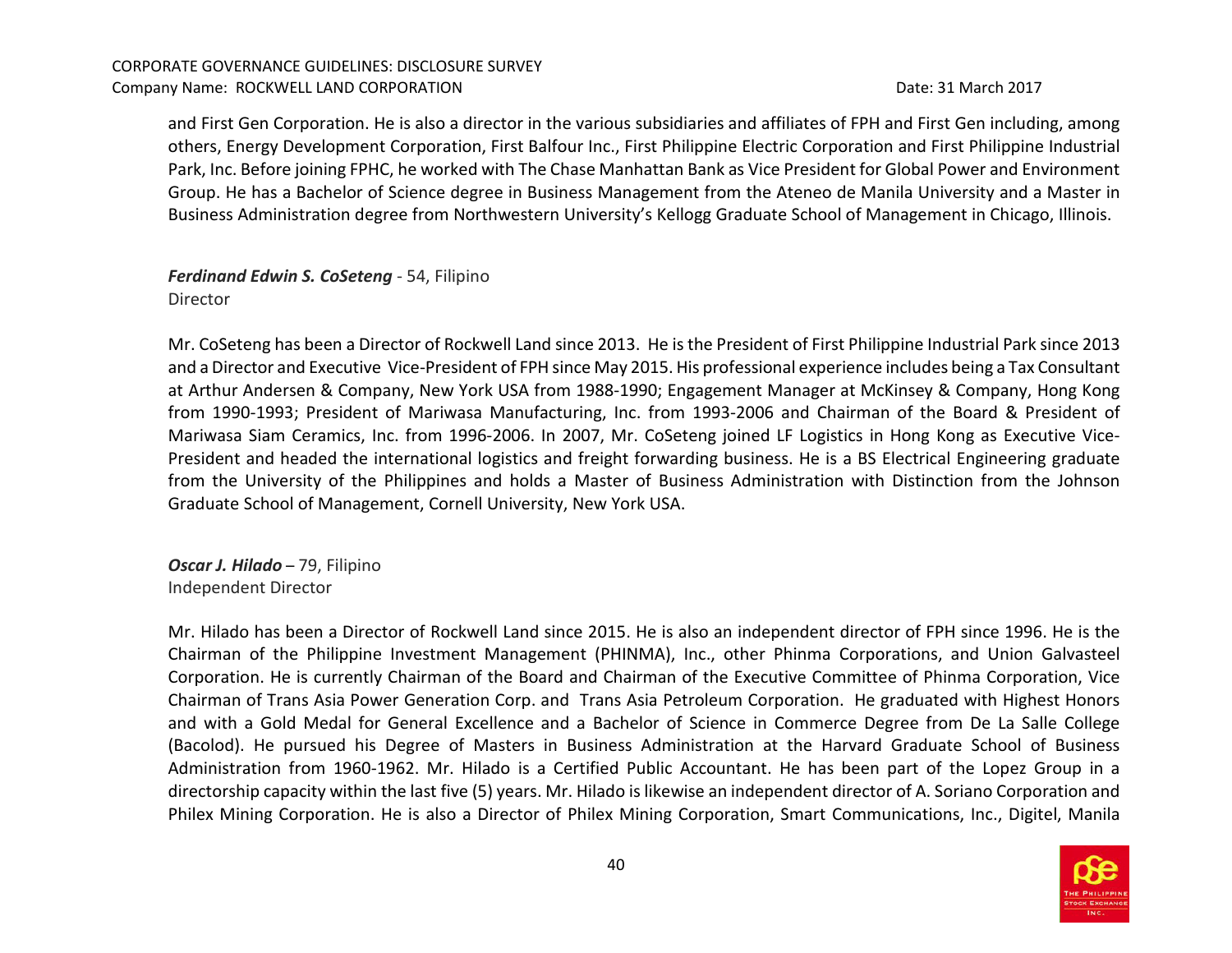Cordage Company, Seven Seas Resorts & Leisure, Inc., Microtel Inns & Suites (Philipinas) Inc., Beacon Property Ventures, Inc., among others.

*Monico V. Jacob* - 86, Filipino Independent Director

Mr. Jacob was elected as an independent director of Rockwell Land on April 6, 2016. He has been an independent director of Lopez Holdings Corporation (publicly listed) since 2013. He is currently the Chairman of Total Consolidated Asset Management and Philippine Life Financial Assurance, Inc. (PhilLife). He is the President of Maestro Holdings, Inc. (formerly STI Investments, Inc) which owns Philplans First, Inc. and Philhealthcare, Inc., where he is also a Director. He is the President and CEO of STI Education Systems Holdings, Inc. (publicly listed), STI Education Services Group, Inc. He is a director of Jollibee Foods Corp. (publicly listed), of Asian Terminals, Inc. (publicly listed), of 2GO Group, Inc. (publicly listed), and of Phoenix Petroleum Philippines, Inc. (publicly listed). Prior to his current positions, he was Chairman and CEO of Petron Corporation and Philippine National Oil Company (PNOC), was a General Manager of National Housing Authority (NHA) and also became a CEO of the Home Development Mutual Fund, popularly known as the PAG-IBIG Fund. He also became Chairman of Meralco Financial Services Corporation and Director of Meralco Industrial Engineering Services Corporation and Clark Electric Distribution Corp. He received his Bachelor of Laws degree from the Ateneo de Manila University in 1971.

#### **Annex B**

 *4.5 Disclose sufficient information about its risk management procedures and processes as well as the key risks the company is currently facing including how these are being managed.* 

| <b>Risk Assessment</b><br><b>Risk Exposure</b><br>(Monitoring and Measurement<br>Process) |                                                           | <b>Risk Management and Control</b><br>(Structures, Procedures, Actions Taken)                                                                                                                                              |  |  |
|-------------------------------------------------------------------------------------------|-----------------------------------------------------------|----------------------------------------------------------------------------------------------------------------------------------------------------------------------------------------------------------------------------|--|--|
| 1. Regulatory Risk                                                                        | Annual risk identification,<br>evaluation, and monitoring | • Regular monitoring of changes or updates to relevant laws and regulations<br>• Close monitoring of the Company's compliance, applicable to both legal<br>and regulatory<br>• Close coordination with regulatory agencies |  |  |
| 2. Market Risk                                                                            | Annual risk identification,                               | • Regular review of projects' performances against competition                                                                                                                                                             |  |  |